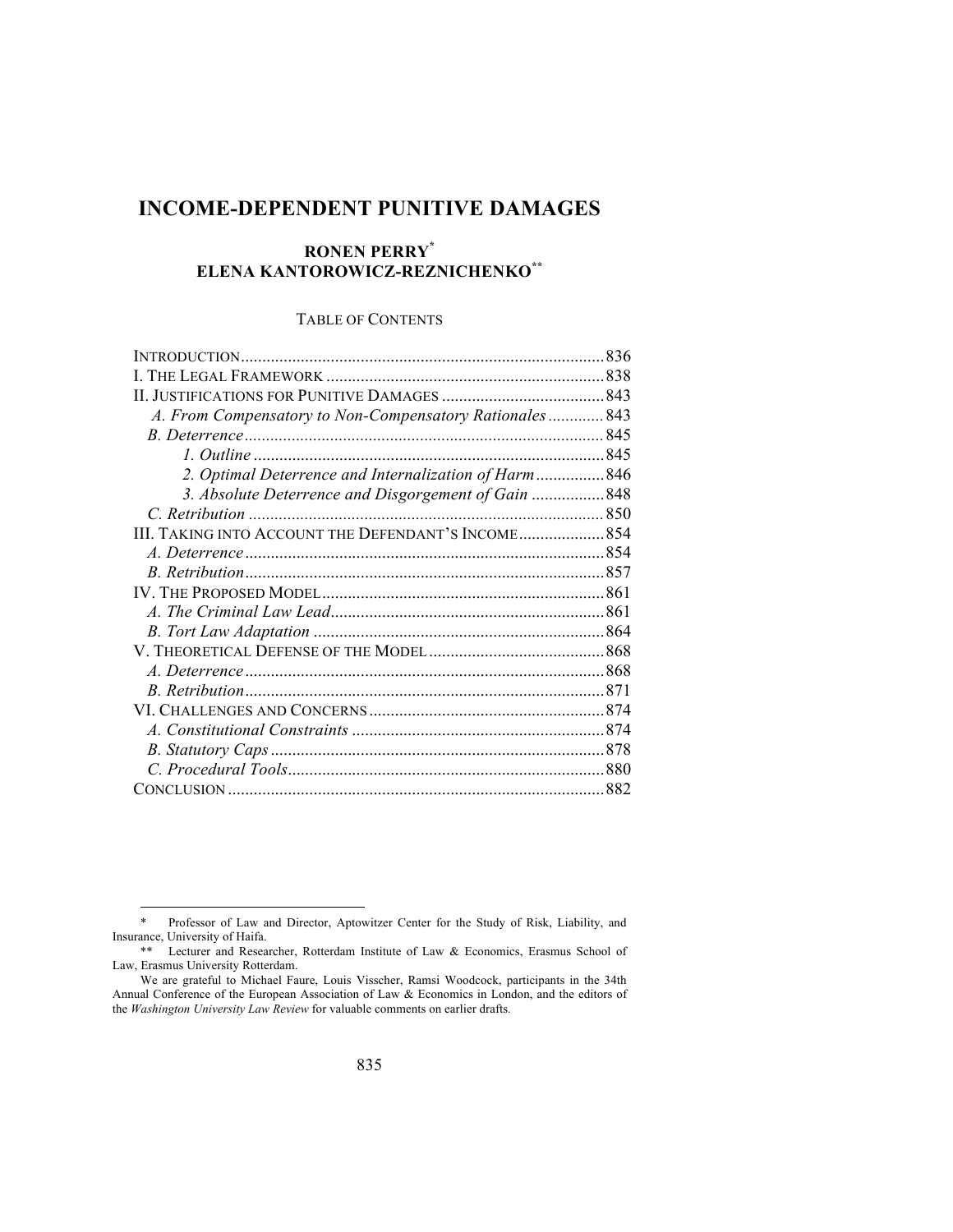#### **INTRODUCTION**

Punitive damages are sums awarded to tort victims over and above their compensable harm.<sup>1</sup> Despite their relative rarity,<sup>2</sup> they have been very salient in the media, $3$  preoccupied appellate courts, $4$  and fascinated scholars for decades.<sup>5</sup> This prominence may be attributed, at least in part, to a combination of doctrinal idiosyncrasy and stupefying case outcomes. On the doctrinal level, punitive damages are a civil law remedy which is patently inconsistent with the traditional goals of civil law. From a case outcome perspective, the debate is fueled by "blockbuster awards," such as a \$145 billion award in a class-action brought against tobacco companies in Florida<sup>7</sup> and a \$28 billion award in an individual action

 <sup>1.</sup> *See, e.g.*, James D. Ghiardi, *Punitive Damages in Wisconsin*, 60 MARQ. L. REV. 753, 760, 766 (1977) (explaining that punitive damages are awarded "over and above" any amounts necessary for compensation); Robert E. Riggs, *Constitutionalizing Punitive Damages: The Limits of Due Process*, 52 OHIO ST. L.J. 859, 893 (1991) (same).

<sup>2.</sup> All empirical studies found that punitive damages are very rarely awarded. Theodore Eisenberg & Martin T. Wells, *The Significant Association Between Punitive and Compensatory Damages in Blockbuster Cases: A Methodological Primer*, 3 J. EMPIRICAL LEGAL STUD. 175, 175 (2006) (summarizing empirical research); Catherine M. Sharkey, *Economic Analysis of Punitive Damages: Theory, Empirics, and Doctrine*, *in* RES. HANDBOOK ON ECON. TORTS 486, 500 (Jennifer Arlen ed., 2012) (same).

<sup>3.</sup> *See, e.g.*, Adam Liptak, *Foreign Courts Wary of U.S. Punitive Damages*, N.Y. TIMES (Mar. 26, 2008), http://www.nytimes.com/2008/03/26/us/26punitive.html.

<sup>4.</sup> *See, e.g.*, Atl Sounding Co. v. Townsend, 557 U.S. 404 (2009); Exxon Shipping Co. v. Baker, 554 U.S. 471 (2008); Philip Morris USA v. Williams, 549 U.S. 346 (2007); State Farm Mut. Auto. Ins. Co. v. Campbell, 538 U.S. 408 (2003); Cooper Indus., Inc. v. Leatherman Tool Grp., Inc., 532 U.S. 424 (2001); BMW of N. Am., Inc. v. Gore, 517 U.S. 559 (1996); Honda Motor Co. v. Oberg, 512 U.S. 415 (1994); TXO Prod. Corp. v. All Res. Corp., 509 U.S. 443 (1993); Pac Mut. Life Ins. Co. v. Haslip, 499 U.S. 1, 25 (1991); Browning-Ferris Indus. of Vt., Inc. v. Kelco Disposal, Inc., 492 U.S. 257 (1989); *see also infra* notes 7–8 and accompanying text.

<sup>5.</sup> *See, e.g.*, Kenneth S. Abraham & John C. Jeffries Jr., *Punitive Damages and the Rule of Law: The Role of Defendant's Wealth*, 18 J. LEGAL STUD. 415 (1989); Robert D. Cooter, *Punitive Damages for Deterrence: When and How Much?*, 40 ALA. L. REV. 1143 (1989); Theodore Eisenberg & Michael Heise, *Judge-Jury Difference in Punitive Damages Awards: Who Listens to the Supreme Court?*, 8 J. EMPIRICAL LEGAL STUD. 325, 327 (2011); Dorsey D. Ellis, *Fairness and Efficiency in the Law of Punitive Damages*, 56 S. CAL. L. REV. 1 (1982); Joni Hersch & W. Kip Viscusi, *Punitive Damages: How Judges and Juries Perform*, 33 J. LEGAL STUD. 1 (2004); Keith N. Hylton, *A Theory of Wealth and Punitive Damages*, 17 WIDENER L.J. 927 (2008); A. Mitchell Polinsky & Steven Shavell, *Punitive Damages: An Economic Analysis*, 111 HARV. L. REV. 869 (1998); Michael Rustad & Thomas Koenig, *The Historical Continuity of Punitive Damages Awards: Reforming The Tort Reformers*, 42 AM. U. L. REV. 1269 (1993); Gary T. Schwartz, *Deterrence and Punishment in the Common Law of Punitive Damages: A Comment*, 56 S. CAL. L. REV. 133 (1982); Anthony J. Sebok, *Punitive Damages: From Myth to Theory*, 92 IOWA L. REV. 957 (2007); Catherine M. Sharkey, *Punitive Damages as Societal Damages*, 113 YALE L.J. 347 (2003); Cass R. Sunstein et al., *Assessing Punitive Damages (with Notes on Cognition and Valuation in Law)*, 107 YALE L.J. 2071, 2081 (1998); *see also supra* notes 1–2.

<sup>6.</sup> *See* Hersch & Viscusi, *supra* note 5, at 4–10 (introducing the term "blockbuster awards"); Eisenberg & Wells, *supra* note 2 *passim* (responding to Hersch & Viscusi).

Liggett Grp. Inc. v. Engle, 853 So. 2d 434, 440-41 (Fla. 2006). The Florida Supreme Court observed that this was the largest punitive damages verdict in history, and concluded that it was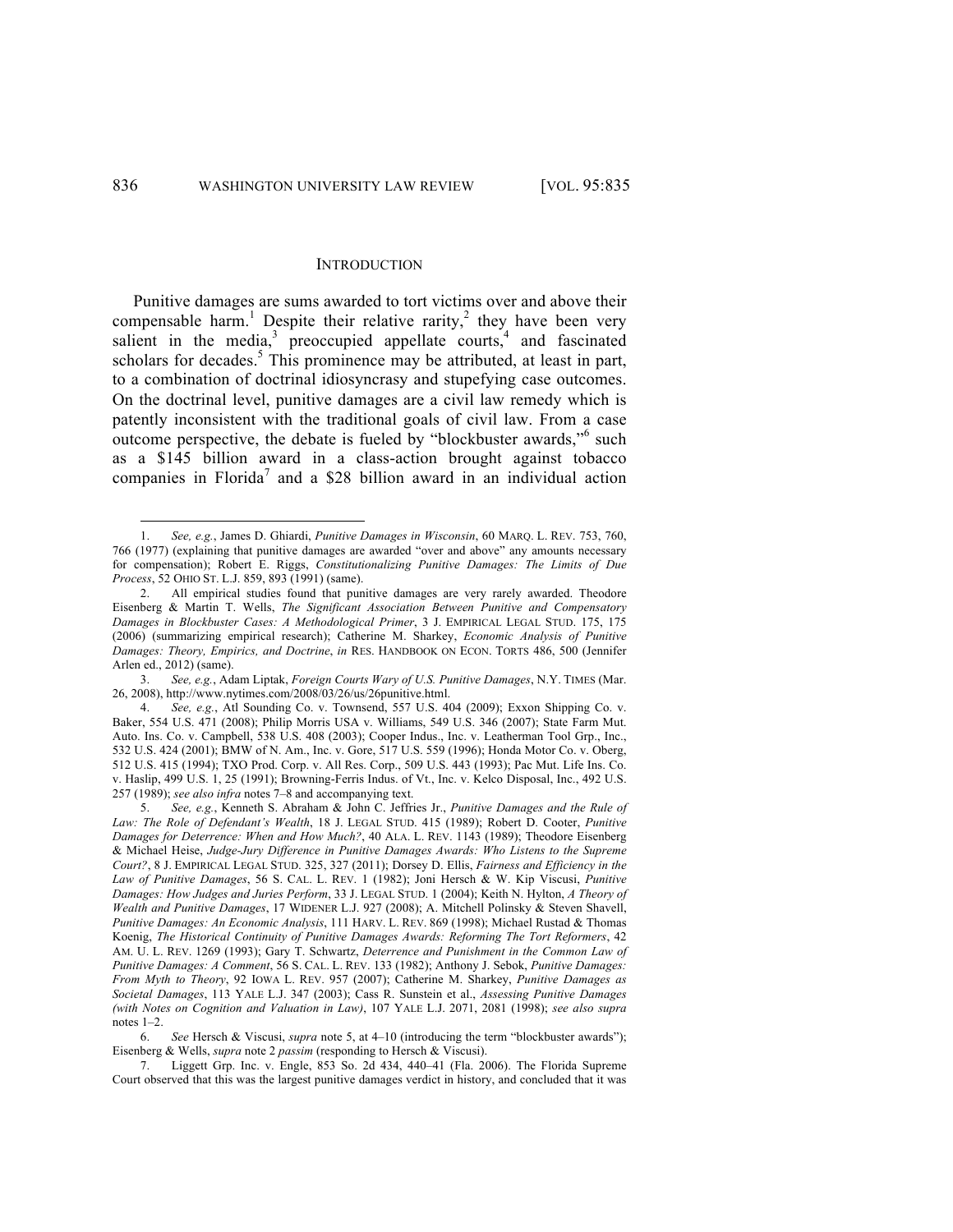against Philip Morris in California. <sup>8</sup> While in both cases, as in many others, the extraordinary jury awards were ultimately reduced or overturned, they have surely left a notable mark.

The availability of punitive damages seems undisputed in most common law jurisdictions, but their measure remains controversial.<sup>9</sup> In particular, it is unclear whether and how courts and juries should take the defendant's wealth into account in assessing punitive damages.<sup>10</sup> This Article puts forward and defends an innovative yet simple method for incorporating this factor into the calculation. The proposal is based on an adaptation of a criminal law model, known as "day-fines," which has been primarily used in European and Latin-American legal systems.<sup>11</sup> A criminal day-fine model is based on two variables: "number of days" and "daily unit."<sup>12</sup> The former represents the gravity of the offense; measuring gravity in days makes the monetary sanction conceptually and substantively commensurate with incarceration. The latter reflects the offender's financial condition. A daily unit usually constitutes a fixed portion of the convicted delinquent's daily income. The two factors are multiplied to ascertain the total fine.

Building on global criminal law experience, we propose a new model for assessing punitive damages. In brief, if the gravity of the wrong seems to justify an extra-compensatory award, the scope of punitive damages will be determined in several steps. First, the court will determine the gravity of the wrong and translate it into corresponding "severity units" (analogous to the "number of days" in the criminal law model). Next, the court will assess the wrongdoer's daily income, broadly defined, or a particular fraction thereof. This is the "unit value" (analogous to the daily unit in the criminal law model). The product of these two variables constitutes "total damages." Lastly, if total damages are greater than compensatory damages in the particular case, the punitive award should equal the difference between total damages and compensatory damages. If total damages are lower than compensatory damages, punitive damages should be nil. In such cases the monetary sanction that would serve the twin goals of punitive damages, deterrence and retribution, is lower than

unconstitutional and violated Florida law. *Id.* at 456, 470. Moreover, the court decided to decertify the class. *Id.* at 440, 470.

<sup>8.</sup> Bullock v. Philip Morris USA, Inc., 131 Cal. Rptr. 3d 382, 391 (Cal. Ct. App. 2011). The plaintiff agreed to reduce the punitive award to \$28 million to avoid a new trial. *Id.* at 391. However, the Court of Appeal of California granted a new trial on the matter of damages, and the punitive award was further reduced to \$13.8 million. *Id.* at 392. The Court of Appeal held in 2011 that this amount was justified in light of the gravity of the defendant's misconduct. *Id.* at 406.

<sup>9.</sup> *See infra* Part I.

<sup>10.</sup> *See infra* notes 137–138, 239–245 and accompanying text.

<sup>11.</sup> *See infra* Section IV.A.

<sup>12.</sup> *See infra* Section IV.A.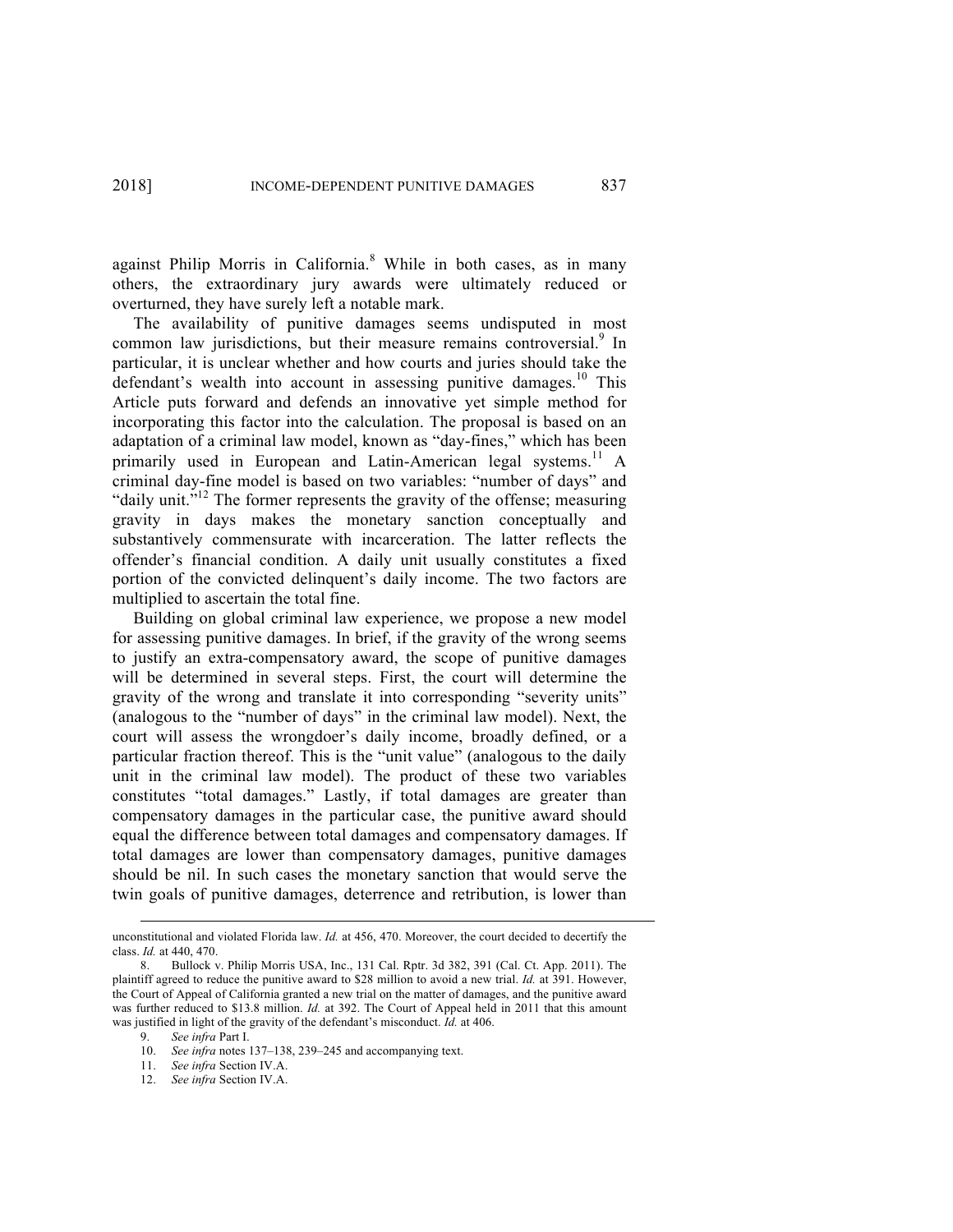compensatory damages. However, as long as tort law is committed to rectification of harm, compensatory damages will set the lower limit of the monetary award.

The Article unfolds in six parts. Part I outlines the development of the law governing punitive damages. Part II analyzes the possible rationales for this unique "middle-ground" doctrine, focusing on deterrence and retribution. Part III considers *whether* the defendant's wealth should be considered in assessing punitive damages in light of their underlying goals. Part IV demonstrates *how* the defendant's wealth can be integrated into the calculation. It extracts the foundations from European criminal justice systems and adapts the model to American civil law. Part V defends the proposed model from the relevant theoretical perspectives. Lastly, Part VI discusses potential hurdles to the implementation of the new model—constitutional constraints, statutory caps on punitive damages, and the need for special procedural tools.

## I. THE LEGAL FRAMEWORK

Originating in England in the mid-eighteenth century, $^{13}$  punitive damages were soon imported into America. The first reported case was Genay v. Norris,<sup>14</sup> where the court held that a person poisoned by another was entitled to exemplary damages.<sup>15</sup> A few years later, in a breach of promise of marriage case, the court instructed the jury "not to estimate the damages by any particular proof of suffering or actual loss; but to give damages for *example's* sake, to prevent such offences in future."<sup>16</sup>

A fierce debate over the availability and legitimacy of punitive damages erupted in the mid-nineteenth century between Simon Greenleaf and Theodore Sedgwick. On the descriptive level, Greenleaf insisted that damages constituted compensation for an actual harm, and should be "precisely commensurate with injury; neither more nor less."<sup>17</sup> Sedgwick contended that in cases of fraud, malice, gross negligence, or oppression, the law permitted punitive damages, thereby blending the public and

 <sup>13.</sup> *See* Wilkes v. Wood (1763) 98 Eng. Rep. 489, 498–99 (C.P.) ("[A] jury have it in their power to give damages for more than the injury received. Damages are designed not only as a satisfaction to the injured person, but likewise as a punishment . . . ."); Huckle v. Money (1763) 95 Eng. Rep. 768, 769 (K.B.) (introducing the term "exemplary damages"). The doctrine is firmly entrenched in English law: Kuddus v. Chief Constable of Leicestershire Constabulary [2002] 2 AC 122 (HL) (appeal taken from Eng.). Some argue that punitive damages may be traced back to the thirteenth century. Semra Mesulam, Note, *Collective Rewards and Limited Punishment: Solving the Punitive Damages Dilemma with Class*, 104 COLUM. L. REV. 1114, 1121 (2004).

<sup>14.</sup> 1 S.C.L. (1 Bay) 6 (1784).

<sup>15.</sup> *Id.* at 6.

<sup>16.</sup> Coryell v. Colbaugh, 1 N.J.L. 77, 77 (1791).

<sup>17.</sup> 2 SIMON GREENLEAF, A TREATISE ON THE LAW OF EVIDENCE 276 (9th ed. 1863).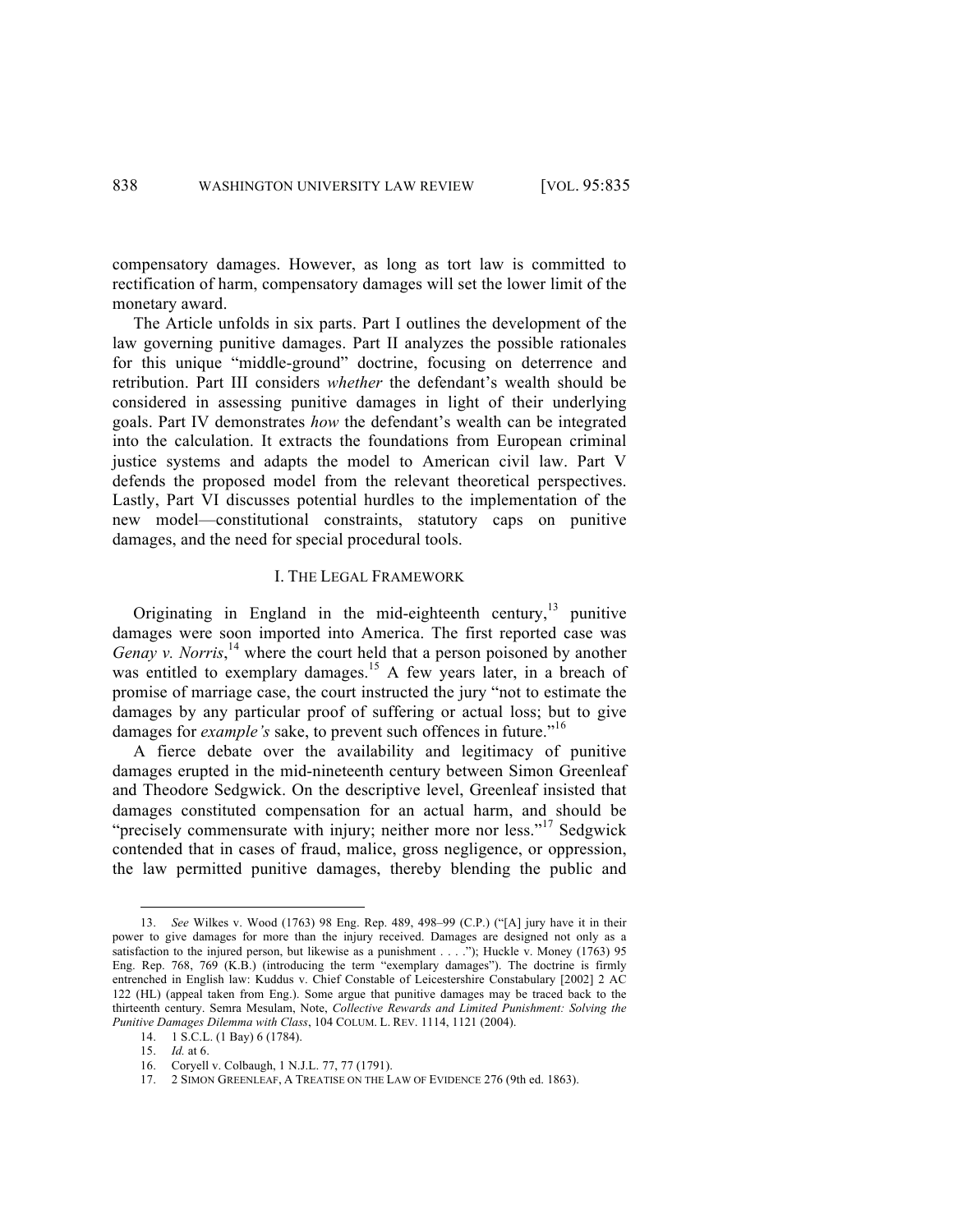private interests.<sup>18</sup> Greenleaf responded that Sedgwick misinterpreted the case law, confusing courts' willingness to let juries weigh intangible harms in assessing damages with recognition of non-compensatory  $damages.<sup>19</sup>$  On the prescriptive level, Greenleaf advocated a clear distinction between private and public law, insisting that a plaintiff in tort should not be permitted to vindicate the state's interests.<sup>20</sup> Sedgwick opined that a division between the public and private interests was "entirely fanciful and imaginary," and that "the sooner the idea [of damages as compensation] is got out of the head of a practical lawyer the better. $5,21$ 

The Supreme Court settled the dispute in *Day v. Woodworth*<sup>22</sup> holding that the jury in a tort action could inflict exemplary, punitive, or vindictive damages on the defendant, based on the enormity of his wrong rather than the measure of the plaintiff's harm. The Court explained that despite past controversy, "repeated judicial decisions for more than a century are to be received as the best exposition of what the law is."<sup>23</sup> Of course, courts are still committed to the principle of reparation for actual harm, but most states allow punitive damages in exceptional cases, defined by the severity of the defendant's conduct.<sup>24</sup>

Since its recognition, the doctrine has expanded in three significant respects. First, by the early nineteenth century it had become clear that punitive damages were available not only under state common law, but also under Federal maritime law.<sup>25</sup> Second, by the end of the nineteenth century most jurisdictions allowed punitive damages awards not only against individuals, but also against corporations.<sup>26</sup> Still, there has been some controversy about the availability of the remedy against corporations

 <sup>18.</sup> THEODORE SEDGWICK, <sup>A</sup> TREATISE ON THE MEASURE OF DAMAGES 666 (3rd ed. 1858).

<sup>19.</sup> 2 GREENLEAF, *supra* note 17, at 276–87 n.2; Simon Greenleaf, *The Rule of Damages in Actions Ex Delicto*, 9 L. REP. 529, 530–38 (1847).

<sup>20.</sup> Greenleaf, *supra* note 19, at 529–30. According to Greenleaf, "the state is competent to vindicate its own wrongs." *Id.* For further discussion of Greenleaf's position, see Rustad & Koenig, *supra* note 5, at 1299.

<sup>21.</sup> SEDGWICK, *supra* note 18, at 671–72.

<sup>22.</sup> 54 U.S. 363, 371 (1851).

<sup>23.</sup> *Id.*; *see also* Denver & Rio Grande Ry. v. Harris, 122 U.S. 597, 609–10 (1887) (same); McWilliams v. Bragg, 3 Wis. 424, 431 (1854) (same). *But cf*. Fay v. Parker, 53 N.H. 342, 382, 397 (1872) (holding that punishment is "out of place, irregular, anomalous, exceptional, unjust, unscientific, not to say absurd and ridiculous, when classed among civil remedies" and that the idea of punitive damages "is a monstrous heresy. It is an unsightly and an unhealthy excrescence, deforming the symmetry of the body of the law").

<sup>24.</sup> *See* Atl. Sounding Co. v. Townsend, 557 U.S. 404, 409–10 (2009) ("American courts have likewise permitted punitive damages awards in appropriate cases since at least 1784."); Pac. Mut. Life Ins. Co. v. Haslip, 499 U.S. 1, 25 (1991) ("[P]unitive or 'exemplary' damages have long been a part of Anglo-American law.").

<sup>25.</sup> The Amiable Nancy, 16 U.S. 546, 558 (1818).

<sup>26.</sup> Rustad & Koenig, *supra* note 5, at 1295.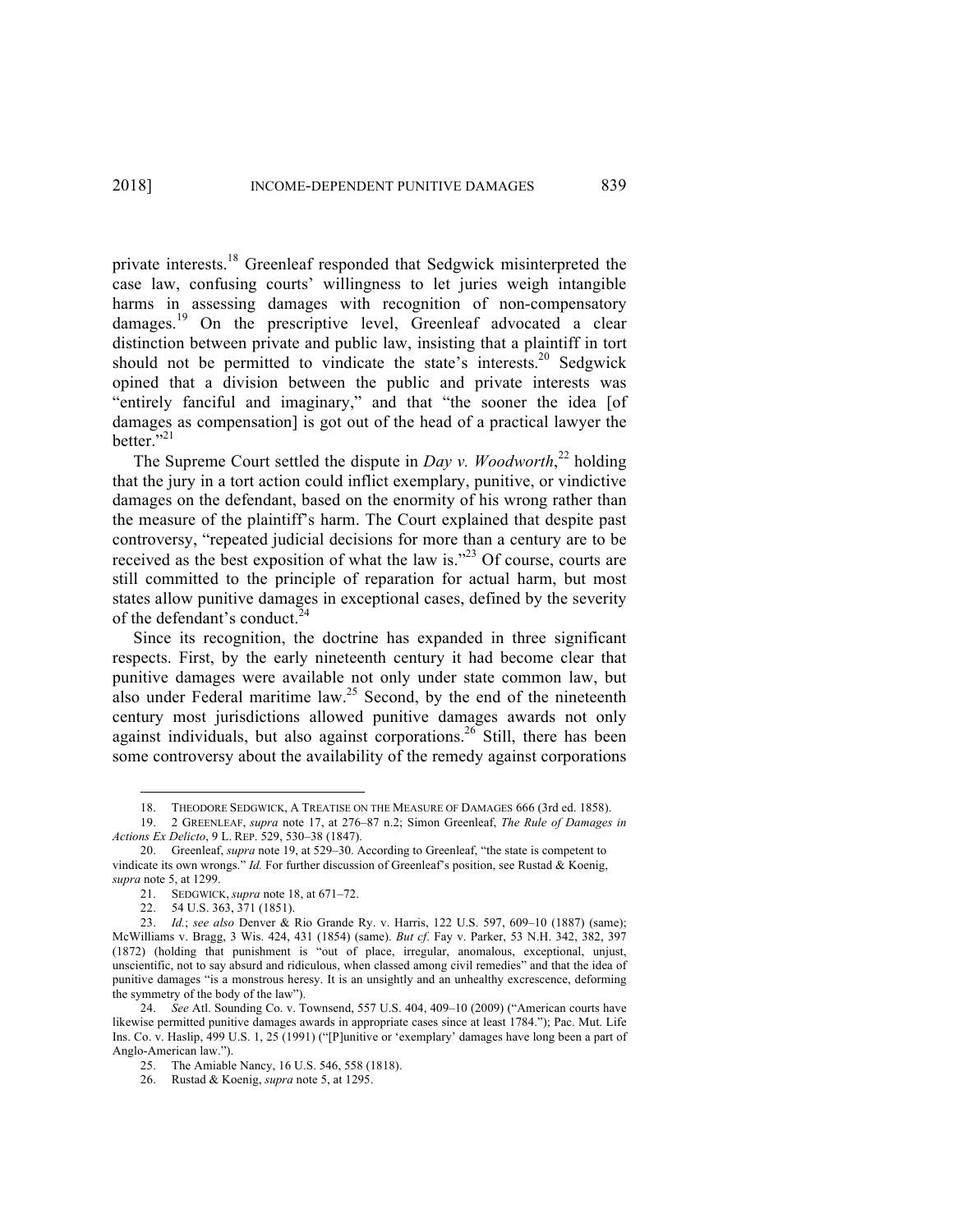liable under the doctrine of *respondeat superior*. <sup>27</sup> The controversy also persists in Federal maritime law. In the *Exxon Valdez* case, the district court instructed the jury that punitive damages could be awarded against a principal (particularly a corporation) because of an act by an agent, inter alia, where the agent was employed in a managerial capacity and was acting in the scope of employment.<sup>28</sup> The Ninth Circuit upheld this instruction. <sup>29</sup> Exxon, the defendant, argued that courts could not award punitive damages under maritime law against ship owners for actions by underlings not "directed," "countenanced," or "participated in" by the owners. $30$  The Supreme Court was equally divided on this question, and therefore left the Ninth Circuit's opinion undisturbed without setting a precedent on this matter.<sup>31</sup> Third, while punitive damages were originally awarded in cases of malicious and mean-spirited conduct,<sup>32</sup> the doctrine has expanded in some jurisdictions to cases of recklessness<sup>33</sup> and even gross negligence.<sup>34</sup> These three developments laid the foundations for the unprecedented, though ultimately reduced, punitive damages award in the famous *Exxon Valdez* case.<sup>35</sup>

On the other hand, in the twentieth century the doctrine was somewhat restrained. In many states, the plaintiff was required to satisfy a higher standard of proof, such as "clear and convincing evidence," to obtain

 <sup>27.</sup> *Id.* at 1295–97 (discussing this controversy); *see also* Ellis, *supra* note 5, at 63 ("[Some courts] follow the respondeat superior rule and hold that an employer may be liable for punitive damages for wrongful acts committed by employees in the course of their employment. [Others] follow the 'complicity rule' and limit vicarious punitive damage liability to those situations where wrongful acts were committed or specifically authorized or ratified by a managerial agent, or were committed by an unfit employee who was recklessly employed or retained."); RESTATEMENT (SECOND) OF TORTS § 909 (AM. LAW INST. 1979) (providing that "recovery of punitive damages against a principal for the acts of an agent" is limited to certain circumstances, e.g., when the principal authorized or ratified the act, or when the agent was employed in a managerial capacity); *In re* P&E Boat Rentals, 872 F.2d 642, 652 (5th Cir. 1989) (endorsing the Restatement); Protectus Alpha Navigation Co. v. N. Pac. Grain Growers, Inc., 767 F.2d 1379, 1387 (9th Cir. 1985) (same).

<sup>28.</sup> Exxon Shipping Co. v. Baker, 554 U.S. 471, 480 (2008).

<sup>29.</sup> *Id.* at 481.

<sup>30.</sup> *Id.* at 482–83.

<sup>31.</sup> *Id.* at 484.

<sup>32.</sup> Victor E. Schwartz et al., *Reining in Punitive Damages "Run Wild": Proposals for Reform by Courts and Legislatures*, 65 BROOK. L. REV. 1003, 1007 (1999); Sharkey, *supra* note 2, at 487.

<sup>33.</sup> *See* Ellis, *supra* note 5, at 20; Rustad & Koenig, *supra* note 5, at 1305–07; *see also* RESTATEMENT (SECOND) OF TORTS § 908(2) (AM. LAW INST. 1979) (providing that punitive damages may be awarded for reckless indifference to the rights of others).

<sup>34.</sup> *See, e.g.*, TXO Prod. Corp. v. All. Res. Corp., 419 S.E.2d 870, 887 (W. Va. 1992) ("[T]he punitive damages definition of malice has grown to include not only mean-spirited conduct, but also extremely negligent conduct that is likely to cause serious harm."); Rustad & Koenig, *supra* note 5, at 1305–07 (discussing this development).

<sup>35.</sup> Exxon Shipping Co. v. Baker, 554 U.S. 471 (2008).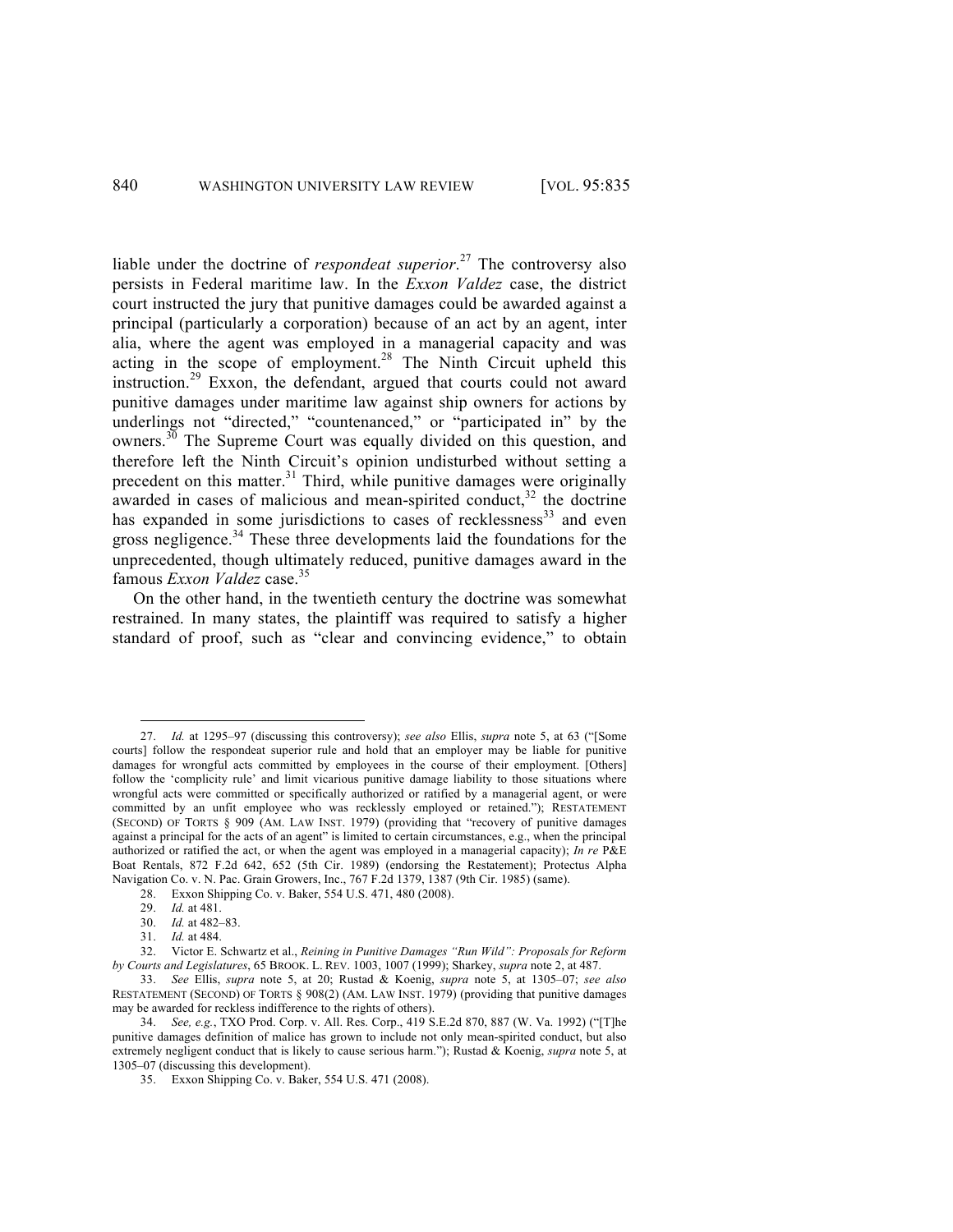punitive damages.<sup>36</sup> Moreover, in most states, punitive damages were subject to a statutory cap—a fixed upper limit or a single-digit punitive-tocompensatory-damages ratio. <sup>37</sup> A few state legislatures banned punitive damages generally, or in certain types of cases, such as actions against the state or public officials, medical malpractice cases, and claims against drug manufacturers.<sup>38</sup> Since the mid-1980s, a few state legislatures have also enacted split-recovery statutes, providing that a certain percentage of any punitive damages award shall be paid to the state.<sup>39</sup> Because one of the primary goals of these statutes was to prevent unusual windfalls to

 <sup>36.</sup> *See* Lynda A. Sloane, Note, *The Split Award Statute: A Move Toward Effectuating the True Purpose of Punitive Damages*, 28 VAL. U. L. REV. 473, 483 (1993) (discussing the standard of proof).

<sup>37.</sup> *See, e.g.,* ALASKA STAT. § 09.17.020(f)–(g) (2017) ("[A]n award of punitive damages may not exceed the greater of (1) three times the amount of compensatory damages awarded to the plaintiff in the action; or (2) the sum of \$500,000"; if the conduct was motivated by financial gain and the defendant knew the consequences, the award can reach "the greatest of (1) four times the amount of compensatory damages . . . ; (2) four times the aggregate amount of financial gain that the defendant received . . . ; or (3) the sum of \$7,000,000."); COLO. REV. STAT. § 13-21-102(1)(a) (2017) ("The amount of such reasonable exemplary damages shall not exceed an amount which is equal to the amount of the actual damages awarded to the injured party."); FLA. STAT. § 768.73(1) (2017) ("[A]n award of punitive damages may not exceed the greater of: (1) Three times the amount of compensatory damages . . . or (2) The sum of \$500,000"; if the conduct was "motivated solely by unreasonable financial gain," and the unreasonably dangerous nature of the conduct and high likelihood of injury were known to the defendant, the award can reach the greater of: (1) four times the amount of compensatory damages, or (2) \$2 million.); IDAHO CODE  $\S$  6-1604(3) (2017) ("No judgment for punitive damages shall exceed the greater of two hundred fifty thousand dollars (\$250,000) or an amount which is three (3) times the compensatory damages contained in such judgment."); N.D. CENT. CODE § 32-03.2-11 (2017) ("[T]he amount of exemplary damages may not exceed two times the amount of compensatory damages or two hundred fifty thousand dollars, whichever is greater."); *see also infra* Section VI.B.

<sup>38.</sup> *See, e.g.*, ALA. CODE § 6-11-26 (2017) ("Punitive damages may not be awarded against the State or any country or municipality thereof, or any agency thereof . . . ."); COLO. REV. STAT. § 13-21-102(5) (2017) ("[E]xemplary damages shall not be awarded in administrative or arbitration proceedings . . . ."); 735 ILL. COMP. STAT. ANN. 5/2-1115 (2017) (prohibiting punitive damages in legal or medical malpractice actions); 745 ILL. COMP. STAT. ANN. 10/2-102 (2017) (prohibiting punitive damages in actions against public officials); OHIO REV. CODE ANN. § 2307.80(C) (2017) (providing that punitive damages cannot be awarded in actions against manufacturers of drugs and medical devices); OR. REV. STAT. § 30.927, 31.740 (2017) (providing that punitive damages may not be awarded against drug manufacturers and health practitioners); W. VA. CODE § 29-12A-7 (2017) (prohibiting punitive damages in actions against a "political subdivision" and its employees).

<sup>39.</sup> *See, e.g.*, ALASKA STAT. § 09.17.020(j) (2017) (transferring 50% to the state); GA. CODE ANN. § 51-12-5.1(e)(2) (2017) (transferring 75% to the state); 735 ILL. COMP. STAT. ANN. 5/2-1207 (2017) (allowing courts to apportion punitive damages among the plaintiff, his or her attorney, and the state); IND. CODE ANN. § 34-51-3-6 (2017) (transferring 75%); IOWA CODE ANN. § 668A.1(2) (2017) (transferring 75% in some cases); MO. ANN. STAT. § 537.675 (2017) (transferring 50%); UTAH CODE ANN. § 78B-8-201(3) (2017) (transferring 50% of any amount in excess of \$50,000); *see also* Scott Dodson, *Assessing the Practicality and Constitutionality of Alaska's Split-Recovery Punitive Damages Statute*, 49 DUKE L.J. 1335, 1337 (2000); Benjamin F. Evans, *"Split-Recovery" Survives: The Missouri Supreme Court Upholds the State's Power to Collect One-Half of Punitive Damage Awards*, 63 MO. L. REV. 511, 511–12 (1998). For a few years, a judge-made split-recovery rule was applied in Alabama. Life Ins. Co. of Ga. v. Johnson, 684 So. 2d 685, 698–99 (Ala. 1996). This rule was overruled in Life Ins. Co. of Ga. v. Johnson, 701 So. 2d 524, 534 (Ala. 1997) and repealed in ALA. CODE § 6-11-21(l) (2017).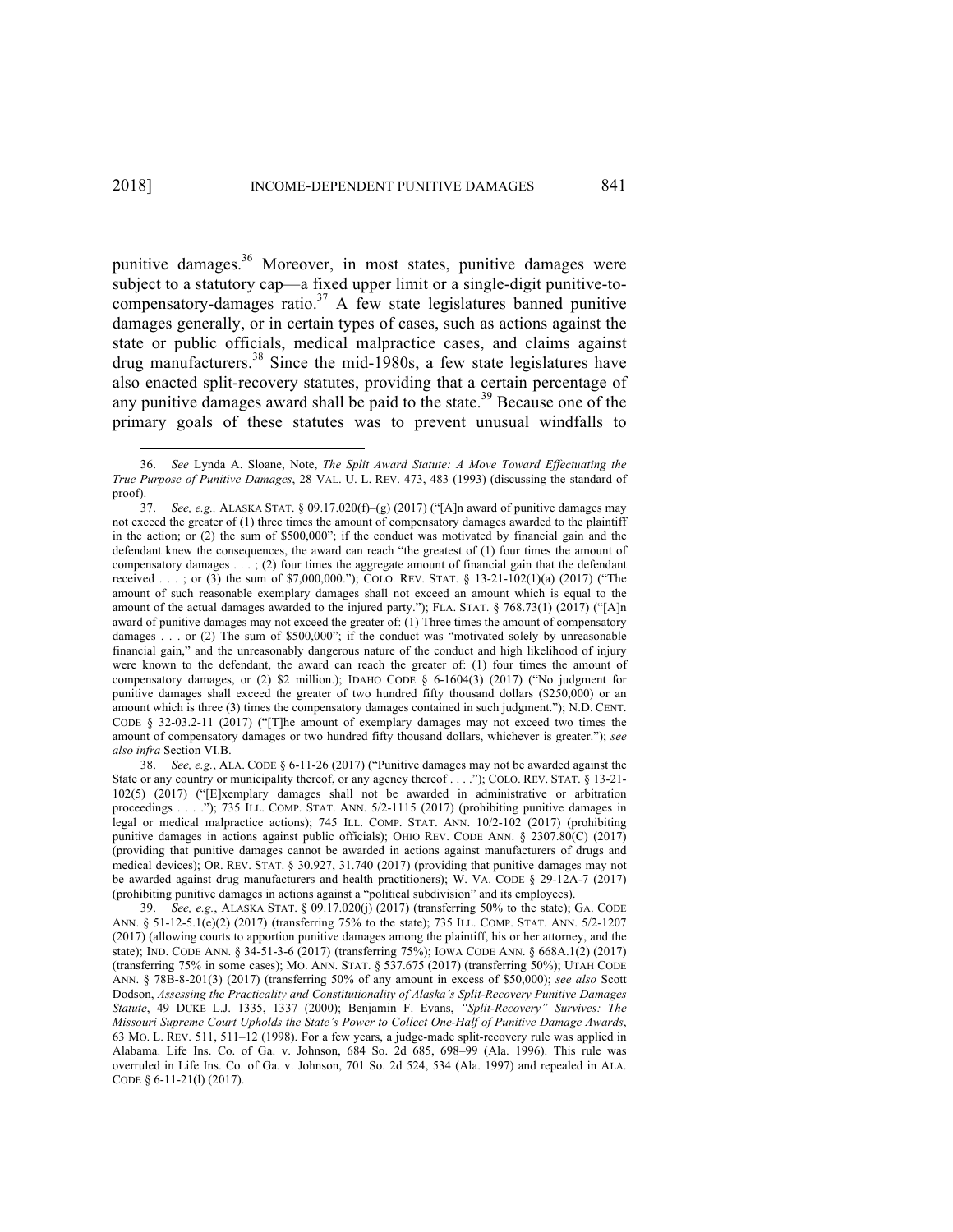plaintiffs, this trend has halted once the Supreme Court limited the punitive-to-compensatory damages ratio.<sup>40</sup>

Most importantly, it was held that the Due Process Clause of the Fourteenth Amendment prohibits the imposition of grossly excessive or arbitrary penalties on a wrongdoer.<sup>41</sup> A punitive damages award is therefore subject to substantive due process review. In *BMW v. Gore*<sup>42</sup> the Supreme Court held that in reviewing awards of punitive damages under the Due Process Clause, courts ought to consider three guideposts. The first is the degree of reprehensibility of the defendant's misconduct.<sup>43</sup> Factors relevant to this determination include the type of harm caused, victims' vulnerability, defendant's intentional malice or reckless disregard for health and safety of others, repetitive misconduct, and defendant's efforts to mitigate the harm caused. $44$  The second guidepost is the disparity between the plaintiff's actual or potential harm and the punitive damages award.45 In *State Farm Mutual Automobile Insurance Co. v. Campbell*, 46 the Court held that a single-digit ratio between punitive and compensatory damages was more likely to accord with due process than awards with ratios in the range of 500 to 1 (or even 145 to 1, as the jury awarded in *State Farm*). However, greater ratios could be consistent with the Due Process Clause where "a particularly egregious act has resulted in only a small amount of economic damages."<sup>47</sup> A stricter limit is imposed under Federal maritime law. In the *Exxon Valdez* case, the Court observed that in recent decades the median ratio of punitive to compensatory awards had remained less than 1 to 1, and that the percentage of cases with punitive awards had not markedly increased. <sup>48</sup> The Court concluded that awards at or below the empirically established median "would roughly express jurors' sense of reasonable penalties in cases with no earmarks of exceptional blameworthiness" which do not raise special underenforcement problems.<sup>49</sup> Accordingly, and given the need for

49. *Id.* at 512–13.

<sup>40.</sup> *See infra* notes 45–47 and accompanying text.<br>41 State Farm Mut. Auto Ins. Co. y. Campbell, 5

State Farm Mut. Auto. Ins. Co. v. Campbell, 538 U.S. 408, 416 (2003); Cooper Indus., Inc. v. Leatherman Tool Group, Inc., 532 U.S. 424, 433–34 (2001); BMW of N. Am., Inc. v. Gore, 517 U.S. 559, 562 (1996); TXO Prod. Corp. v. All. Res. Corp., 509 U.S. 443, 453–455 (1993); *see also infra* Section VI.A.

<sup>42.</sup> 517 U.S. at 575–85.

<sup>43.</sup> *Id.* at 575–80.

<sup>44.</sup> Baker v. Exxon Mobile Corp., 490 F.3d 1066, 1085–89 (9th Cir. 2007).

<sup>45.</sup> *BMW*, 517 U.S. at 580–83.

<sup>46.</sup> 538 U.S. at 425.

<sup>46.</sup> *556 U.S. at 425.*<br>47. *Id.* Perhaps TXO Prod. Corp. v. All. Res. Corp., 509 U.S. 443 (1993) is such an exceptional case: the court allowed a \$10 million punitive award even though compensatory damages were only \$19,000, arguably because the defendant "set out on a malicious and fraudulent course." *Id.* at 462.

<sup>48.</sup> Exxon Shipping Co. v. Baker, 554 U.S. 471, 497–500 (2008).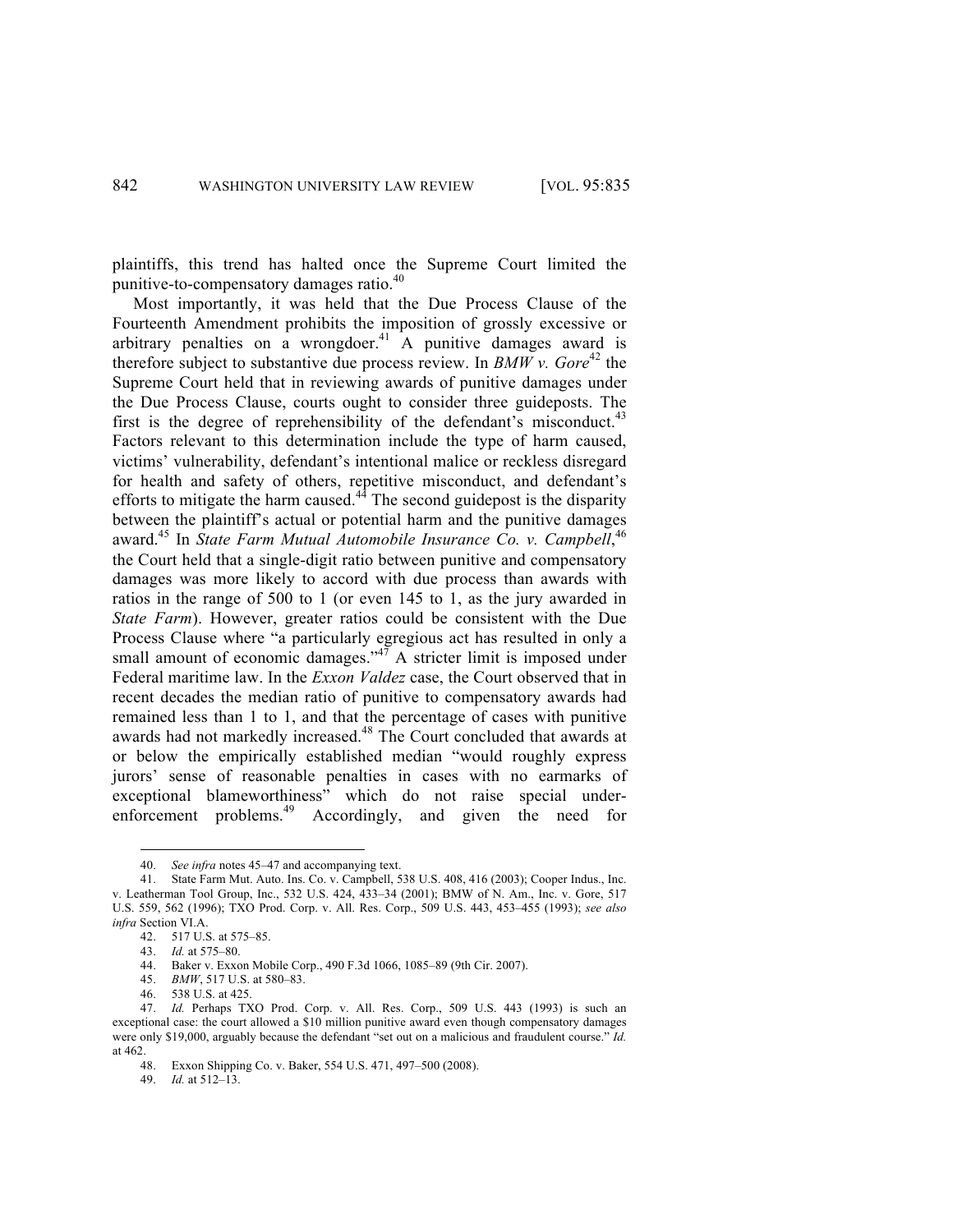predictability, the Court held that a 1 to 1 ratio was a fair upper limit in such maritime cases.<sup>50</sup> Cases in which the defendant's conduct is more egregious than reckless are not so limited.<sup>51</sup> The third guidepost is the difference between the punitive damages award and the civil or criminal penalties authorized or imposed in comparable cases.<sup>52</sup>

## II. JUSTIFICATIONS FOR PUNITIVE DAMAGES

#### *A. From Compensatory to Non-Compensatory Rationales*

One of the most fundamental principles in the modern law of torts is that damages should restore the victim to the condition he or she would have been in but for the tort (*restitutio in integrum*).<sup>53</sup> Punitive damages seem non-compensatory by definition. So although the doctrine's specific goals are yet to be explored, it appears inconsistent with the fundamental remedial goal.<sup>54</sup> A possible justification, which alleviates the conceptual problem, is the need to compensate for non-compensable losses such as hurt feelings, dignitary harm, and embarrassment.<sup>55</sup> The Supreme Court observed in *Cooper Industries, Inc. v. Leatherman Tool Group, Inc.*<sup>56</sup> that until the nineteenth century "punitive damages frequently operated to compensate for intangible injuries, compensation which was not otherwise available under the narrow conception of compensatory damages prevalent at the time."57 However, the historical foundations of this argument seem dubious, <sup>58</sup> and at any rate, it has lost much of its appeal over time, with the

 <sup>50.</sup> *Id.* at 513.

<sup>51.</sup> John P. Jones, *The Sky Has Not Fallen Yet on Punitive Damages in Admiralty Cases*, 83 TUL. L. REV. 1289, 1302 (2009).

<sup>52.</sup> BMW of N. Am., Inc. v. Gore, 517 U.S. 559, 583–85 (1996). For a while, it was unclear whether these guideposts should be explained to juries, or used solely by appellate courts discussing the constitutionality of punitive damages awards. But in Philip Morris USA v. Williams, 549 U.S. 346, 355 (2007), the court implied that juries should be advised of the proper guidelines.

<sup>53.</sup> RESTATEMENT (SECOND) OF TORTS § 901 (AM. LAW INST. 1979); *see also* United States v. Hathaley, 257 F.2d 920, 923 (10th Cir. 1958) ("The fundamental principle of damages is to restore the injured party, as nearly as possible, to the position he would have been in had it not been for the wrong of the other party."). *But see* John C.P. Goldberg, *Two Conceptions of Tort Damages: Fair v. Full Compensation*, 55 DEPAUL L. REV. 435 (2006) (arguing that the idea of "fair compensation" predated the current notion of "full compensation").

<sup>54.</sup> *See, e.g.*, Bennis v. Michigan, 516 U.S. 442, 469 n.13 (1996) (Stevens, J., dissenting) ("Tort law is tied to the goal of compensation (punitive damages being the notable exception).").

<sup>55.</sup> Exxon Shipping Co. v. Baker, 554 U.S. 471, 491–92 (2008) (discussing the compensatory rationale); David L. Walther & Thomas A. Plein, *Punitive Damages: A Critical Analysis:* Kink v. Combs, 49 MARQ. L. REV. 369, 370–71, 381 (1965) (same); Note, *Exemplary Damages in the Law of Torts*, 70 HARV. L. REV. 517, 520–21 (1951) (same).

<sup>56.</sup> 532 U.S. 424 (2001).

<sup>57.</sup> *Id.* at 437 n.11.

<sup>58.</sup> *See* Anthony J. Sebok, *What Did Punitive Damages Do? Why Misunderstanding the History of Punitive Damages Matters Today*, 78 CHI.-KENT L. REV. 163, 164, 204–05 (2003)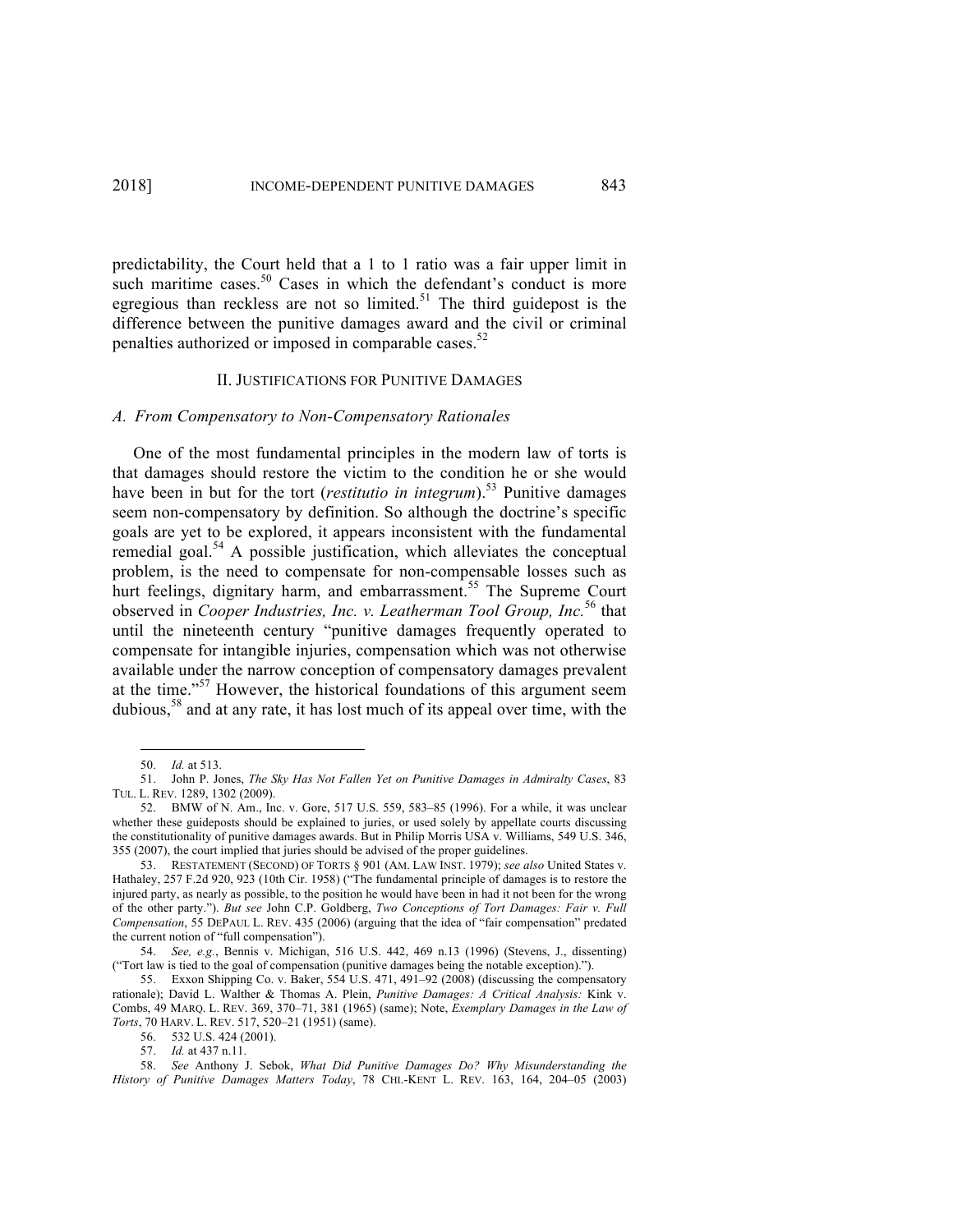expansion of compensatory damages for intangible harms.<sup>59</sup> Somewhat related but less common was the argument that punitive damages were needed to compensate the victim for litigation costs, which were generally irrecoverable in American law.<sup>60</sup> This argument has garnered very little support in the case law. Thus, punitive damages are currently deemed separate and distinct from compensatory damages in most jurisdictions, $61$ with very few exceptions. $62$ 

A doctrine that awards extra-compensatory damages is inconsistent with corrective justice theories that focus on rectification of the harm caused.<sup>63</sup> What then is the purpose of punitive damages? In the past, it was very frequently said that the aim of these awards was "to punish and deter." This phrase has been used in court decisions,  $64$  legal literature,  $65$ and jury instructions.<sup>66</sup> It is misleading because punishment is not a purpose but a mechanism; namely, the imposition of a sanction.<sup>67</sup> Imposing a sanction may have various goals, such as retribution, deterrence, appeasement of the victim, incapacitation of the wrongdoer, education, etc. Therefore, saying that punitive damages are meant to

 <sup>(&</sup>quot;[P]unitive damages have never served the compensatory function attributed to them by the Court in *Cooper*.").

<sup>59.</sup> *See* Sloane, *supra* note 36, at 481–82 ("[T]he need for this function has waned with the onset of the award of damages for pain and suffering, mental distress, and most recently, hedonic damages.").

<sup>60.</sup> *See, e.g.*, Doroszka v. Lavine, 150 A. 692, 692–93 (Conn. 1930) ("[T]he purpose is not to punish the defendant . . . but to compensate the plaintiff . . . and so-called punitive or exemplary damages cannot exceed the amount of the plaintiff's expenses of litigation, less taxable costs."); James A. Breslo, Comment, *Taking the Punitive Damage Windfall Away from the Plaintiff: An Analysis*, 86 NW. U. L. REV. 1130, 1136 (1992) (reiterating this argument); Walther & Plein, *supra* note 55, at 381 (same).

<sup>61.</sup> Exxon Shipping Co. v. Baker, 554 U.S. 471, 492 (2008).

<sup>62.</sup> *See* Markey v. Santangelo, 485 A.2d 1305, 1308 (Conn. 1985) ("Punitive damages consist of a reasonable expense properly incurred in the litigation."); Peisner v. Detroit Free Press, Inc., 364 N.W.2d 600, 608–09 (Mich. 1984) (holding that punitive damages compensate for the "incremental injury to feelings attributable to defendant's malice.").

<sup>63.</sup> *See, e.g.*, ERNEST J. WEINRIB, THE IDEA OF PRIVATE LAW 135 n.25 (1995) (explaining that punitive damages are inconsistent with the corrective goal).

<sup>64.</sup> *See, e.g.*, BMW of N. Am., Inc. v. Gore, 517 U.S. 559, 568 (1996); Browning-Ferris Indus. of Vt., Inc. v. Kelco Disposal, Inc., 492 U.S. 257, 275 (1989); Newport v. Fact Concerts, Inc., 453 U.S. 247, 266–67 (1981); Gertz v. Robert Welch, Inc., 418 U.S. 323, 350 (1974); Moskovitz v. Mt. Sinai Med. Ctr., 635 N.E.2d 331, 343 (Ohio 1994); Hodges v. S. C. Toof & Co., 833 S.W.2d 896, 900 (Tenn. 1992); Hamilton Development Co. v. Broad Rock Club, Inc., 445 S.E.2d 140, 143 (Va. 1994).

<sup>65.</sup> *See, e.g.*, RESTATEMENT (SECOND) OF TORTS § 908(1) (AM. LAW INST. 1979); Howard A. Denemark, *Seeking Greater Fairness When Awarding Multiple Plaintiffs Punitive Damages for a Single Act by a Defendant*, 63 OHIO ST. L.J. 931, 935–36 (2002); Schwartz, *supra* note 5, at 134; Walther & Plein, *supra* note 55, at 372–73.

<sup>66.</sup> *See, e.g.*, RONALD W. EADES, JURY INSTRUCTIONS ON DAMAGES IN TORT ACTIONS 98 (3rd ed. 1993) (quoting a standard jury instruction whereby the purpose of punitive damages is to punish and deter).

<sup>67.</sup> *Cf*. George P. Fletcher, *The Place of Victims in the Theory of Retribution*, 3 BUFF. CRIM. L. REV. 51, 52 (1999) (explaining that retributive justice means "imposing punishment because it is deserved on the basis of having committed a crime.").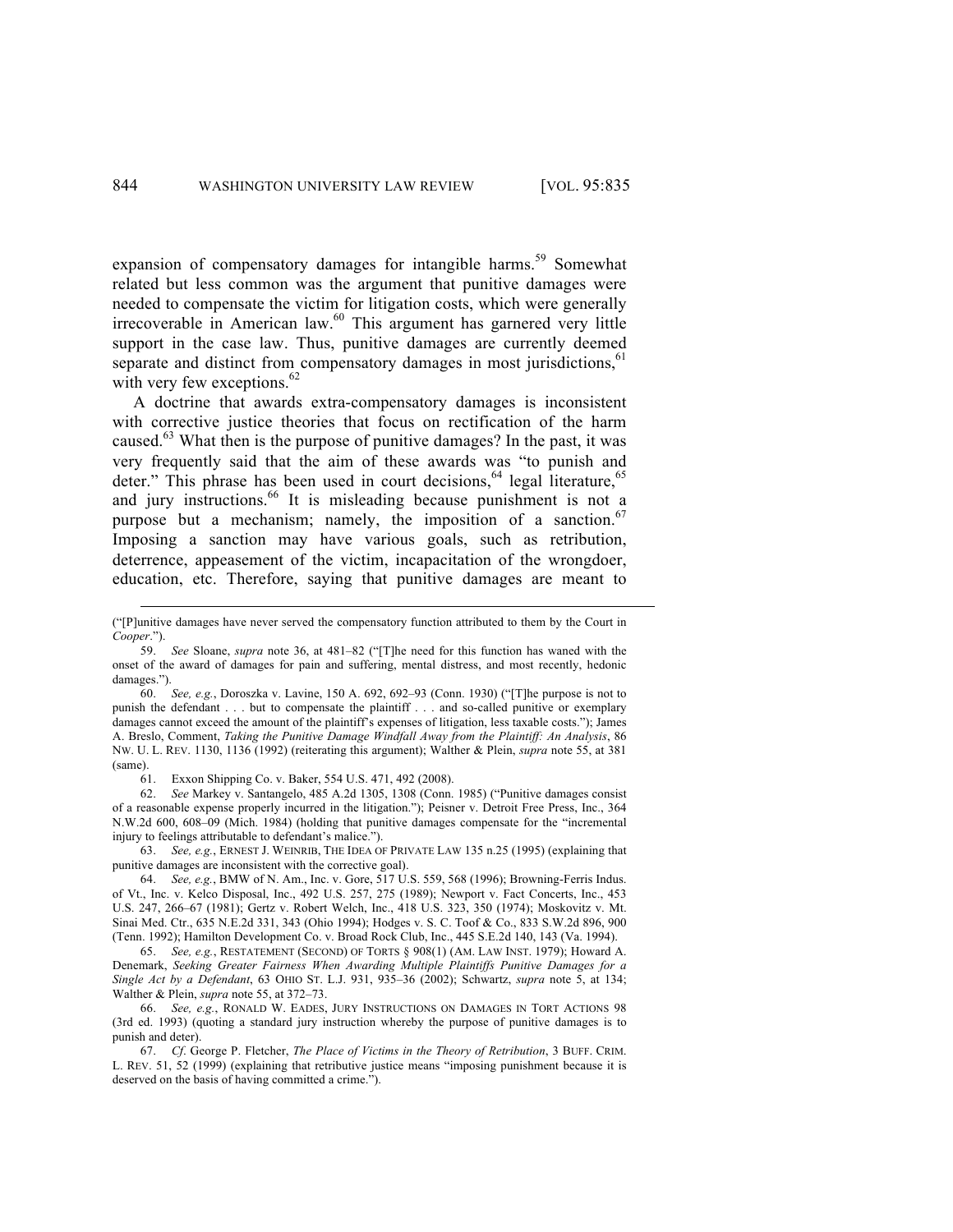punish seems tautological. Yet the word "punishment" is often used more colloquially as a synonym for "retribution." And whenever courts say that punitive damages are intended to "punish and deter" they seem to suggest that punitive damages are aimed at retribution and deterrence. This is the most reasonable explanation for the classical punish/deter dichotomy.<sup>68</sup> In recent American decisions a more accurate terminology has been used. For example, in *State Farm Mutual Automobile Insurance Co. v. Campbell*<sup>69</sup> the Supreme Court held that punitive damages "are aimed at deterrence and retribution."<sup>70</sup> Case law is unclear as to whether extra-compensatory damages are justified only if they serve both goals, or if either one is sufficient.<sup>71</sup>

## *B. Deterrence*

## *1. Outline*

As explained above, courts have perceived deterrence as one of the two principal justifications for punitive damages.<sup>72</sup> The additional sanction may serve to deter the specific defendant from repeating the wrong and others from committing similar wrongs.<sup>73</sup> Two questions arise in this respect. The first is what types of wrongfulness punitive damages aim to deter. The simplistic answer, following Jeremy Bentham's utilitarian approach, conflates the end and the means. Deterrence is such an integral and distinctive feature of utilitarian and economic theories of law that a sanction must deter inefficient conduct. But American courts seem to have a somewhat different intuition. For instance, in *Cooper*, <sup>74</sup> the Supreme Court opined that the deterrent function of punitive damages was not exclusively efficiency-oriented: "Citizens and legislators may rightly insist that they are willing to tolerate some loss in economic efficiency in order to deter what they consider morally offensive conduct, albeit costbeneficial morally offensive conduct  $\ldots$ ."<sup>75</sup>

 <sup>68.</sup> *See, e.g.*, Ellis, *supra* note 5, at 1, 4 (asserting that punitive damages serve deterrence and retribution); David G. Owen, *A Punitive Damages Overview: Functions, Problems and Reform*, 39 VILL. L. REV. 363, 373–74 (1994) (same); Sharkey, *supra* note 5, at 356–57 (same); Sunstein et al., *supra* note 5, at 2081 (same); Malcolm E. Wheeler, *The Constitutional Case for Reforming Punitive Damages Procedures*, 69 VA. L. REV. 269, 310 (1983) (same).

<sup>69.</sup> 538 U.S. 408 (2003).

<sup>70.</sup> *Id.* at 416–17; *see also* Exxon Shipping Co. v. Baker, 554 U.S. 471, 492 (2008); Pac. Mut. Life Ins. Co. v. Haslip, 499 U.S. 1, 19 (1991).

<sup>71.</sup> *See* Schwartz, *supra* note 5, at 134 (discussing this ambiguity).

<sup>72.</sup> *Supra* notes 64–66, 69–70 and accompanying text.

<sup>73.</sup> *See* Ellis, *supra* note 5, at 3 (discussing the deterrent effect of punitive damages).

<sup>74.</sup> Cooper Indus., Inc. v. Leatherman Tool Group, Inc., 532 U.S. 424 (2001).

<sup>75.</sup> *Id.* at 439–40 (quoting Marc Galanter & David Luban, *Poetic Justice: Punitive Damages and Legal Pluralism*, 42 AM. U. L. REV. 1393, 1450 (1993)).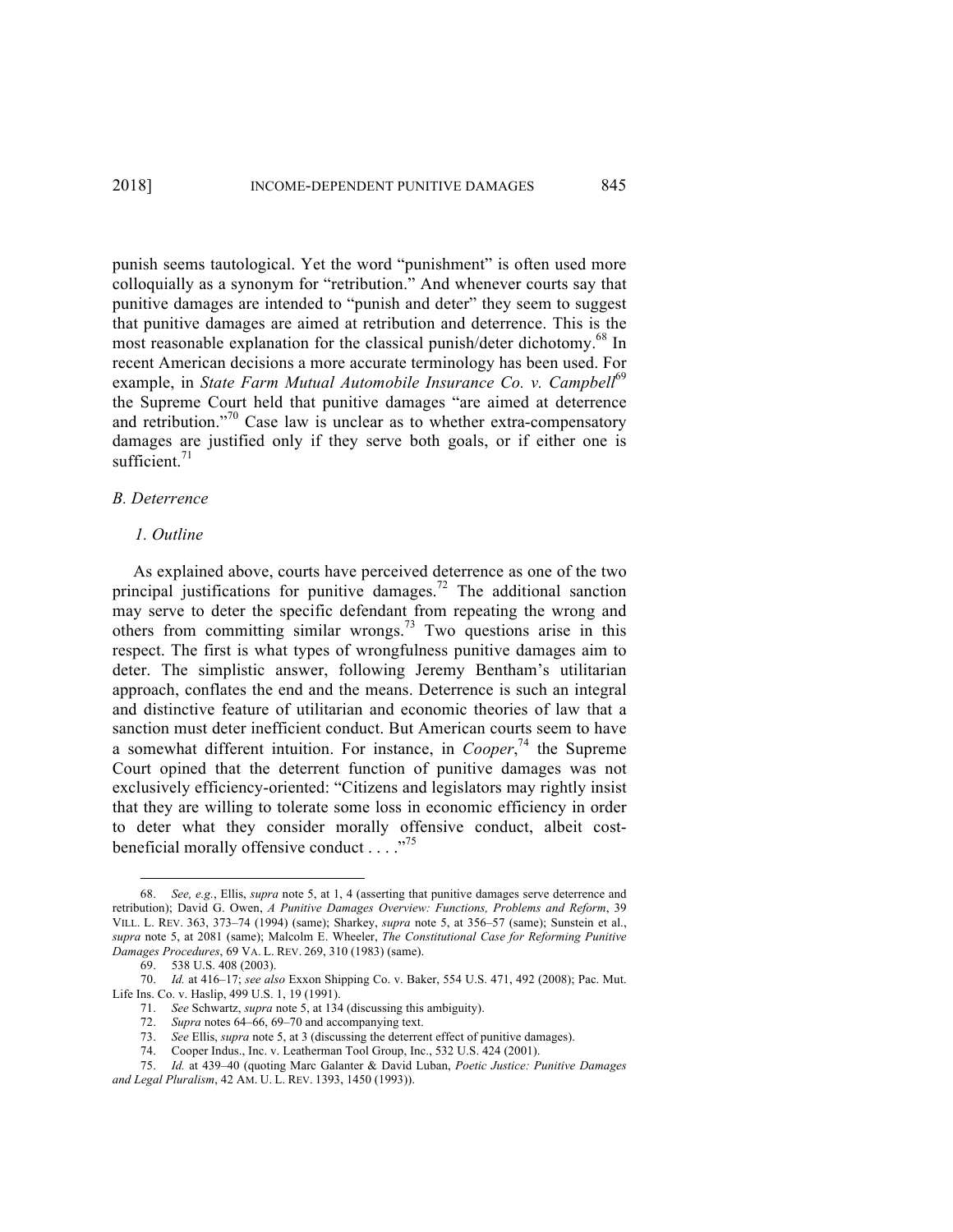The second question is why deterrence of unwarranted conduct requires extra-compensatory damages. As Gary Schwartz observed, those who point to deterrence as one of the main goals of punitive damages "are rendered almost useless by their obliviousness to the basic point that ordinary civil damages—in the course of providing compensation concurrently function to deter."<sup>76</sup> Theorists have provided two types of answers to this challenge: one based on internalization of harm, the other on disgorgement of gain.<sup>77</sup>

## *2. Optimal Deterrence and Internalization of Harm*

According to classic economic theory, efficient deterrence entails internalization by the wrongdoer of the social harm caused by his or her wrongful conduct. Only if the expected liability is equivalent to (or greater than) the expected externalized cost, will the potential injurer internalize that cost and take cost-effective precautions. Compensatory damages can secure optimal deterrence only if: (1) wrongdoers are always liable for harms caused by their wrongful conduct; and (2) compensatory damages are set in accordance with the social cost of the wrongful conduct. Punitive damages may be economically justified if one of these conditions is not met.

As regards the first condition, wrongdoers might escape liability for harms caused by their wrongful conduct.<sup>78</sup> Several factors—external to substantive tort law—let many negligent injurers off scot-free. Some victims are unaware that their harms are the result of wrongful conduct; $^{79}$ others do not have sufficient evidence to substantiate their case; $80 \text{ some}$ may not sue because the expected costs of doing so outweigh the expected compensation, <sup>81</sup> and many refrain from suing if there is a familial, social, professional, or other connection between them and the injurer. $82$  Thus, compensatory damages cannot induce potential injurers to take costeffective precautions. According to economic theory, punitive damages may be used to overcome these under-enforcement problems.<sup>83</sup> Under this

 <sup>76.</sup> Schwartz, *supra* note 5, at 137. See Ellis, *supra* note 5, at 7 (presenting the two possible answers).

<sup>78.</sup> *See* Sharkey, *supra* note 2, at 488 (explaining that wrongdoers might escape liability).

<sup>79.</sup> *See* Gary T. Schwartz, *Empiricism and Tort Law*, 2002 U. ILL. L. REV. 1067, 1071 (2002) (discussing possible reasons for under-enforcement).

<sup>80.</sup> *Id.*

<sup>81.</sup> *Id.*

<sup>82.</sup> *See* Bruce Feldthusen, *The Civil Action for Sexual Battery: Therapeutic Jurisprudence?*, 25 OTTAWA L. REV. 203, 213 n.31, 214 & n.34, 218 (1993) (explaining that a personal relation between the injurer and the victim might prevent a lawsuit).

<sup>83.</sup> *See* WILLIAM M. LANDES & RICHARD A. POSNER, THE ECONOMIC STRUCTURE OF TORT LAW 160–65, 184–85, 223–24 (1987) (explaining that punitive damages can help overcome underdeterrence due to under-enforcement); STEVEN SHAVELL, ECONOMIC ANALYSIS OF ACCIDENT LAW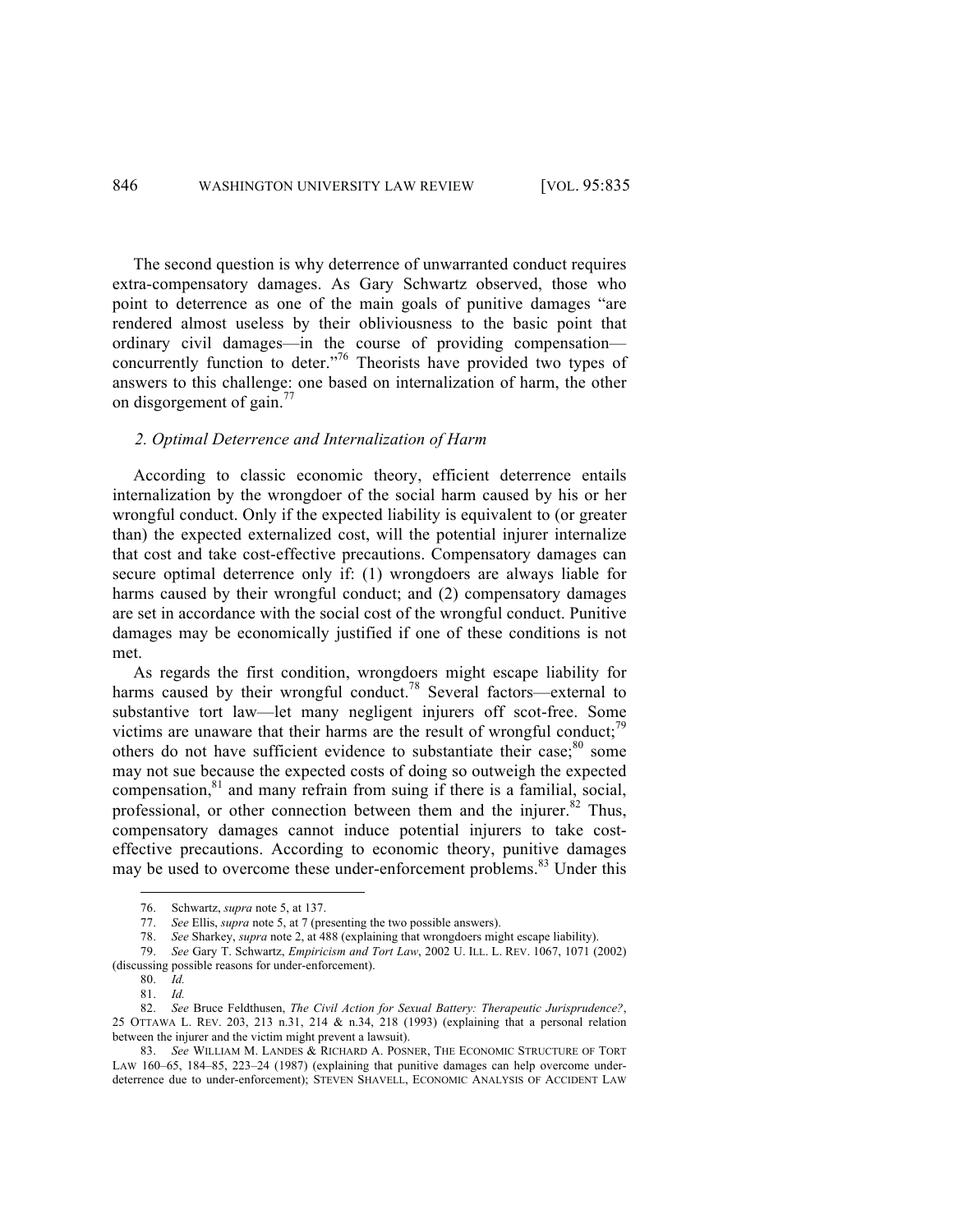perception, total damages should be the actual harm multiplied by the reciprocal of the probability that the defendant *will* be found liable when he or she *should* be found liable; punitive damages must equal the excess of total damages over compensatory damages.<sup>84</sup>

This theory has relatively weak descriptive power. An underenforcement rationale can hardly explain why punitive damages are unusual and hinge on the defendant's state of mind.<sup>85</sup> After all, underenforcement exists in most cases, including those of negligence or no-fault liability—not only in cases of reprehensible conduct. Moreover, the extent of punitive damages is determined predominantly in accordance with the conduct's reprehensibility, not with the probability of escaping liability.<sup>86</sup> While the retributive yardstick is consistent with the constitutional framework (as we demonstrate below), $^{87}$  the economic model might entail departure therefrom. Experimental studies also reveal that in assessing punitive damages, potential jurors rely on the reprehensibility of the conduct and disregard detection rates.<sup>88</sup> These observations must be qualified, though, because heavier punitive awards have been deemed justifiable and constitutional when wrongdoing is hard to detect (increasing the chances of getting away with it),<sup>89</sup> or when the value of injury and the corresponding compensatory award are small (providing low incentives to sue).<sup>90</sup> Thus, arguably, although under-enforcement is not the primary factor, it is not totally ignored. The economic theory also raises serious practical concerns: it is extremely difficult to determine the actual detection rate on which the calculation is based.<sup>91</sup> Additionally, administrative and criminal law may be regarded as efforts to compensate

87. *See infra* Section II.C.

 <sup>148 (1987) (</sup>same); Abraham & Jeffries, *supra* note 5, at 419 (same); Polinsky & Shavell, *supra* note 5, at 873–74 (same); Schwartz, *supra* note 5, at 139 (same); Sharkey, *supra* note 2, at 488–89 (same); Sharkey, *supra* note 5, at 365–68; Sunstein et al., *supra* note 5, at 2075, 2082 (same).

<sup>84.</sup> Cooter, *supra* note 5, at 1148 (discussing the multiplier method); Polinsky & Shavell, *supra* note 5, at 889, 911 (same). For further discussion of this method, see *supra* note 83.

<sup>85.</sup> *See* Benjamin C. Zipursky, *Rights, Wrongs, and Recourse in the Law of Torts*, 51 VAND. L. REV. 1, 95 (1998) (criticizing the economic theory of punitive damages); Schwartz, *supra* note 5, at 141–42 (same).

<sup>86.</sup> *But see* Mathias v. Accor Economy Lodging, Inc., 347 F.3d 672, 677 (7th Cir. 2003) (explaining that punitive damages serve to cancel out under-detection).

<sup>88.</sup> CASS R. SUNSTEIN ET AL., PUNITIVE DAMAGES: HOW JURIES DECIDE 135–39, 151–64 (2002).

<sup>89.</sup> BMW of N. Am., Inc. v. Gore, 517 U.S. 559, 582 (1996) ("A higher ratio may also be justified in cases in which the injury is hard to detect . . . .").

<sup>90.</sup> *Id.* ("[L]ow awards of compensatory damages may properly support a higher ratio . . . if, for example, a particularly egregious act has resulted in only a small amount of economic damages."); *see also* Exxon Shipping Co. v. Baker, 554 U.S. 471, 494, 513 (2008) (endorsing *BMW* on this point).

<sup>91.</sup> *See* Sharkey, *supra* note 2, at 496 (discussing the inability to determine the likelihood of detection).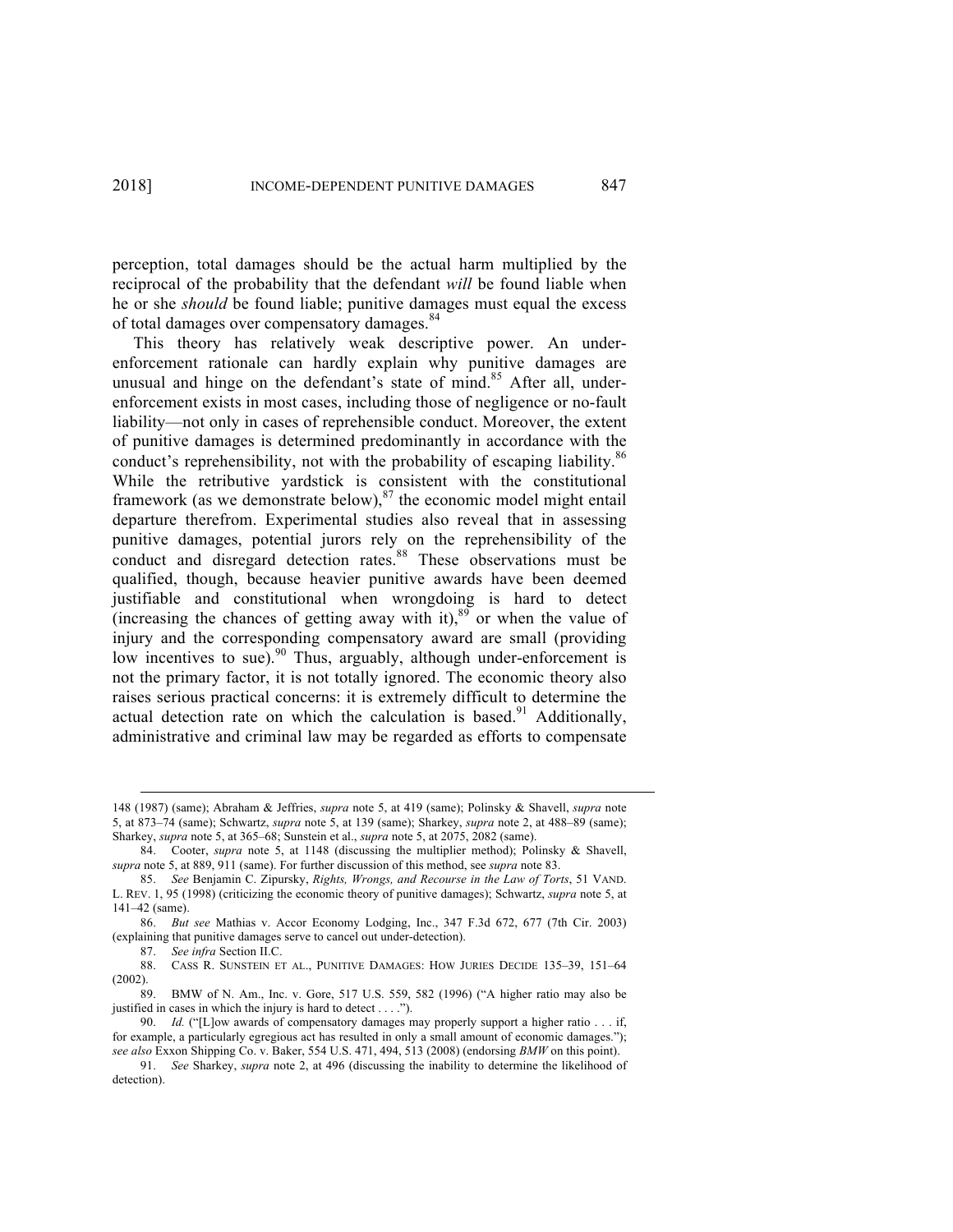for private under-enforcement of law; if tort law also aims to offset underenforcement through punitive damages, over-deterrence may ensue.<sup>92</sup>

As regards the second condition, compensatory damages might not suffice if some of the actual harm caused by wrongful conduct is legally non-compensable. $93$  Good examples are the loss of enjoyment of life in cases of wrongful death<sup>94</sup> or infliction of "insults and indignities."<sup>95</sup> In such cases, punitive damages may close the gap between the externalized social cost and compensable private harm.<sup>96</sup> This argument is admittedly problematic. From a descriptive perspective, the problem of undercompensation, like that of under-enforcement, is also characteristic of cases of negligence and strict liability, where punitive damages are not allowed. Moreover, in many jurisdictions punitive damages are precluded in cases of death, where they should be readily available according to the theoretical argument.<sup>97</sup> From a prescriptive perspective, if existing law fails to compensate for significant elements of harm, the proper strategy entails reforming or revising the law directly, "rather than straining for a surrogate result through reliance on punitive damages."<sup>98</sup>

### *3. Absolute Deterrence and Disgorgement of Gain*

According to an alternative economic theory, compensatory damages might not provide the appropriate incentive when the wrongdoer derives illicit gains, financial or non-financial, from the wrongful conduct. In the leading English case of *Rookes v. Barnard*,<sup>99</sup> Lord Devlin opined that if a person expects personal profit from wrongdoing to exceed compensable harm to others, compensation is an insufficient deterrent: "Exemplary damages can properly be awarded whenever it is necessary to teach a wrongdoer that tort does not pay."<sup>100</sup> More recently, the Wisconsin Supreme Court held in *Jacque v. Steenberg Homes, Inc.*,<sup>101</sup> that punitive damages, by removing the profit from illegal activity, can help deter such

 <sup>92.</sup> *See* Sunstein et al., *supra* note 5, at 2084.

<sup>93.</sup> *See, e.g.*, Ellis *supra* note 5, at 28 (contending that these non-compensable losses include relational economic and emotional harms).

<sup>94.</sup> *See* Sharkey, *supra* note 2, at 491 (discussing wrongful death).

<sup>95.</sup> *See* Schwartz, *supra* note 5, at 139 (discussing "insults and indignities").

<sup>96.</sup> *See* Mark A. Geistfeld, *Punitive Damages, Retribution, and Due Process*, 81 S. CAL. L. REV. 263 (2008) (considering wrongful death).

<sup>97.</sup> Schwartz, *supra* note 5, at 142–43.

<sup>98.</sup> *Id.* at 139–40; *see also* Polinsky & Shavell, *supra* note 5, at 939–41 (making this argument with respect to loss of enjoyment of life in wrongful death cases).

<sup>99.</sup> [1964] AC 1129 (HL) (appeal taken from Eng.).

<sup>100.</sup> *Id.* at 1227; *see also* Green Oil Co. v. Hornsby, 539 So. 2d 218, 223 (Ala. 1989) ("If the wrongful conduct was profitable to the defendant, the punitive damages should remove the profit and should be in excess of the profit, so that the defendant recognizes a loss.").

<sup>101.</sup> 563 N.W.2d 154, 165 (Wis. 1997).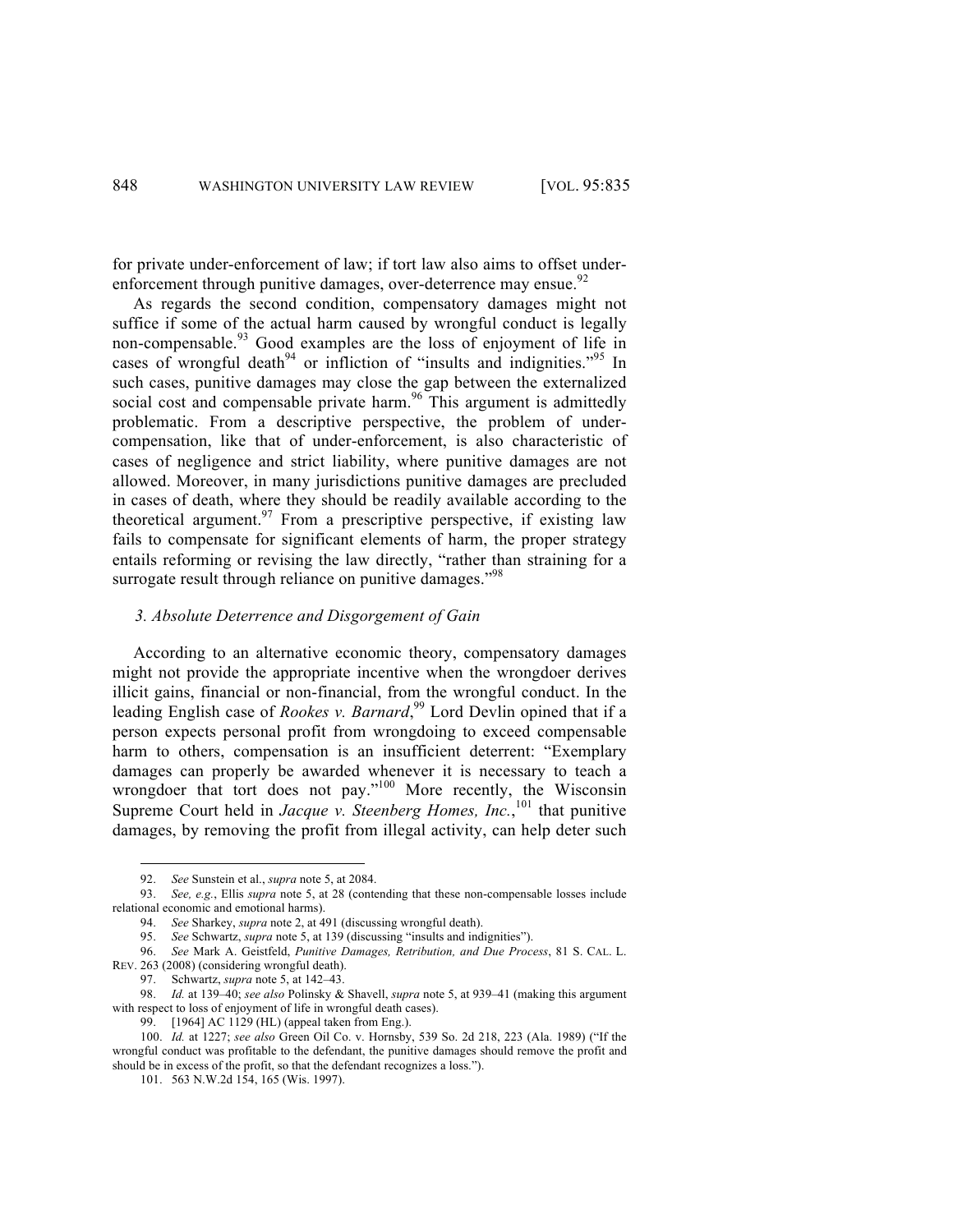conduct; "the defendant recognizes a loss" only when punitive damages exceed the profit created by the misconduct. This argument has found support in the law and economics literature.<sup>102</sup>

From an economic perspective, eliminating the wrongdoer's gains may be warranted in two types of cases. First, when the activity is undesirable and must be avoided altogether.<sup>103</sup> According to Polinsky  $\&$  Shavell, this can happen when the injurer's gain is socially illicit, and therefore should not be taken into account in the social welfare calculation.<sup>104</sup> To the extent that the legitimate gain (which might be nil) is lower than the harm, the act should be deterred completely. Yet compensatory damages will not provide the necessary deterrence if the injurer's total gain exceeds the compensable harm. Complete deterrence requires disgorgement of the gain.<sup>105</sup> For example, if A's activity generates a \$5,000 gain for A and a \$1,000 loss to B, but A's activity is undesirable (the gain is socially illicit), compensatory damages will not prevent A from committing the wrongful conduct. Gains from harmful conduct may be socially illicit "when the injurer's utility derives from causing harm itself, as when a person punches another out of spite or defames another to see him suffer."<sup>106</sup> An activity may also be undesirable when the injurer's gain is greater than compensable harm, but the conduct has additional negative implications not addressed by tort law. Here too, complete deterrence is required, and may be achieved through disgorgement of gain.

Second, when transaction costs between the potential injurer and the potential victim are low, a negotiated ex ante agreement with respect to the interest at risk is more efficient than ex post tort litigation. The administrative costs of an agreement are lower than those of litigation, and an agreement better reflects subjective valuations than a court ruling. A compensatory damages model induces the potential injurer to unilaterally cause harm when the net personal gain exceeds that harm, although a negotiated agreement is preferable. Punitive damages based on the injurer's gain induce the potential injurer to seek voluntary transfer of entitlement, thereby giving effect to property rights.<sup>107</sup>

 <sup>102.</sup> *See, e.g.*, Robert D. Cooter, *Economic Analysis of Punitive Damages*, 56 S. CAL. L. REV. 79, 98 (1982) ("[P]unitive damages should be computed at a level that offsets the illicit pleasure of noncompliance or the exceptional costs of compliance that motivated the injurer."); Hylton, *supra* note 5 *passim*.

<sup>103.</sup> Hylton, *supra* note 5, at 933–34; Sharkey, *supra* note 2, at 489, 492.

<sup>104.</sup> Polinsky & Shavell, *supra* note 5, at 909.

<sup>105.</sup> *Id.*

<sup>106.</sup> *Id.* Note, however, that one might challenge the exclusion of "illicit gains" from aggregate welfare calculations. *See, e.g.*, Gary S. Becker, *Crime and Punishment: An Economic Approach*, 76 J. POL. ECON. 169, 173 (1968) (assigning social value to offenders' gains).

<sup>107.</sup> Sharkey, *supra* note 2, at 493. Such incentives are known as "kickers" in criminal law and economics literature. Jules L. Coleman, *Crime, Kickers, and Transaction Structures*, *in* 27 CRIMINAL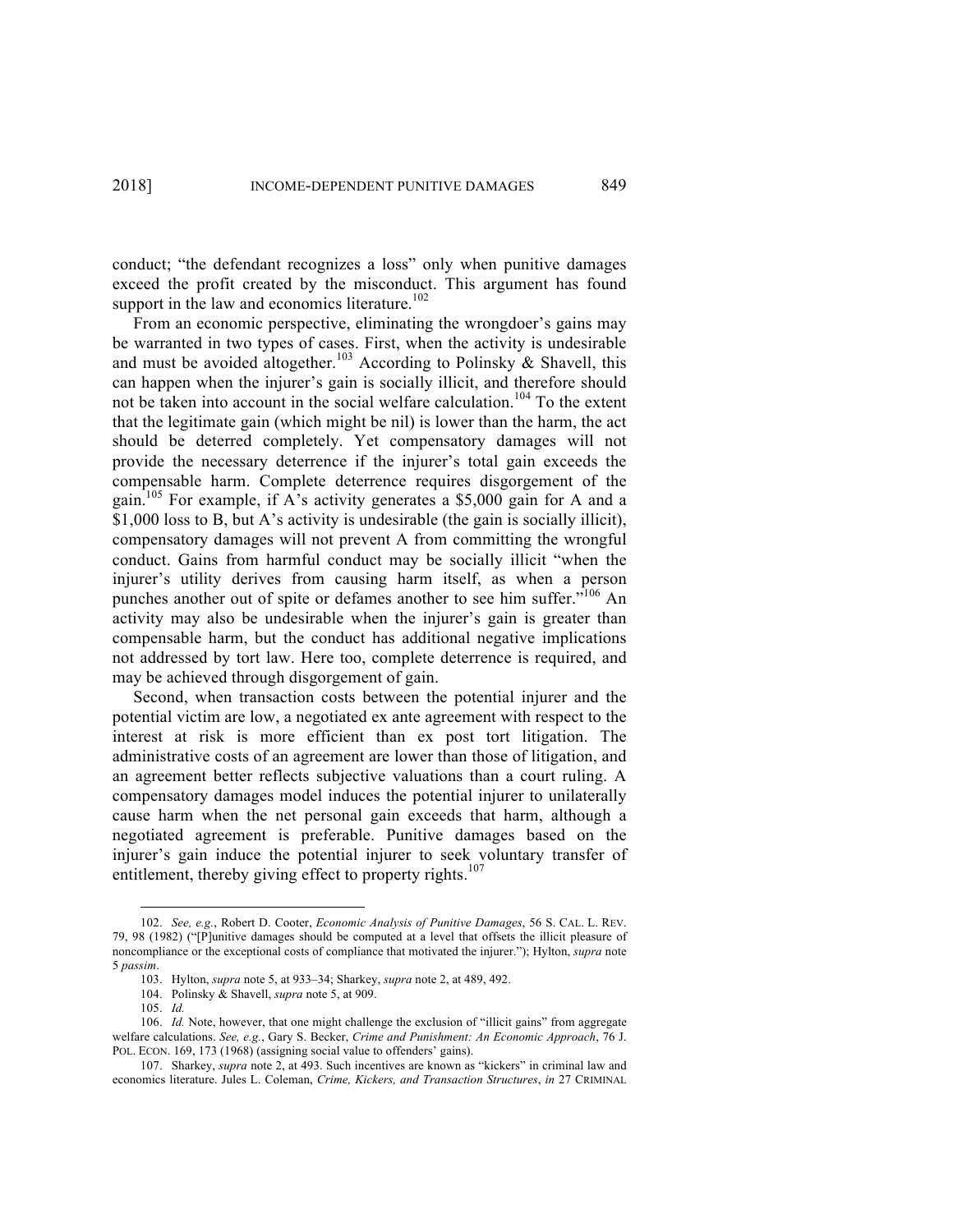Like harm-internalization theories, the gain elimination-model also has little support in the case law. The defendant's financial or non-financial gain is not correlated with reprehensibility. Additionally, it can neither explain nor justify the single-digit ratio guideline, which does not seem to have deterrence-oriented or retributive explanations at all.<sup>108</sup> Still, the Supreme Court in *Haslip*<sup>109</sup> considered "the profitability to the defendant of the wrongful conduct and the desirability of removing that profit and of having the defendant also sustain a loss" relevant in determining whether a punitive damages award was excessive. Note further that illicit gains are often handled through criminal law; in such cases, punitive damages may be justified only if for some reason the criminal system malfunctions.<sup>110</sup>

## *C. Retribution*

Retribution may be defined as imposing a sanction that corresponds to individual moral desert.<sup>111</sup> The wrongdoer deserves to be punished on account of her wrongful conduct, and ought to be punished fairly regardless of the consequences of her punishment.<sup>112</sup> Thus, the concept of retribution entails two components: wrongfulness and just desert. The content of the wrong, for which a punishment is deserved, is not consensual, nor does it have to be. Retribution is a *form* of justice, not an independent *substantive* moral standard: It determines how justice should be done whenever a wrong is committed. The definition of wrongfulness is left to legal philosophers.

Retributive justice does not require that the sanction be identical to the wrong, unlike the primeval *lex talionis*. <sup>113</sup> Rather, it insists on proportionality between the severity of the sanction and the gravity of the wrong.<sup>114</sup> The sanction must meet the complementary tests of cardinal

JUSTICE: NOMOS 313, 318–19 (J. Ronald Pennock & John W. Chapman, eds., 1985) (discussing this literature).

<sup>108.</sup> Sharkey, *supra* note 2, at 495.

<sup>109.</sup> Pac. Mut. Life Ins. Co. v. Haslip, 499 U.S. 1, 21–22 (1991).

<sup>110.</sup> Schwartz, *supra* note 5, at 138–39.

<sup>111.</sup> *See* Fletcher, *supra* note 67, at 52 ("[Retributive justice means] imposing punishment because it is deserved on the basis of having committed a crime.").

<sup>112.</sup> *Id.* Retributive justice is therefore *retrospective*, in that it looks backward to the particular wrongdoing, not forward to the consequences of the sanction.

<sup>113.</sup> "The law of retaliation, which requires the infliction upon a wrongdoer of the same injury which he has caused to another." *Lex talionis*, BLACK'S LAW DICTIONARY (6th ed. 1990).

<sup>114.</sup> *See, e.g.*, TONY HONORÉ, RESPONSIBILITY AND FAULT 13, 83–84, 92, 123, 138 (1999) (explaining that retribution requires proportionality between the severity of the sanction and the gravity of the misconduct); Peter Cane, *Retribution, Proportionality, and Moral Luck in Tort Law*, *in* THE LAW OF OBLIGATIONS 141, 143, 160–61 (Peter Cane & Jane Stapleton eds., 1998) (same); Tony Honoré, *The Morality of Tort Law – Questions and Answers*, *in* PHILOSOPHICAL FOUNDATIONS OF TORT LAW 73, 87 (David G. Owen ed., 1995) (same); Jean Hampton, *Correcting Harms Versus Righting Wrongs: The Goal of Retribution*, 39 UCLA L. REV. 1659, 1690 (1992) (same); Jeffrie G.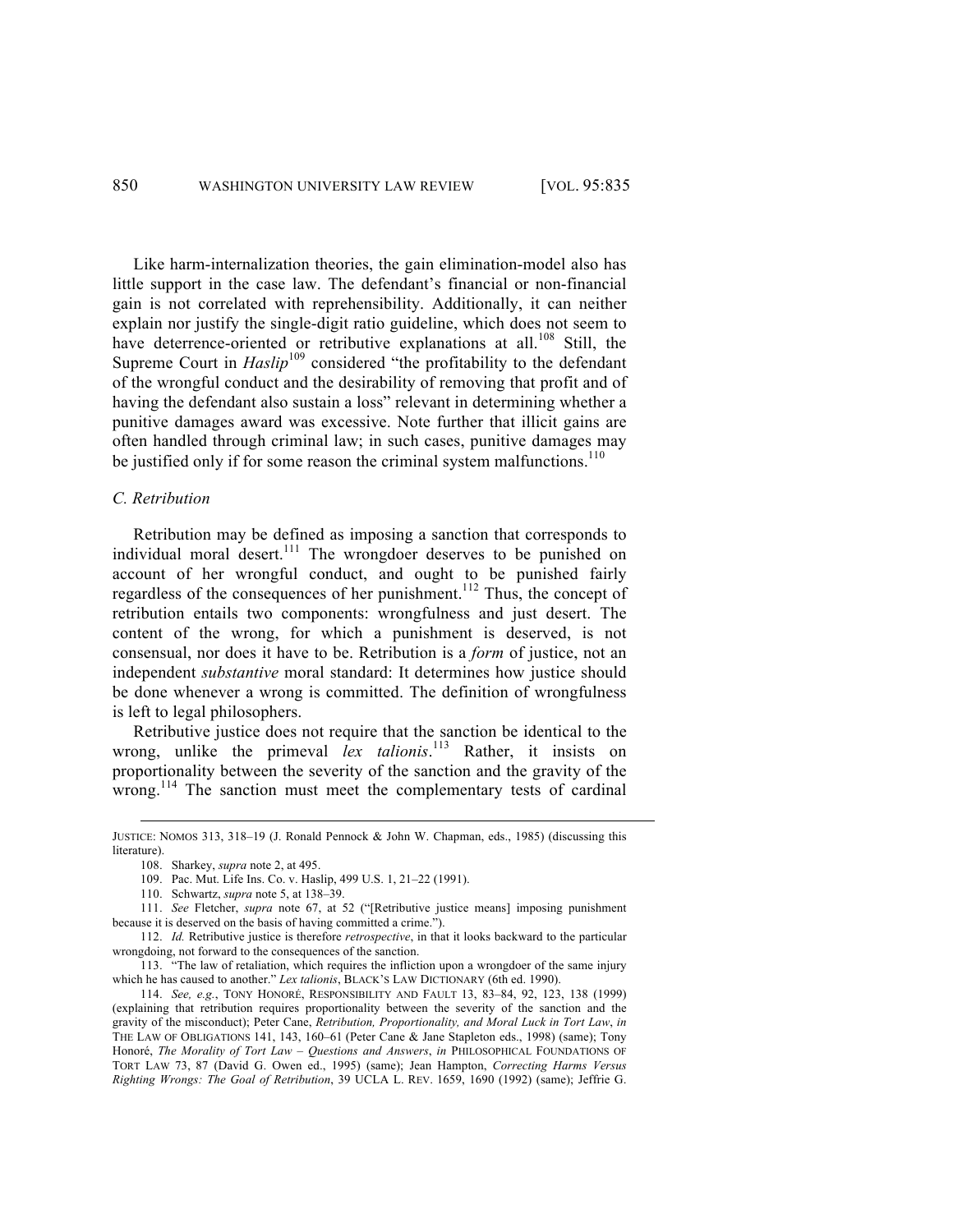(absolute) and ordinal (relative) proportionality.<sup>115</sup> According to the former, the sanction should not be too harsh or too lenient with respect to the *absolute* gravity of the wrong committed.<sup>116</sup> For example, it is unfair to impose a life sentence on a person who evaded a parking charge; similarly, it is unfair to impose a small fine on a cold-blooded murderer. According to the principle of ordinal proportionality, the sanction imposed for a certain wrong must reflect the *relative* gravity of the wrong: if wrong A is graver than wrong B, the sanction for wrong A must be more severe than the sanction for wrong B, and vice versa.<sup>117</sup> For example, the punishment for murder must always be more severe than the punishment for nonpayment for parking. The principle of cardinal proportionality sets the upper and lower limits of the possible sanction in a given society regardless of the wrong's relative gravity. The principle of ordinal proportionality narrows these boundaries, so that the order of harshness of actual sanctions will correspond to the order of gravity of the given wrongs. $^{118}$ 

The principle of proportionality is usually justified in terms of fairness.<sup>119</sup> However, as Cesare Beccaria and Jeremy Bentham noted, proportionality can also be defended in terms of marginal deterrence.<sup>120</sup> Put differently, even if the justice system is incapable of deterring all wrongs, it should aspire at least to prevent the wrongdoer from committing greater wrongs. Consider, for instance, an intoxicated driver who hits and injures a pedestrian. If the sanction is independent of the driver's response to the accident, he might be incentivized to escape from the scene to avoid liability. Escaping makes the offense graver, because it deprives the victim of potential help which can reduce the risk to life and limb. Imposing a more severe sanction for a "hit and run" offense will achieve marginal deterrence: even though a person is willing to drive intoxicated despite the risk of liability for injuring another, he or she may not be willing to pay the additional price of escaping. Similarly, consider a case of fraud. If the

Murphy, *Does Kant Have a Theory of Punishment?*, 87 COLUM. L. REV. 509, 530–32 (1987) (same); Note, *Punitive Damages and Libel Law*, 98 HARV. L. REV. 847, 851 (1985) (same).

<sup>115.</sup> *See* ANDREW VON HIRSCH, CENSURE AND SANCTIONS 29–46 (1993); ANDREW VON HIRSCH, PAST OR FUTURE CRIMES: DESERVEDNESS AND DANGEROUSNESS IN THE SENTENCING OF CRIMINALS 40–46 (1985); Cane, *supra* note 114, at 143, 161; Ellis, *supra* note 5, at 6–7.

<sup>116.</sup> *See* Cane, *supra* note 114, at 143.

<sup>117.</sup> *See id.*

<sup>118.</sup> *See* Ronen Perry, *The Role of Retributive Justice in the Common Law of Torts: A Descriptive Theory*, 73 TENN. L. REV. 177, 182–83 (2006) (discussing the distinction between cardinal and ordinal proportionality).

<sup>119.</sup> *See* Schwartz, *supra* note 5, at 134 (explaining that the goal of "punishment" is founded on conceptions of fairness).

<sup>120.</sup> CESARE BECCARIA, AN ESSAY ON CRIMES AND PUNISHMENTS 28–32 (Edward D. Ingraham trans., 1819) (1764); 2 JEREMY BENTHAM, AN INTRODUCTION TO THE PRINCIPLES OF MORALS AND LEGISLATION 14–15, 20 (2nd ed. 1823).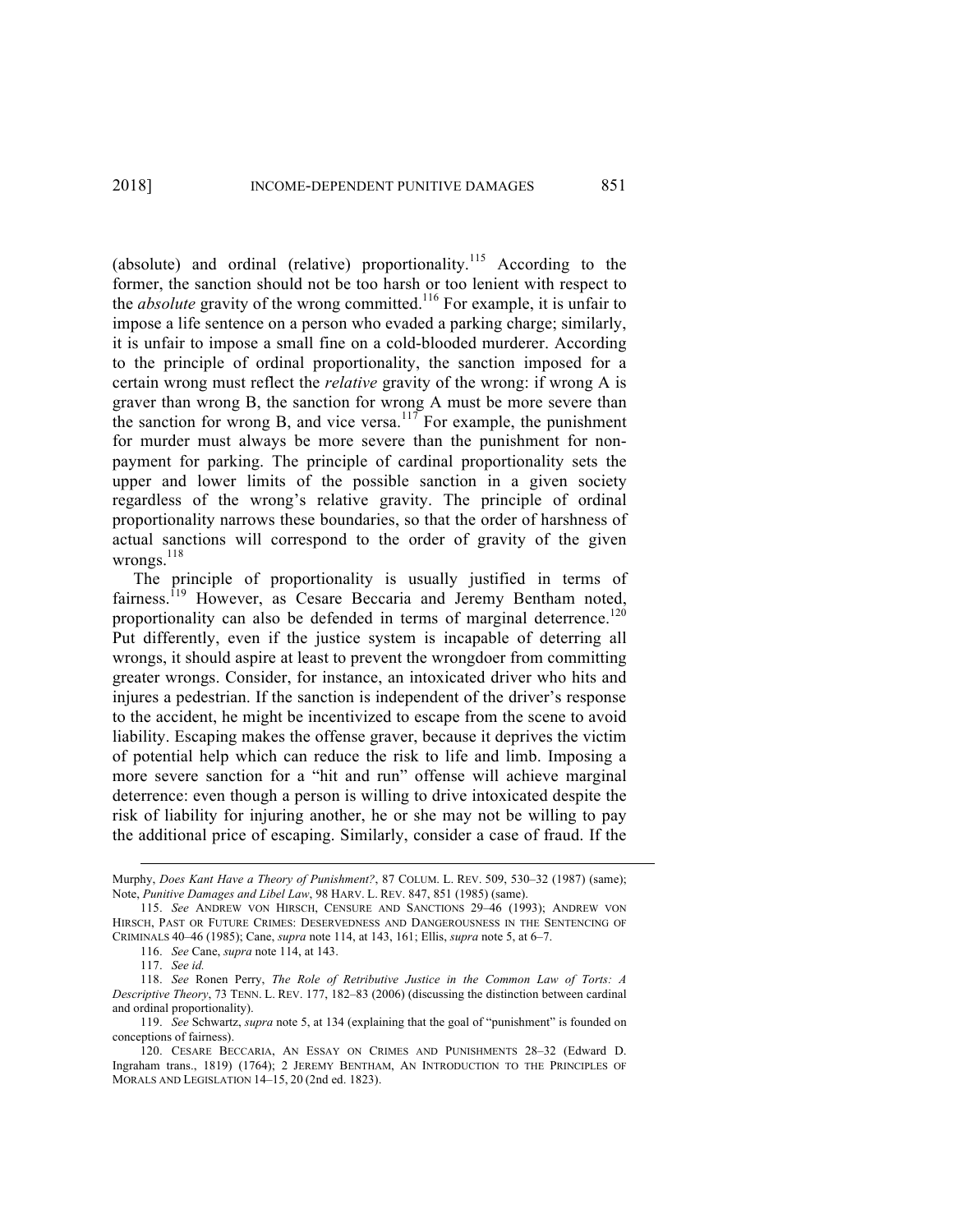sanction for fraud is constant, the offender is incentivized to commit a fraud of a greater scale, with more victims and greater gains.

Wherever recognized, punitive damages are reserved for exceptional cases. Awarding non-compensatory damages is inconsistent with the corrective structure of tort law. Therefore, punitive damages are awarded merely on the margins, where courts feel that a compensatory award is an *extremely lenient* sanction with regard to the gravity of the defendant's conduct.<sup>121</sup> In other cases, the discrepancy between the gravity of the wrong and the severity of the sanction is left untouched for the sake of corrective justice. As observed by the Supreme Court, it should be presumed that a plaintiff has been made whole for his or her injuries by compensatory damages; punitive damages should only be awarded if the defendant's culpability, after having paid compensatory damages, is so reprehensible as to warrant the imposition of further sanctions to achieve retribution or deterrence.<sup>122</sup>

Of deterrence and retribution, the latter seems the dominant goal. It was held that an award of punitive damages must reflect the gravity of the respective wrong,<sup>123</sup> and that punitive damages are subject to the Due Process Clause, which prohibits the imposition of grossly excessive or arbitrary penalties.<sup>124</sup> Substantive due process review follows the *BMW v*. *Gore* guideposts.<sup>125</sup> The first guidepost—degree of reprehensibility, which is also the most important one,<sup>126</sup> can be easily explained in retributive terms. Determining the severity of the sanction in light of the degree of reprehensibility—absolute and relative—is essentially an exercise of retributive justice.<sup>127</sup> The third guidepost (relation to civil penalties in comparable cases) seems to aim at ordinal proportionality: similar wrongs deserve similar sanctions. The second guidepost (ratio of punitive damages to actual harm) may also be linked to the notion of retributive justice. Although it is separate from the first, the potential harm is in fact one of the primary indicators of the gravity of the defendant's conduct. However, the second guidepost is apparently intended to prevent the

 <sup>121.</sup> *See, e.g.*, David Luban, *<sup>A</sup> Flawed Case Against Punitive Damages*, 87 GEO. L.J. 359, 364 (1998).

<sup>122.</sup> State Farm Mut. Auto. Ins. Co. v. Campbell, 538 U.S. 408, 419 (2003); BMW of N. Am., Inc. v. Gore, 517 U.S. 559, 575 (1996).

<sup>123.</sup> *See, e.g.*, Day v. Woodworth, 54 U.S. 363, 371 (1851).

<sup>124.</sup> *See supra* note 41; *infra* Section VI.A.

<sup>125.</sup> *See supra* notes 42–52 and accompanying text.

<sup>126.</sup> *BMW*, 517 U.S. at 575 ("[T]he most important indicium of the reasonableness of a punitive damages award is the degree of reprehensibility of the defendant's conduct."); Jacque v. Steenberg Homes, Inc., 563 N.W.2d 154, 164 (Wis. 1997) (quoting *BMW*).

<sup>127.</sup> Sharkey, *supra* note 2, at 495; *see also* Schwartz, *supra* note 5, at 144 (observing that the "punitive" nature explains "why the precise 'degree of reprehensibility' in the defendant's conduct is a key element in calculating the quantum of punitive damages").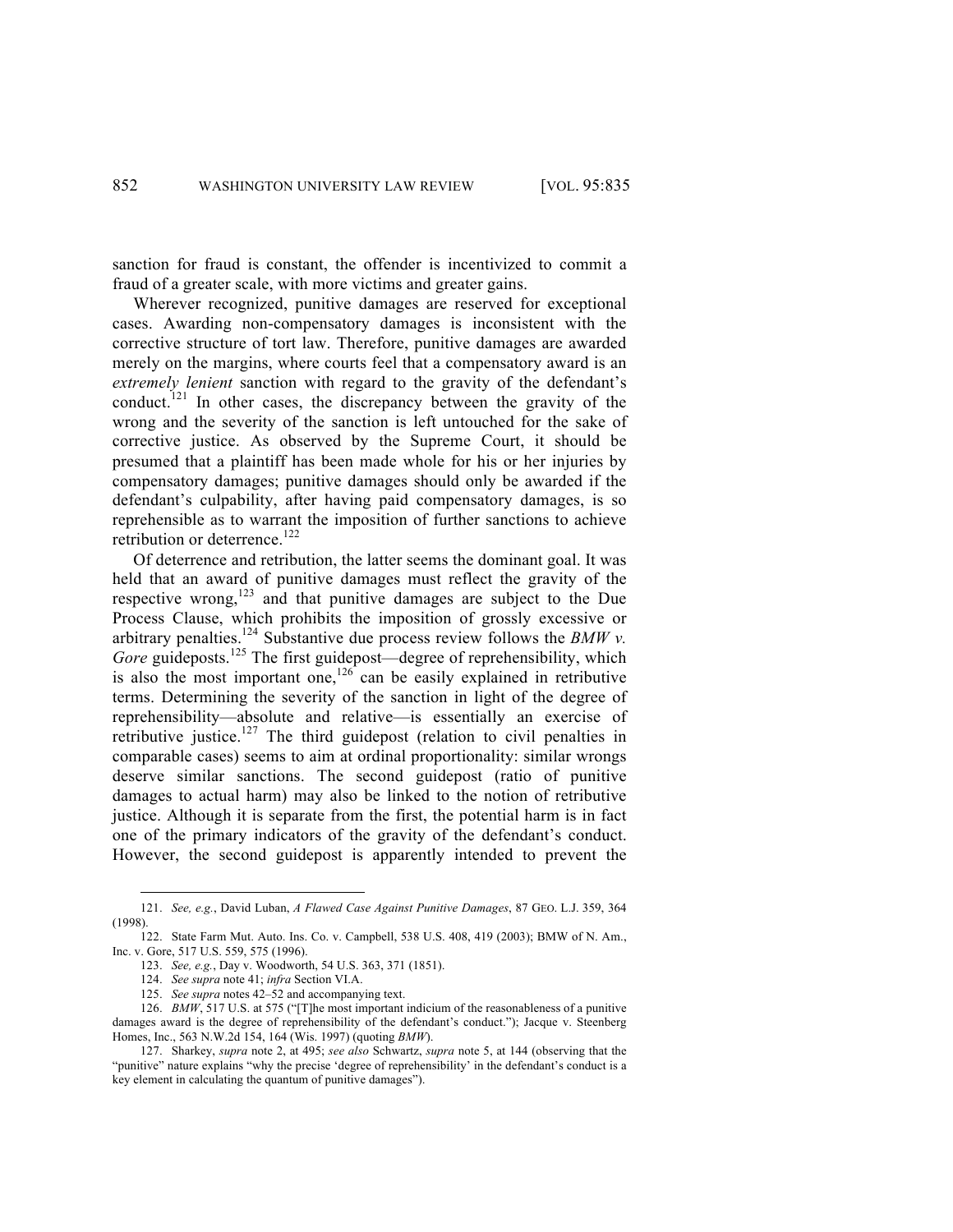plaintiff from acquiring an unreasonable windfall, and possibly to generate some certainty with respect to the extent of damages, not to ensure that the defendant's sanction is proportional. In any event, the first—retributive guidepost is the dominant one.<sup>128</sup>

The dominance of the retributive justification is apparent not only in judicial rhetoric, but also in jury perceptions of the goals of punitive damages. Empirical evidence suggests that juries do not attempt to promote optimal deterrence but to "punish" wrongdoing, with at most a signal designed to ensure that certain misconduct will not happen again.<sup>129</sup> Ordinary people do not spontaneously think in terms of optimal deterrence when asked about appropriate punishment, and it is very hard to oblige them to think in these terms.<sup>130</sup> People assume the role of jurors with retributive intuitions, and it remains unclear whether and to what extent the courtroom can overcome them.<sup>131</sup>

Two comments are necessary at this point. First, egregious conduct may give rise to various types of sanctions, legal (criminal, administrative, civil, or disciplinary) and extra-legal (such as reputational harm). To avoid disproportion between the overall burden imposed on the defendant and the gravity of her wrong, these sanctions must be taken into account in deciding whether punitive damages may be awarded in a specific case, and in determining their amount.<sup>132</sup> Some jurisdictions have barred punitive damages in a civil action following or pending criminal conviction for the same conduct.<sup>133</sup> However, the prevailing view in the US is that criminal conviction does not bar punitive damages, although it should be taken into account in determining the size of the award.<sup>134</sup>

Second, an interesting question concerns judicial readiness to award punitive damages against firms. Firms are not persons, and when punitive damages are imposed on them, those who suffer may not be wrongdoers at

 <sup>128.</sup> Experimental studies demonstrate that jurors are motivated primarily by a sense of moral outrage at reprehensible conduct. SUNSTEIN ET AL., *supra* note 88, at 236–38.

<sup>129.</sup> Sunstein et al., *supra* note 5, at 2085.

<sup>130.</sup> *Id.* at 2111.

<sup>131.</sup> *Id.*

<sup>132.</sup> *See* Schwartz, *supra* note 5, at 145 ("[A] punitive damage penal theory must explain why the criminal law does not adequately fulfill society's punishment objectives.").

<sup>133.</sup> *See* Walther & Plein, *supra* note 55, at 384; *see also* Perm. Civ. App. 9670/07 Jane Doe v. John Doe (unpublished, 2009) (Isr.) (holding that if the wrongdoer has already been sentenced for the same misconduct in a criminal process, punitive damages will be utterly exceptional).

<sup>134.</sup> *See, e.g.*, Pac. Mut. Life Ins. Co. v. Haslip, 499 U.S. 1, 22 (1991) (holding that the imposition of criminal sanctions on the defendant for its conduct should be considered in assessing the reasonableness of a punitive damages award); *In re* Exxon Valdez, 270 F.3d 1215, 1226 (9th Cir. 2001) ("[A] prior criminal sanction does not . . . bar punitive damages."); RESTATEMENT (SECOND) OF TORTS § 908 cmt. a (AM. LAW INST. 1979) ("The awarding of punitive damages is not prevented by a prior criminal conviction for the same act, which is relevant only to the amount of the award . . . ."); Annotation, *Assault: Criminal Liability as Barring or Mitigating Recovery of Punitive Damages*, 98 A.L.R.3d 870 (1980).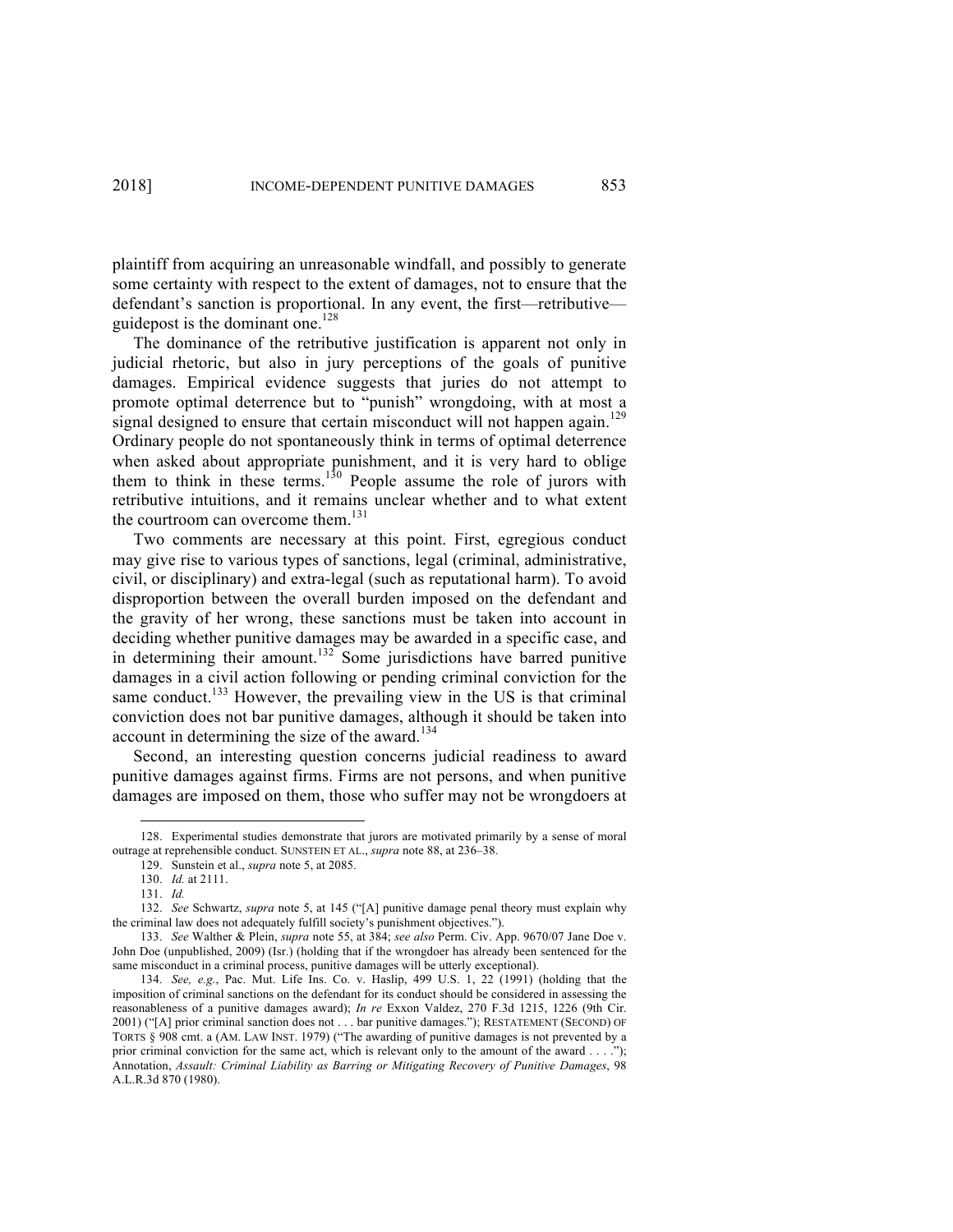all.<sup>135</sup> A punitive damages award may end up injuring not the firm so much as stockholders (if the firm absorbs the cost or a fraction of it, and profits consequently plummet), consumers (if the firm spreads the cost ex post through price increases), and employees (if the firm is forced to cut back, or goes into liquidation), who had nothing to do with the underlying wrong. It is far from clear that juries awarding punitive damages are aware of this point or can be easily convinced of its validity.<sup>136</sup> At any rate, this article focuses on individual defendants, so any concerns arising from the imposition of monetary sanctions on corporate defendants should be reserved for future research.

## III. TAKING INTO ACCOUNT THE DEFENDANT'S INCOME

Many state courts and legislatures have recognized the relevance of the defendant's wealth in determining the extent of punitive damages, <sup>137</sup> and this is often reflected in applicable jury instructions.<sup>138</sup> This Part demonstrates that taking the defendant's wealth into account may be consistent with the twin goals of punitive damages.

#### *A. Deterrence*

Intuitively, the deterrent effect of a monetary sanction depends on the offender's wealth: "A six-figure punitive judgment against a multibillionaire would have the same deterrent impact as a parking ticket to the average person."<sup>139</sup> However, the classic economic argument is that the

 <sup>135.</sup> *See* Schwartz, *supra* note 5, at 144 ("[T]he entire notion of punishment-as-punishment becomes deeply problematic when applied to the corporate form.").

<sup>136.</sup> Sunstein et al., *supra* note 5, at 2114 n.157.

<sup>137.</sup> *See, e.g.*, FLA. STAT. § 768.72(1) (2017); IOWA CODE § 668A.1 (2017); KAN. STAT. ANN. § 60-3701(b)(6) (2017); MINN. STAT. § 549.20(3) (2017); MISS. CODE ANN. § 11-1-65(1)(f)(ii)(3) (2017); MO. ANN. STAT. § 510.263(2) (2017); NEV. REV. STAT. ANN. § 42.005(4) (2017); OHIO REV. CODE ANN. § 2307.80(B)(6) (2017); Green Oil Co. v. Hornsby, 539 So. 2d 218, 222 (Ala. 1989) ("The defendant's financial position is . . . a consideration essential to a post-judgment critique of a punitive damages award."); Neal v. Farmers Ins. Exch., 582 P.2d 980, 990 (Cal. 1978) ("Also to be considered is the wealth of the particular defendant; obviously, the function of deterrence . . . will not be served if the wealth of the defendant allows him to absorb the award with little or no discomfort."); Liggett Group Inc. v. Engle, 853 So. 2d 434, 458 (Fla. Dist. Ct. App. 2006) ("A defendant's financial capacity is a crucial factor in determining the appropriateness of a punitive damages award."), *quashed in irrelevant part*, 945 So. 2d 1246 (Fla. 2006); Tetuan v. A.H. Robins Co., Inc., 738 P.2d 1210, 1242 (Kan. 1987) (holding that the punitive award was not excessive in light of the defendant's sales and earnings); Palmer v. A.H. Robins Co., Inc., 684 P.2d 187, 216, 221 (Colo. 1984) (holding that the punitive award was not excessive in light of the "financial ability of the offender to pay").

<sup>138.</sup> ARK. MODEL JURY INSTRUCTIONS—CIVIL § 2218 (2016) ("In arriving at the amount of punitive damages you may consider the financial condition of (defendant), as shown by the evidence."); CAL. CIVIL JURY INSTRUCTIONS § 3947, 3949 (2017) (requiring consideration of the defendant's financial condition in determining the amount necessary to punish and deter); WIS. JURY INSTRUCTIONS: CIVIL § 1707.1 (2017) (same).

<sup>139.</sup> Hylton, *supra* note 5, 927, 928.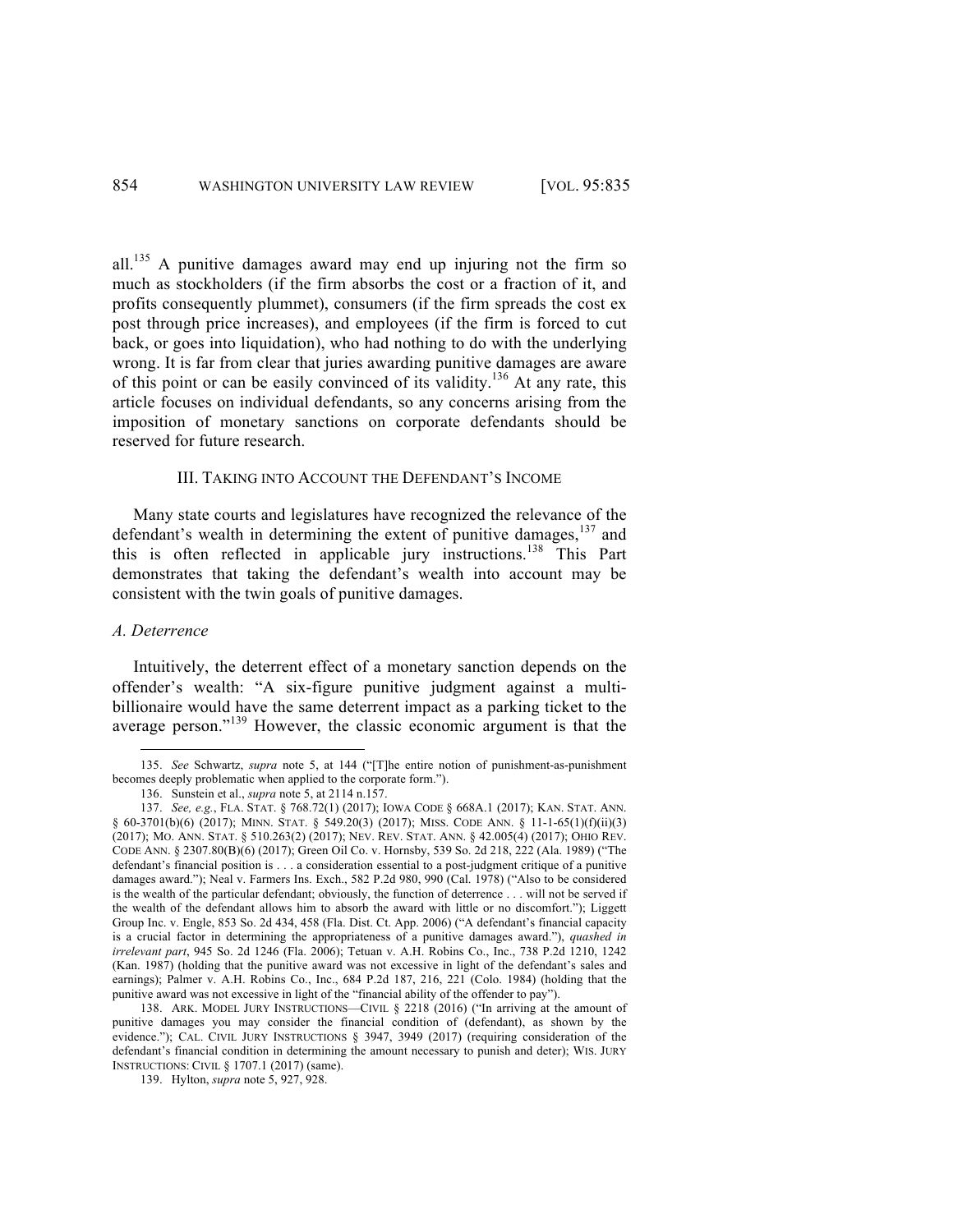defendant's wealth is irrelevant for deterring socially undesirable conduct.<sup>140</sup> Recall that punitive damages may serve two economic purposes.<sup>141</sup> First, they may secure internalization of the social costs of wrongful conduct, thereby affecting potential injurers' levels of precaution without eradicating socially beneficial activities. For example, if the injurer causes the victim a \$100 loss, but the probability of finding the injurer liable is 0.25, total damages in the amount of \$100/0.25=\$400 (compensatory damages of \$100, and punitive damages of \$300) will secure internalization. Second, punitive damages may eliminate defendants' gains from wrongful conduct, thereby eradicating socially undesirable activities. For example, if the injurer imposes a loss of \$100 on the victim and gains \$500 from the conduct, but the activity is undesirable, the court should impose a compensatory award of \$100 and a punitive award of at least \$400 to eliminate the gain and eradicate the activity.

If the purpose of punitive damages is to internalize the social costs of wrongful conduct, the defendant's wealth seems irrelevant in the determination of a punitive judgment. The compensatory and punitive components of damages, which together internalize the full social costs of the defendant's conduct, are both independent of the defendant's wealth.<sup>142</sup> And whether the defendant is wealthy or poor, his or her personal costbenefit analysis (expected liability versus the cost of avoiding it) is the same. Thus, the defendant's wealth seems irrelevant to efficient deterrence. The multi-billionaire and the pauper must pay the same punitive judgment.<sup>143</sup> Similarly, if the defendant is driven by a desire to obtain a certain profit or to avoid a certain cost, the punitive judgment can be set at a level that prevents him or her from obtaining that profit or avoiding that cost. As long as the profit or cost can be defined independently of the defendant's wealth, there should be no need to consider or even know the defendant's wealth in determining the proper punitive award. 144

However, a more sophisticated analysis demonstrates that in some circumstances wealth may be relevant.<sup>145</sup> To begin with, the wrongdoer's wealth should be taken into account when "either the victim's loss or the defendant's gain from wrongdoing is unobservable and correlated with the

 <sup>140.</sup> Abraham & Jeffries, *supra* note 5, at 415; Polinsky & Shavell, *supra* note 5, at 913.

<sup>141.</sup> *See also* Hylton, *supra* note 5, at 932–934 (discussing the two economic justifications).

<sup>142.</sup> Cooter, *supra* note 5, at 1176–77; Polinsky & Shavell, *supra* note 5, at 913.

<sup>143.</sup> Abraham & Jeffries, *supra* note 5, 417 and *passim*; Brief for Mitchell Polinsky et al. as Amici Curiae Supporting Petitioner, Philip Morris USA v. Williams, 549 U.S. 346 (2011) (No.05- 1256), 2007 U.S. LEXIS 1332.

<sup>144.</sup> Hylton, *supra* note 5, at 929.

<sup>145.</sup> *Id.* at 930.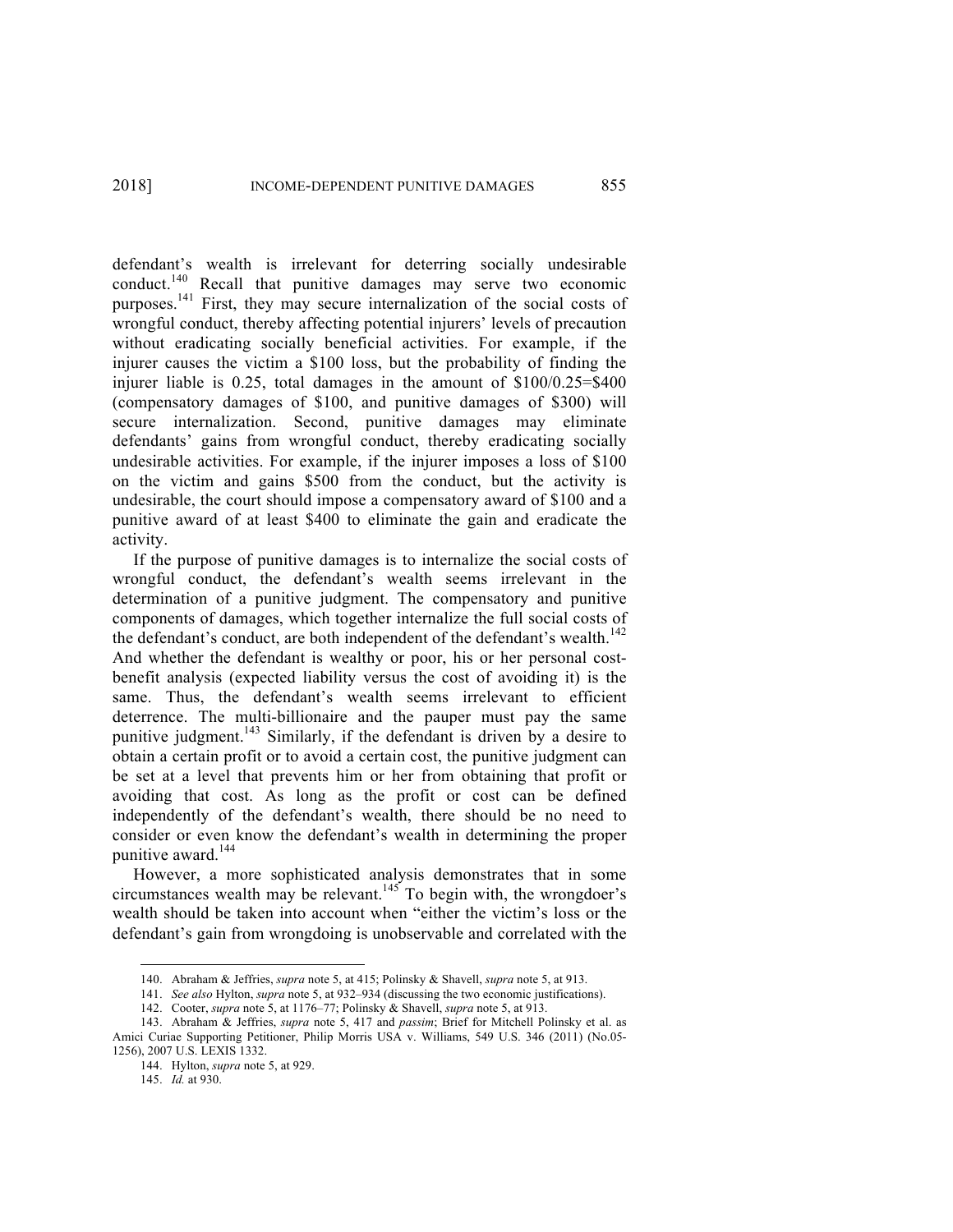defendant's wealth."<sup>146</sup> In such cases, the defendant's wealth serves as a proxy for a particular variable which is relevant in the assessment of punitive damages.

If we use punitive damages to secure full internalization of the social costs of wrongful conduct, information on the defendant's wealth may be relevant when the external costs are not observable and wealth can be used as a proxy or help estimate external costs. But since in most cases the external costs are directly observable, information on the defendant's wealth will not be necessary to ensure full internalization.<sup>147</sup>

If we use punitive damages to disgorge gains and eradicate undesirable activity, information on the defendant's wealth may be relevant when the gain is not observable and is correlated with the defendant's wealth.<sup>148</sup> The wrongful gain is unobservable if it cannot be evaluated by an exogenously determined price, and it is correlated with wealth to the extent that the willingness to pay for obtaining it increases with wealth. Specifically, when a person spitefully causes harm to another *or* intentionally appropriates the other's unique property for the injurer's own enjoyment, the gain is equal to the maximum the injurer would be willing to pay to impose the same loss on the victim. In such cases, no objective signals of the injurer's gain are available. However, it is highly plausible that the injurer's gain (willingness to pay) is correlated with his or her wealth, because the value of money tends to decline as wealth increases.<sup>149</sup> Put differently, in cases of spiteful pleasure or intentional appropriation the gain is unobservable and correlated with wealth, so punitive damages should be correlated with the defendant's wealth.<sup>150</sup> For example, to offset the utility a rich person would obtain from slandering someone he or she disliked, we might need to impose \$10,000 in punitive damages, whereas to deter a person with only modest assets, \$1,000 in punitive damages might suffice.<sup>151</sup> In sum, because the victim's loss is typically observable, wealth will tend to be a relevant factor only when the legal system aims to eliminate the defendant's gain and eradicate the wrongful activity.

In addition to the case in which the defendant's illicit gain is unobservable and correlated with his or her wealth, the wrongdoer's wealth may also be relevant in assessing punitive damages if (1) potential injurers are risk-averse, and (2) they do not have access to liability insurance covering punitive damages. In such cases, appropriate

 <sup>146.</sup> *Id.* at 930, 937.

<sup>147.</sup> *Id.* at 936.

<sup>148.</sup> *Id.* at 936–38.

<sup>149.</sup> *Id.* at 938–42; Polinsky & Shavell, *supra* note 5, at 914.

<sup>150.</sup> *See also* Abraham & Jeffries, *supra* note 5, at 418 (explaining that wealth may be relevant in setting punitive damages awards to deter those who cause harm out of spite or malice).

<sup>151.</sup> Polinsky & Shavell, *supra* note 5, at 914.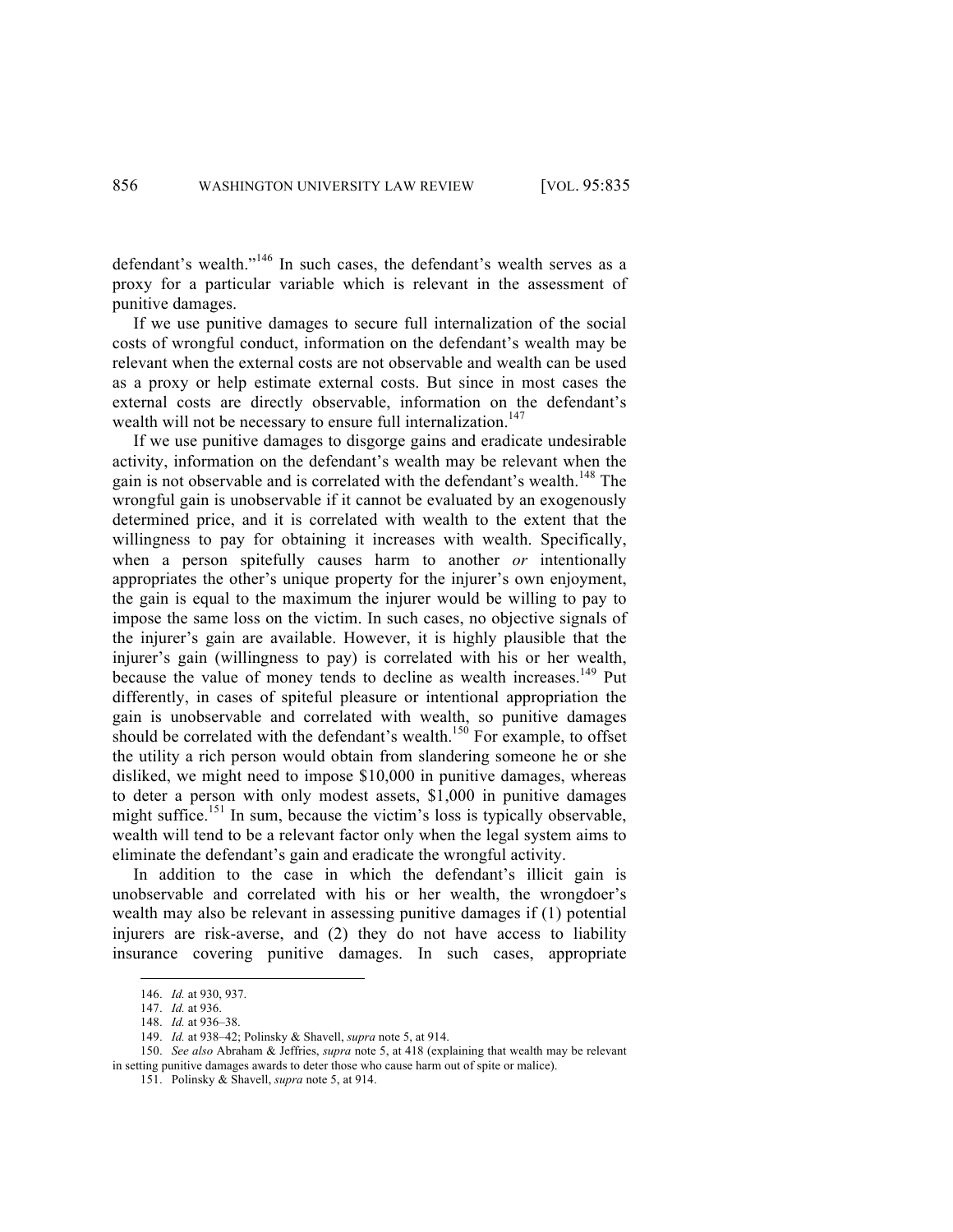deterrence will be accomplished with a lower level of damages than if potential injurers are risk-neutral. The more risk-averse an individual is, the lower the optimal level of damages. Assuming that less wealthy individuals are more risk-averse than the wealthier ones, the optimal level of punitive damages will be lower for poorer individuals. Thus, punitive damages should be higher for wealthier individuals. However, if the purpose of punitive damages is to secure internalization of harm, then even the wealthiest individuals should not be obliged to pay punitive damages exceeding the level determined by the multiplier formula.<sup>152</sup>

Note that from an economic perspective, wealth should play no role in the determination of a punitive judgment against corporations. The reason is that a corporation will be rationally motivated by the incremental monetary benefits and costs of its actions, and those benefits and costs are independent of the corporation's wealth.<sup>153</sup> Corporations do not act out of noneconomic motivations which sometimes direct the conduct of individuals, such as a desire to experience a spiteful pleasure, <sup>154</sup> and they are generally risk-neutral. If damages payable by a corporation exceed the harm multiplied by the reciprocal of the probability of enforcement, the corporation will be led to take excessive precautions.<sup>155</sup> Moreover, imposing punitive damages that depend on wealth imposes a tax on corporate size and success, discouraging growth and development, especially in industries involving high liability costs (such as the pharmaceutical and aircraft industries).<sup>156</sup>

#### *B. Retribution*

In recent years, several scholars have opined that retributive justice must take into account the subjective experience of punishment.<sup>157</sup> The idea is that wrongdoers may experience sanctions differently, and that their punishment should reflect these experiential differences to achieve proportionality between the gravity of the wrong and the severity of the sanction.<sup>158</sup> If wrongdoers suffer more or less than deserved because of

 <sup>152.</sup> *Id.* at 913.

<sup>153.</sup> Hylton, *supra* note 5, at 944–45; Polinsky & Shavell, *supra* note 5, at 910–14.

<sup>154.</sup> Abraham & Jeffries, *supra* note 5, at 418–19; Hylton, *supra* note 5, at 945; Polinsky & Shavell, *supra* note 5, at 914. Corporate officials might of course act out of noneconomic motivations. In such cases, individually assessed punitive damage may be due. Presumably, these officials can expect even more severe sanctions in the realm of employment.

<sup>155.</sup> Polinsky & Shavell, *supra* note 5, at 911. This is apparently true only for strict liability.

<sup>156.</sup> *Id.* at 911–12.

<sup>157.</sup> Dan Markel & Chad Flanders, *Bentham on Stilts: The Bare Relevance of Subjectivity to Retributive Justice*, 98 CALIF. L. REV. 907, 915–16 (2010).

<sup>158.</sup> *See generally*, Adam J. Kolber, *The Subjective Experience of Punishment*, 109 COLUM. L. REV. 182 *passim* (2009). Bronsteen, Buccafusco, and Mazur adopt the same normative assumption but focus on the impact of "hedonic adaptation" on the experienced severity of the punishment, and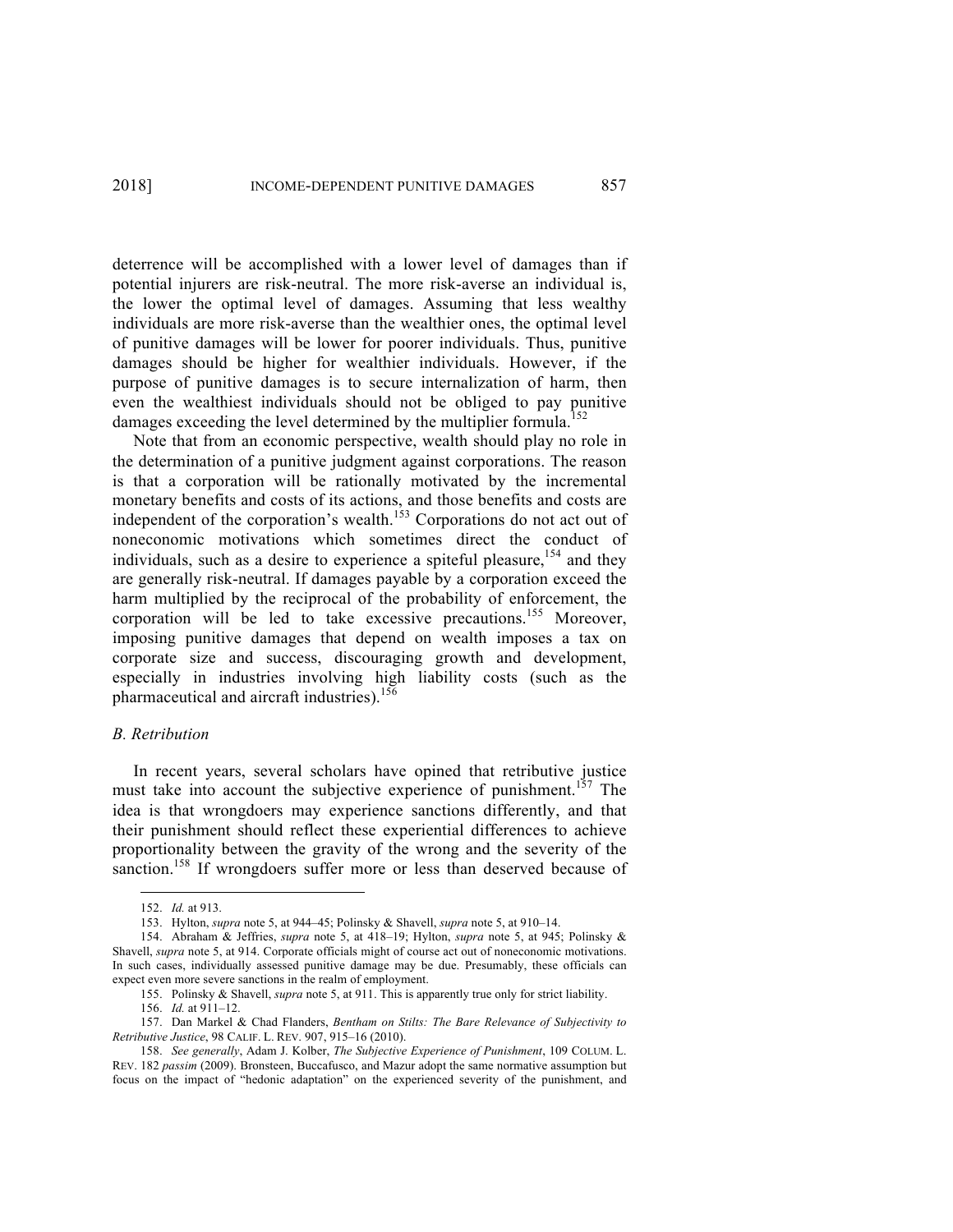their experience and preferences, the differences between the deserved sanctions and the perceived sanctions are unjust from a retributive perspective.<sup>159</sup> Strict retributive subjectivism, advocated by Adam Kolber, requires calibration of punishment to each wrongdoer's idiosyncratic psychological profile—experiences, capacities, and baselines.<sup>160</sup> This version has been contested in legal literature. <sup>161</sup> Yet there is little disagreement with the view that from a retributive perspective, "punishment ranges or modes should draw on generalizations informed by human psychology."<sup>162</sup>

Strict subjectivists and more traditional retributivists seem to agree that if monetary sanctions aim at retributive justice, they cannot be independent of wrongdoers' wealth. $\frac{163}{163}$  The community aims to make the wrongdoer suffer in a manner proportional to the wrong done. To this end, we need to estimate the effect of sanctions on well-being, and to assess the impact of monetary sanctions, we need to know how wealthy wrongdoers are.<sup>164</sup> The Supreme Court correctly observed in *BMW* that "a fixed dollar award will punish a poor person more than a wealthy one."<sup>165</sup> This understanding hinges on the principle of the diminishing marginal utility of individual wealth, depicted in Figure 1. The intuitive explanation for this principle is that any addition to a person's wealth is used to satisfy less important and less urgent needs.<sup>166</sup>

conclude that such adaptation mitigates the differences between more and less severe sentences. John Bronsteen et al., *Happiness and Punishment*, 76 U. CHI. L. REV. 1037, 1070–71 (2009) [hereinafter Bronsteen et al., *Happiness and Punishment*]; *see also* Bronsteen et al., *Retribution and the Experience of Punishment*, 98 CALIF. L. REV. 1463, 1469 (2010) [hereinafter Bronsteen et al., *Retribution*] ("[T]he decisions about which punishments to impose and the decisions associated with proportionality must depend on knowledge about how those punishments are typically experienced by offenders.").

<sup>159.</sup> Bronsteen et al., *Happiness and Punishment*, *supra* note 158, at 1039, 1069–72; Kolber, *supra* note 158, at 188, 216, 236.

<sup>160.</sup> Kolber, *supra* note 158, at 185–87, 216, 236.

<sup>161.</sup> *See, e.g.*, Markel & Flanders, *supra* note 157 *passim* (challenging the subjective accounts of retribution); Kenneth W. Simons, *Retributivists Need Not and Should Not Endorse the Subjectivist Account of Punishment*, 109 COLUM. L. REV. SIDEBAR 1 *passim* (2009) (same).

<sup>162.</sup> Markel & Flanders, *supra* note 157, at 956; *see also* Bronsteen et al., *Retribution*, *supra*  note 158, at 1464 ("[T]o the extent that [a certain psychological phenomenon] affects the experience of punishment that the typical person is expected to have, [it] is relevant to punishment.").

<sup>163.</sup> *See, e.g.*, Bronsteen et al., *Retribution*, *supra* note 158, at 1475 ("The reason that noncontingent fines communicate insufficient condemnation is that they are typically experienced as insufficiently negative when they are very small relative to the offender's wealth."); Kolber, *supra* note 158, at 226 (making a similar argument); Markel & Flanders, *supra* note 157, at 956–57 (same); Simons, *supra* note 161, at 6 n.11 ("Kolber aptly criticizes, as crude and unjustifiable, the widespread current practice of imposing an invariant, one-size-fits-all criminal fine for a particular crime, without regard to the offender's wealth or income."). For Jeremy Bentham's view on this matter, see *infra* note 180.

<sup>164.</sup> Perry, *supra* note 118, at 188 n.57.

<sup>165.</sup> BMW of N. Am., Inc. v. Gore, 517 U.S. 559, 591 (1996).

<sup>166.</sup> SHAVELL, *supra* note 83, at 186.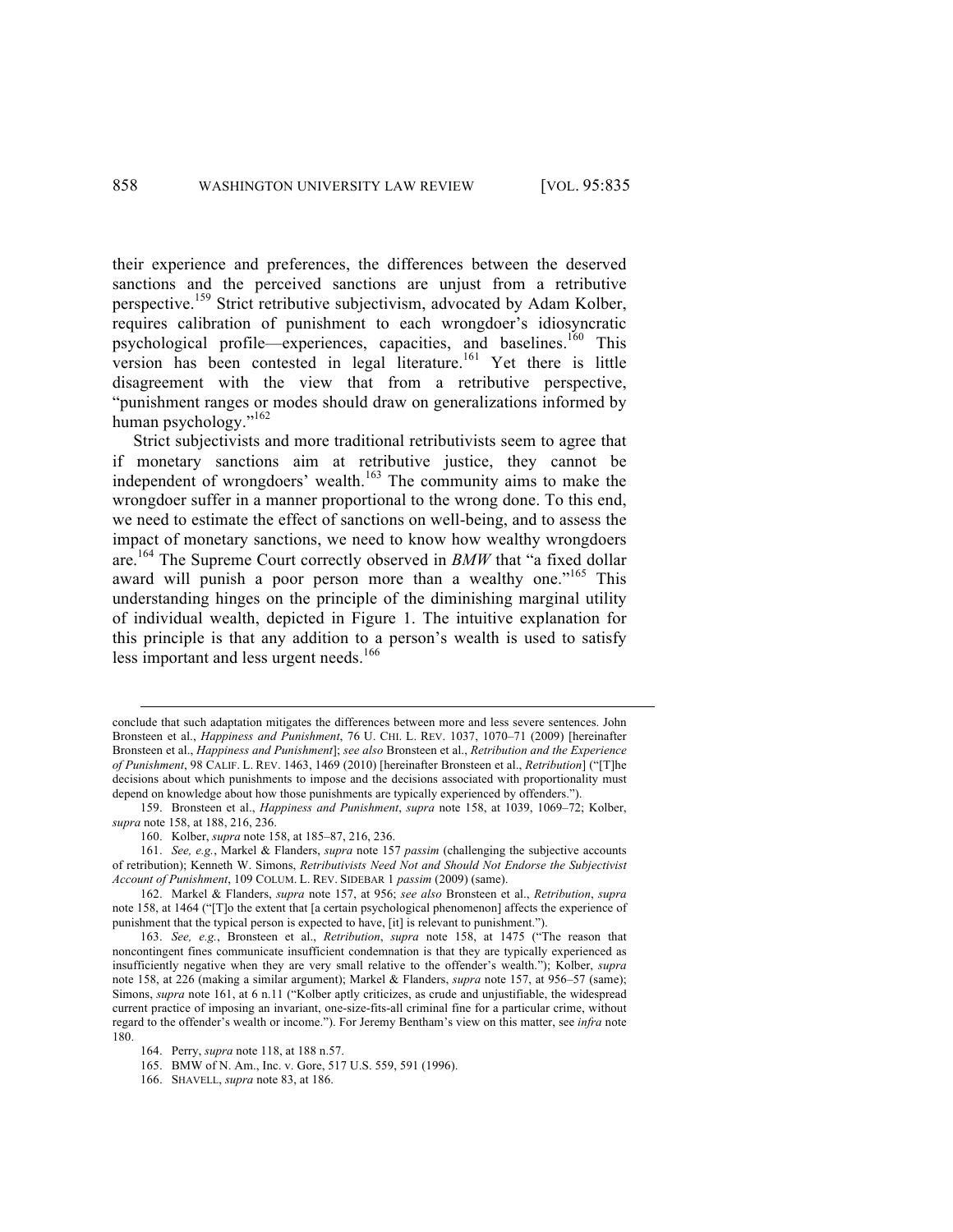

*Figure 1*. Utility Function

The private utility function does not have an accurate mathematical formulation. Steven Shavell chose to demonstrate the diminishing marginal utility of wealth with a negative exponential function of this form:  $y=a(1-e^{(-x/b)})$  (*x* representing wealth and *y* representing utility).<sup>167</sup> But in our view this choice is somewhat problematic because it assumes an upper limit to the private utility of wealth (the asymptote  $y=a$  in the positive region). An increasing concave function with no horizontal asymptotes, such as  $y=a \times log(x/b+1)$ , would give a more accurate description of the phenomenon.<sup>168</sup> Persons whose private utility functions are concave are risk-averse, although characterizing a person by his or her attitude to risk is less relevant in ex post application of retributive justice, when the wrongdoer has to bear a certain burden and not a probabilistic risk.

 <sup>167.</sup> *Id.* at 188–89.

<sup>168.</sup> A logarithmic function  $y=a \times log(x/b+1)$  displays four important properties. First, no wealth generates no utility. In mathematical terms, the function passes through the origin. Second, more wealth always generates more utility. In mathematical terms, the function is increasing. Third, each additional \$1 has a lower perceived value. This is the diminishing marginal utility of wealth. In mathematical terms the function is concave in the positive region. Fourth, although marginal utility decreases, the utility that people can derive from wealth is unbounded. In mathematical terms the function has no maxima or asymptote. The negative exponential function  $y=a(1-e(-x/b))$  has the first three properties but lacks the fourth. For a discussion of this feature see, e.g., Peter C. Fishburn, *Unbounded Utility Functions in Expected Utility Theory*, 90 Q. J. ECON. 163 (1976). In addition to its formal appropriateness, the logarithmic function is simple to understand and easy to use in numerical examples.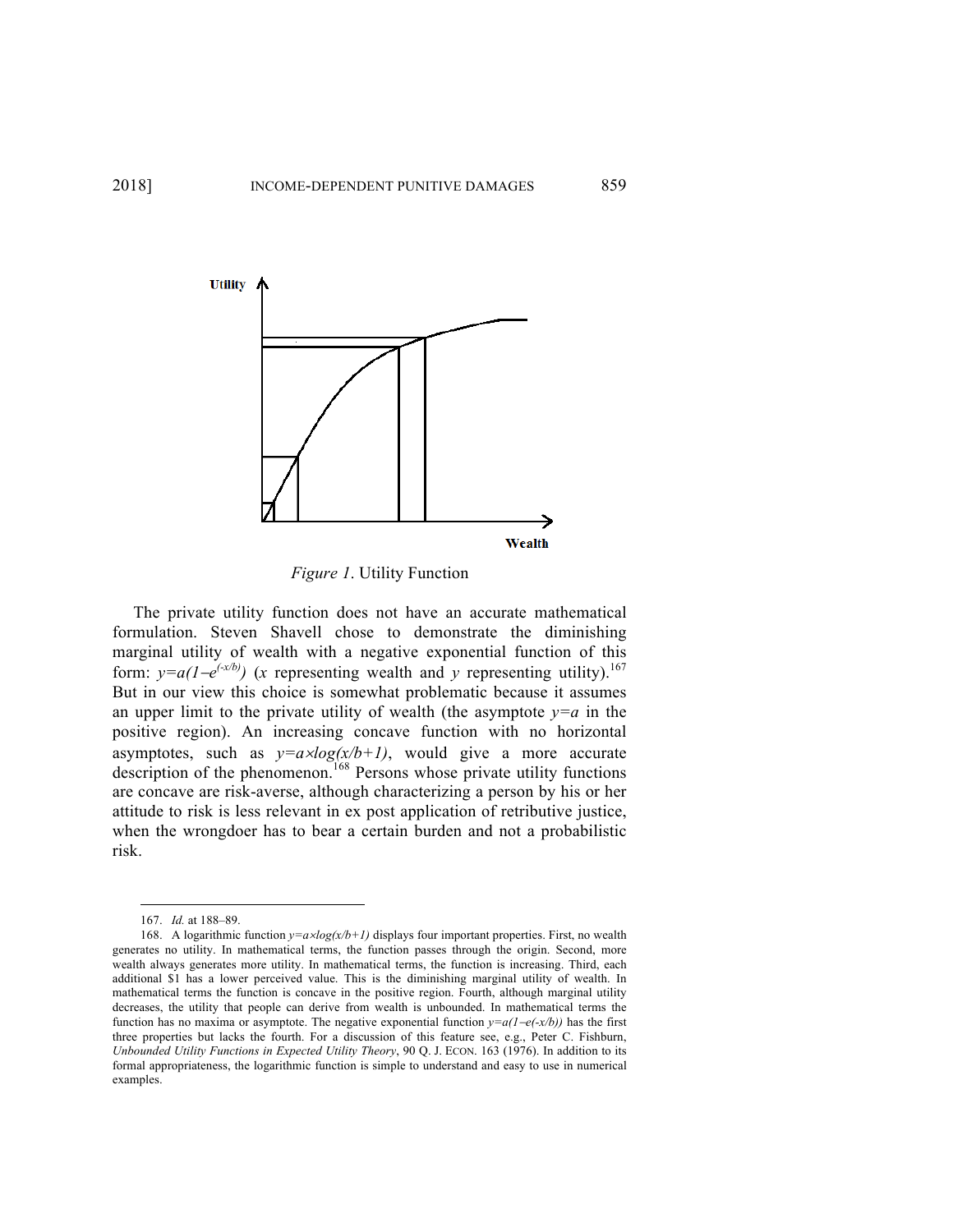Now assume Moe, Larry, and Curly, have a similar utility function*,*  $y=10,000\log(x/10,000+1)$ . Moe has \$10,000,000, Larry \$1,000,000, and Curly \$100,000. Each commits the same intentional wrong. Imposing a monetary sanction of \$100,000 for this wrong will result in a loss of 10,414 utility units for Curly (the value of his entire wealth), 452 utility units for Larry, and only 44 for Moe.<sup>169</sup> If punishment is designed to inflict a certain loss of utility on the actor, a wealthy wrongdoer should be required to bear a larger monetary sanction than an indigent wrongdoer.<sup>170</sup> To the extent that punitive damages serve a retributive goal, it makes sense to consider the defendant's wealth in calculating the punitive award.<sup>171</sup>

To be sure, the shape of individual utility functions (the values of *a* and *b* in the logarithmic formulation) varies. Clearly, liability for \$10,000 harms a person more than liability for \$1,000, but whether liability for \$10,000 harms Jack more than it harms Jill cannot be ascertained based on their relative wealth. The wealthier defendants may value their money more than the less wealthy; hence the assumption that larger penalties are always needed to inflict the same impact on wealthier defendants is somewhat speculative.<sup>172</sup> However, the fact that individual utility functions vary does not undermine the understanding that marginal utility normally decreases, and that the utility function is concave for most people. Generally, therefore, the wrongdoer's wealth is expected to have a real impact on the experienced severity of the monetary sanction.

The remaining question is how relative wealth should be reflected in the severity of the punishment. Strict subjectivists might require consideration of individual utility curves. But this is impractical and theoretically unsound.<sup>173</sup> More traditional retributivists will probably endorse an ex ante, objective, rule-based determination of monetary sanctions, $174$  integrating the need for proportionate punishment with the understanding that the experienced severity of these sanctions hinges on the wrongdoer's wealth. This method is practical, and while the outcome might be imprecise, it will be fair—in the sense of roughly treating the equals equally, and the unequals unequally, and also in the sense of certainty and predictability of punishments.

 <sup>169.</sup> Utility losses are calculated as follows (*<sup>x</sup>* being the wrongdoer's initial wealth): *10,000log(x/10,000+1)−10,000log((x−100,000)/10,000+1)*.

<sup>170.</sup> Hylton, *supra* note 5, at 928 n.2.

<sup>171.</sup> Schwartz, *supra* note 5, at 144.

<sup>172.</sup> Abraham & Jeffries, *supra* note 5, at 421.

<sup>173.</sup> As explained above, strict subjectivism is rejected by most theorists. *See supra* Section III.B.

<sup>174.</sup> Markel & Flanders, *supra* note 157, at 957, 987.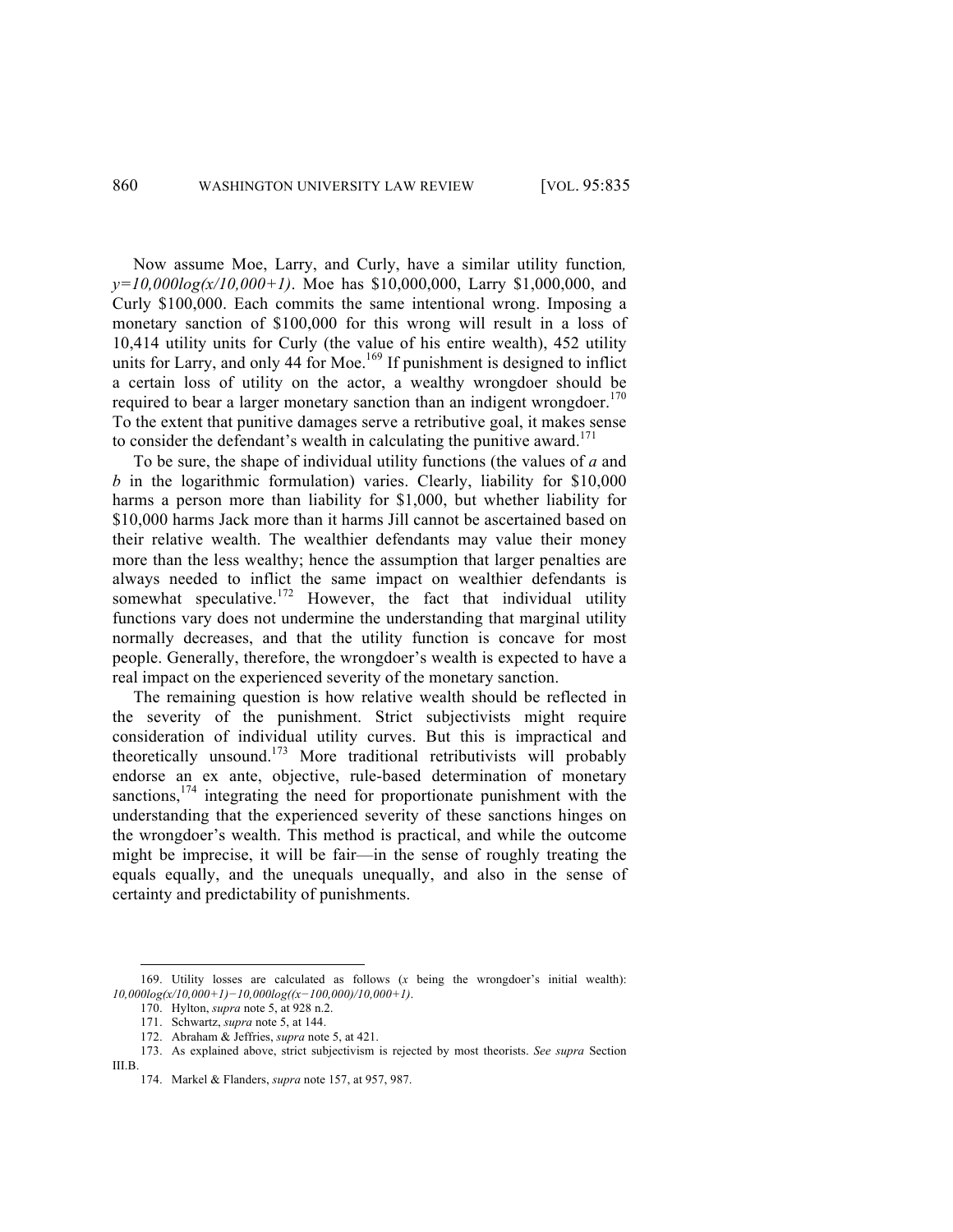## IV. THE PROPOSED MODEL

## *A. The Criminal Law Lead*

Criminal lawmakers and scholars have long realized that monetary sanctions such as fines have several advantages over incarceration. Most importantly, fines have lower administrative costs, they are transferred to the state thereby increasing rather than decreasing its funds, and they compensate society in addition to punishing offenders.<sup>175</sup> With this understanding, lawmakers and scholars have tried to develop an optimal fining method for the criminal justice system. The most common method is fixed fines—where the extent of the fine is based on the severity of the offense. This method has two apparent flaws. First, wealthier individuals might be less responsive to changes in fine amounts, due to the diminishing marginal utility of income. This theoretical insight has empirical support.<sup>176</sup> The deterrent effect of fixed fines might therefore be inconsistent. Second, because a fixed fine for a particular offense has a different impact on people with different income, the severity of the sanction imposed on the offender is in fact not correlated with the gravity of the offense. This violates the principle of retribution. In other words, if two offenders perceive the monetary sanction imposed for a particular offense differently due to a difference in personal wealth, then for at least one of them the sanction is not truly proportionate to the offense.

A unique feature of several European criminal law systems is the use of a day-fine model. A day-fine system systematically integrates not only the gravity of the offense, but also the offender's wealth. It is based on a twostage process. In the first stage, the court assesses the severity of the offense, and determines the corresponding "number of days" for which a fine must be paid: The graver the offense, the greater the number of days. In the second stage, the court estimates the offender's financial condition and sets the "daily unit." This unit usually constitutes a fraction of the offender's daily income. For example, the daily unit in Finland is roughly 50% of the offender's net daily income. <sup>177</sup> A certain amount may be

 <sup>175.</sup> Gary S. Becker, *Crime and Punishment: An Economic Approach*, 76 J. POL. ECON. 169, 179–80 (1968). Becker explained that the costs of punishment can be reduced by replacing imprisonment with pecuniary sanctions. Unlike fines, imprisonment imposes costs both on the offender and on society (primarily the costs of building and maintaining prisons and of hiring and training guards). Thus, according to economic theory, fines should be used to the extent possible before turning to other forms of penalty.

<sup>176.</sup> *See* Avner Bar-Ilan & Bruce Sacerdote, *The Response of Criminals and Noncriminals to Fines*, 47 J. L. & ECON. 1, 2, 16 (2004) (concluding that wealthier criminals are less responsive to fine increases).

<sup>177.</sup> CRIM. CODE ch.2 (a), § 2(2) (Fin.) provides that "[o]ne sixtieth of the average monthly income of the person fined, less the taxes and fees defined by a Decree and a fixed deduction for basic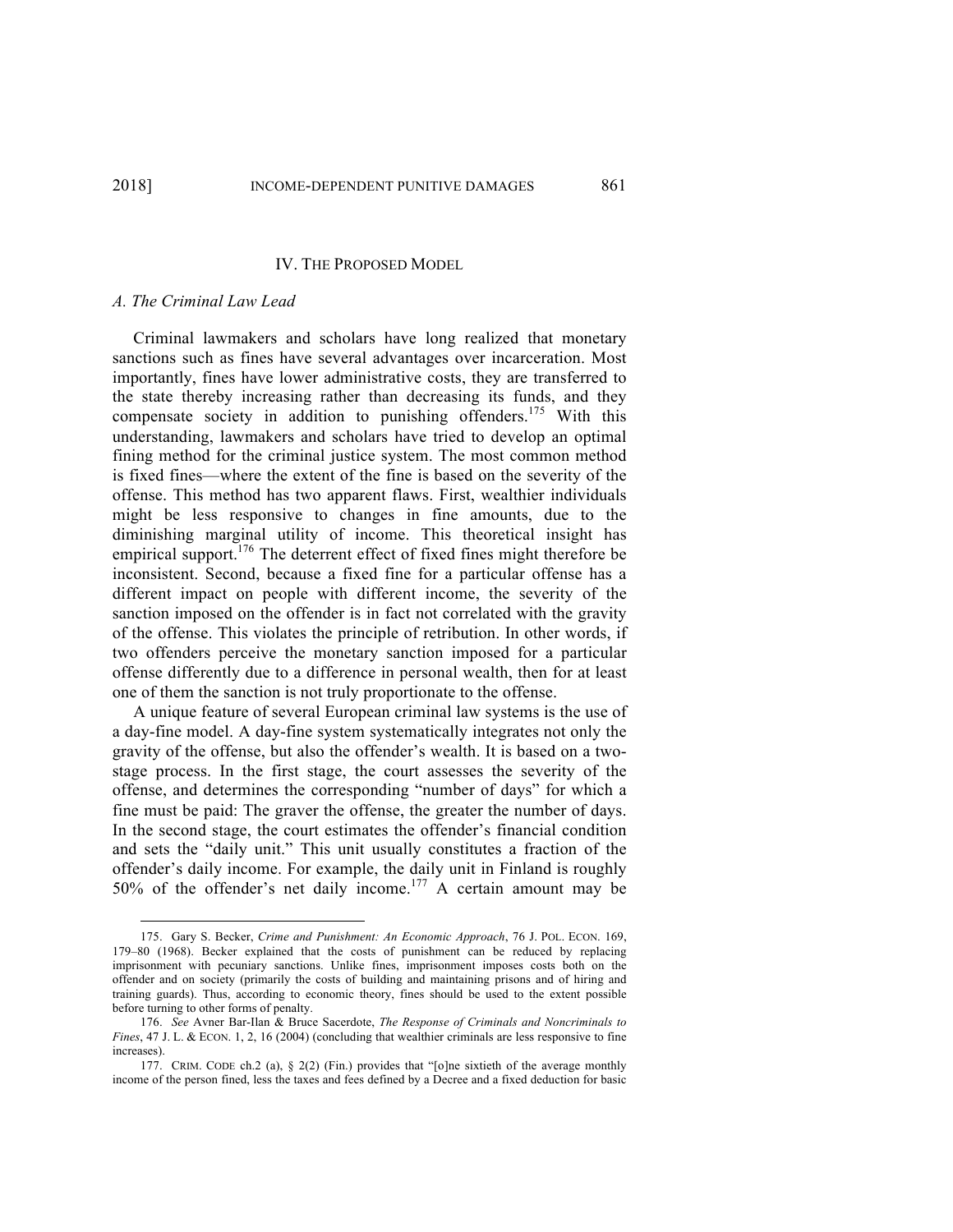deducted to allow for the basic needs of the offender and of his or her dependents.<sup>178</sup> The total fine imposed thus equals the number of days, which depends on the severity of the offense, multiplied by the daily unit, which depends on the offender's financial condition. Although the nominal amount paid may differ across offenders who have committed the same offense, the relative burden of the punishment is similar.

Assume, for example, that two similar offenders (in terms of criminal history), X and Y, committed a similar crime of larceny. However, the net daily income of offender X is \$100 and the daily income of offender Y is \$20. In the first stage the judge will determine the number of fine-days that fit the severity of the crime. Assume ten days comply with the gravity of the particular larceny. In the second stage, depending on each offender's daily income, the court determines the daily unit of the fine. This may be set at 50% of the net daily income, as explained above.<sup>179</sup> In this case, the daily unit of the fine is \$50 for offender X and \$10 for offender Y. Finally, the court needs to multiply the number of days by the daily unit. As a result, the fine imposed on offender X is  $10\times\$50=\$500$ . Offender Y will pay  $10 \times $10 = $100$  for the same crime. This example demonstrates that the nominal fine is different for the two offenders. Nevertheless, the relative burden imposed on them by this sanction is similar, namely 50% of their ten-day income.

The idea of wealth-dependent criminal punishment was mentioned by Jeremy Bentham in the nineteenth century,  $180$  but was not endorsed by any legal system before the twentieth century. The first country to introduce day-fines was Finland in 1921.<sup>181</sup> Other Scandinavian countries followed

consumption, is deemed to be a reasonable amount of a day fine." *See also* Tapio Lappi-Seppälä, *Imprisonment and Penal Policy in Finland*, *in* 54 SCANDINAVIAN STUD. L. 333, 336 (Peter Wahlgren ed., 2009) (describing the Finnish day-fines system).

<sup>178.</sup> CRIM. CODE ch.2 (a), § 2(2) (Fin.).

<sup>179.</sup> For simplicity's sake, we do not take into account the possible deduction to allow for "basic needs."

<sup>180.</sup> 2 JEREMY BENTHAM, THEORY OF LEGISLATION 129, 143 (Charles M. Atkinson trans., 1914) (1802):

Punishments the same in name are not always the same in reality. Age, sex, rank, fortune . . . ought to modify the penalties imposed for offences of the same character . . . [A] given pecuniary penalty might prove a bagatelle to the rich man, and act of cruel oppression when inflicted on his poorer neighbor . . . .

Punishment ought . . . to correspond with [the offenders'] various measures of sensitivity . . . otherwise, punishments nominally the same, being found too severe for some persons and too mild for others, will now overshoot the mark . . . A fine, fixed by law at a given amount, can never be a punishment possessing this kind of equality, by reason of the great disparity in the fortunes of different offenders.

<sup>181.</sup> Hans-Jörg Albrecht, *Sanction Policies and Alternative Measures to Incarceration: European Experiences with Intermediate and Alternative Criminal Penalties*, UNITED NATIONS ASIA & FAR EAST INST. FOR PREVENTION CRIME AND TREATMENT OFFENDERS RESOURCE MATERIAL SERIES NO. 80 at 28, 33 (2009), http://www.unafei.or.jp/english/pdf/RS\_No80/No80\_07VE\_A lbrecht.pdf.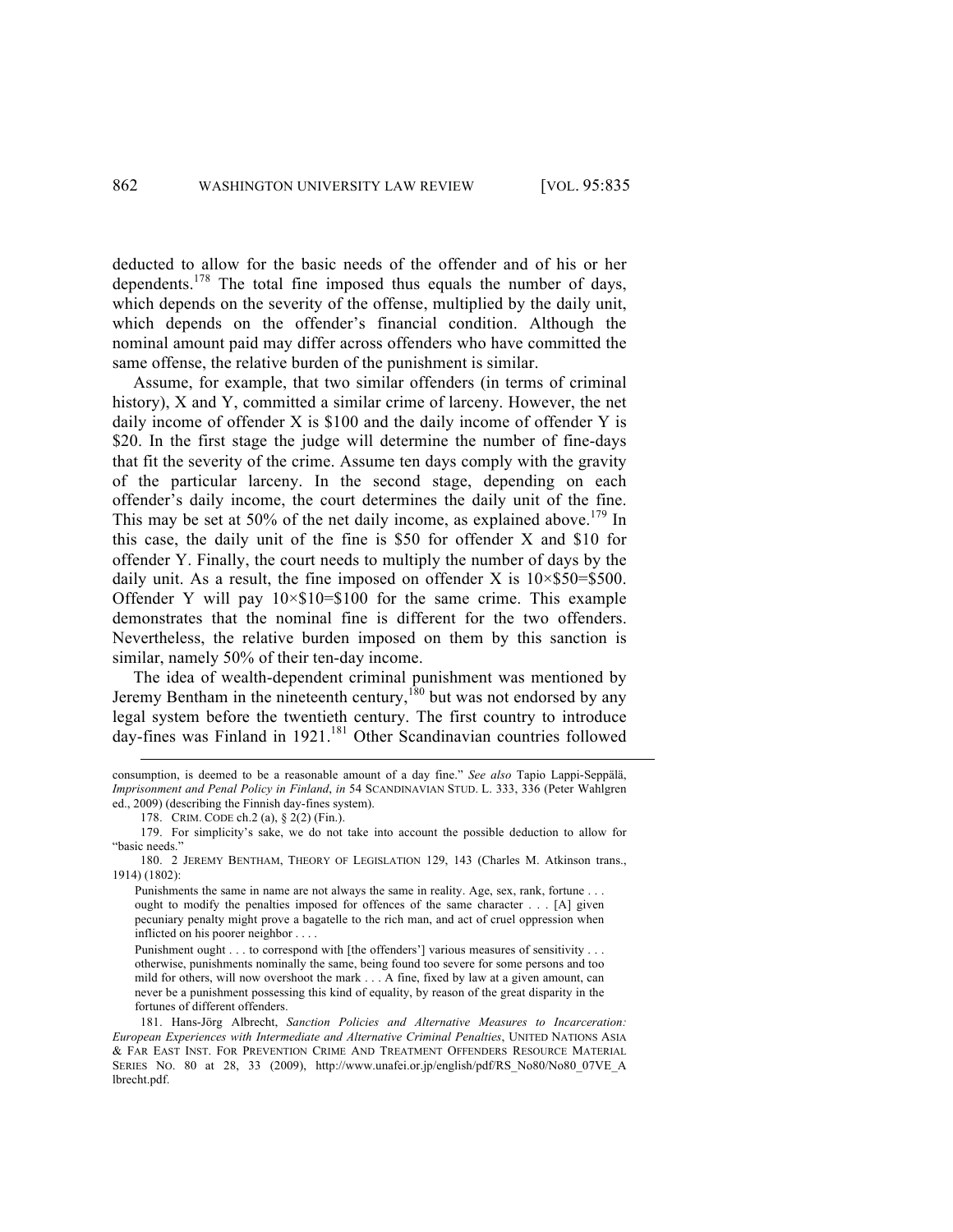suit (e.g., Sweden in 1931 and Denmark in 1939).<sup>182</sup> However, only several decades later did other European countries adopt a day-fine model. These include Germany and Austria (1975), Hungary (1978), France and Portugal (1983),<sup>183</sup> Spain (1995), Poland (1997), and Switzerland  $(2007)$ <sup>184</sup> Yet, to this day, some European countries, such as Belgium, Iceland, Italy, the Netherlands, and Norway, still maintain the fixed-fine system.<sup>185</sup> The UK legislature adopted a day-fine system in 1991. While judicial resistance caused its abolition after a few months, a debate on reintroducing day-fines is ongoing.<sup>186</sup> This method was also endorsed in the early twentieth century by many Latin American systems, including Argentina, Colombia, the Dominican Republic, Ecuador, Guatemala, Honduras, Nicaragua, Paraguay, Uruguay, and Venezuela.<sup>187</sup>

Several jurisdictions in the United States experimented with dayfines,<sup>188</sup> but only a few states have retained them, and to a very limited extent compared to European jurisdictions.<sup>189</sup> The first jurisdiction to experiment with day-fines for low-level offenses was Richmond County in Staten Island, New York, in 1988.<sup>190</sup> The results of this experiment were positive, and similar experiments were held in Milwaukee (Wisconsin), Maricopa County (Arizona), Polk County (Iowa), Bridgeport (Connecticut), and several counties in Oregon.<sup>191</sup> At least three states— Alabama, Alaska, and Oklahoma—allow day-fines in limited circumstances. <sup>192</sup> Unfortunately, the American experience with day-fines has been so limited and sporadic that one cannot make general observations or conclusions about its reception and success, or compare it with the vast and long-standing European experience.

The particulars of a day-fine regime may vary. Jurisdictions differ, inter alia, in the types of offenses for which day-fines can be imposed, the scope of the income included in the calculation, the fraction used to calculate the

 <sup>182.</sup> *Id.* at 34; EDWIN W. ZEDLEWSKI, U.S. DEP'T OF JUSTICE, DOCUMENT NO. NCJ 230401, ALTERNATIVES TO CUSTODIAL SUPERVISION: THE DAY FINE 3 (2010), https://www.ncjrs.gov/pdffiles1/nij/grants/230401.pdf.

<sup>183.</sup> Albrecht, *supra* note 181.

<sup>184.</sup> Elena Kantorowicz-Reznichenko, *Day-Fines: Should the Rich Pay More?*, 11 REV. L. & ECON. 481, 485 (2015).

<sup>185.</sup> Albrecht, *supra* note 181 at 34–35.

<sup>186.</sup> ANDREW ASHWORTH, SENTENCING AND CRIMINAL JUSTICE 348–50 (6th ed. 2015).

<sup>187.</sup> ZEDLEWSKI, *supra* note 182, at 3..

<sup>188.</sup> JUDITH GREENE & CHARLES WORZELLA, DAY FINES IN AMERICAN COURTS: THE STATEN ISLAND AND MILWAUKEE EXPERIMENTS (Douglas C. McDonald ed., 1992), https://csgjusticecen ter.org/wp-content/uploads/2013/07/1992-day-fines-in-Staten-Island-Milwaukee.pdf.

<sup>189.</sup> *See* ZEDLEWSKI, *supra* note 182, at 5–6.

<sup>190.</sup> *Id.* at 5.

<sup>191.</sup> *Id* at 5–6.

<sup>192.</sup> *See, e.g.*, ALA. CODE § 12-25-32(2)(b)(8) (2017) (allowing day-fines in limited circumstances); ALASKA STAT. § 12.55.036 (repealed in 2009) (same); OKLA. STAT. tit. 22, § 991a(A)(y) (2017) (same).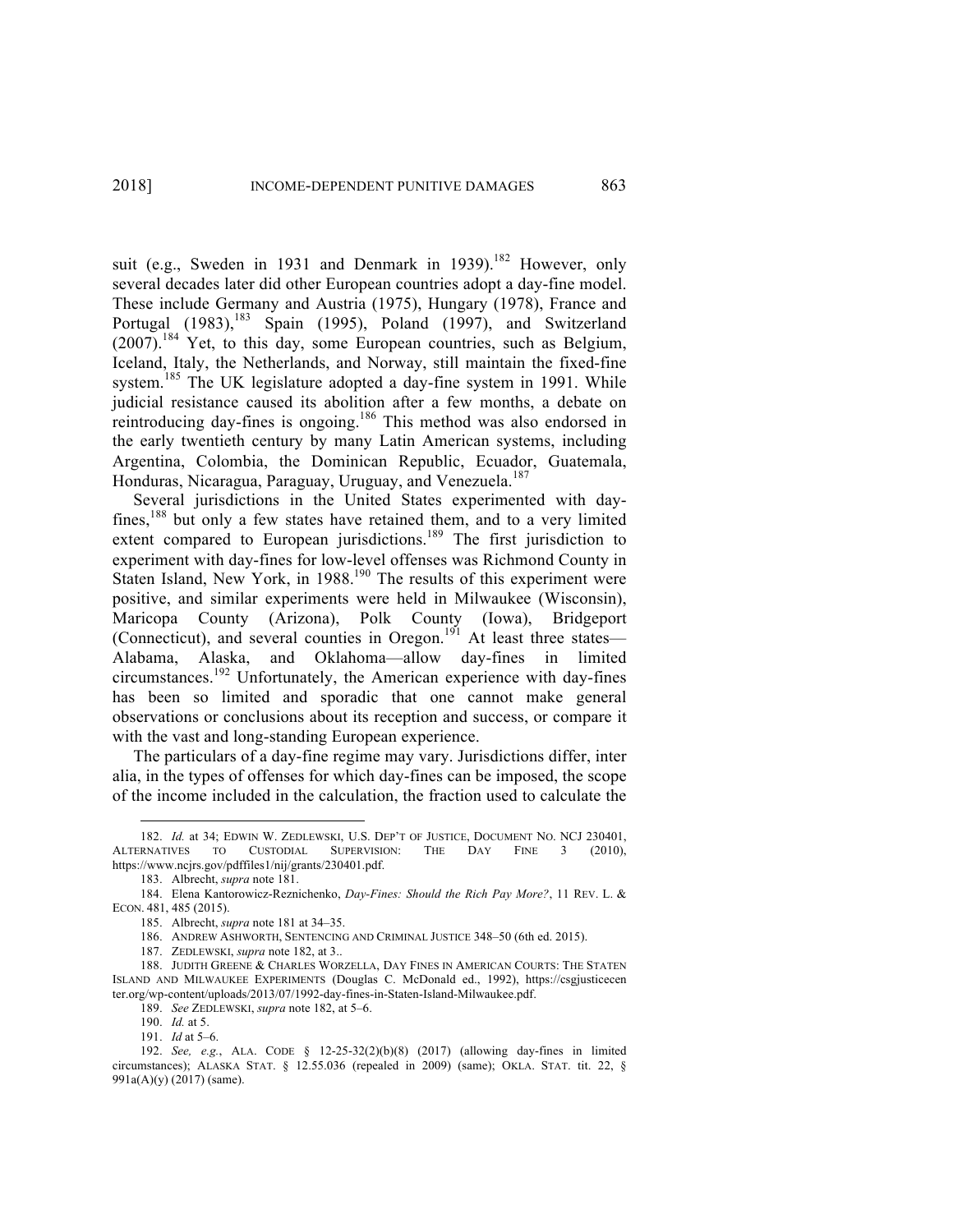daily unit, the upper and lower nominal limits on a daily unit, the minimum and maximum number of days on the fining spectrum, and the ratio between day-fines and prison times in case of default. For example, while there is no uniformity across countries with respect to imposing a nominal cap on the daily unit (Finland and Denmark do not have statutory caps), all systems that employ day-fines limit the number of days in the calculation. <sup>193</sup> This practice is consistent with other forms of (nonmonetary) punishment wherein legislatures usually set upper limits on the duration of the suffering, such as imprisonment (aside from life imprisonment) $^{194}$  or community service. $^{195}$ 

## *B. Tort Law Adaptation*

As demonstrated in Part II, punitive damages serve two goals which are usually associated with criminal law: deterrence and retribution. As explained in Part III, the defendants' wealth may be relevant in achieving these goals, specifically when illicit gains are unobservable or when the perceived "punitive bite" of a punitive damages award depends on one's level of wealth. These two facts make day-fines, which aim to achieve the same goals with the same acknowledgement of the importance of wrongdoers' wealth, an appealing reference point in restructuring punitive damages. In this section, we develop a model of income-dependent punitive damages. Admittedly, in some jurisdictions, implementing this model may require legislative intervention, but such intervention is definitely not unprecedented in this area of law.<sup>196</sup> In Parts V and VI, we investigate whether this model serves the goals described in Parts II and III and can overcome constitutional, statutory, and procedural constraints.

To adapt the day-fine model to tort law, three steps must be taken. First, if the judge or jury concludes that punitive damages may be warranted, it must assess the appropriate level of the overall monetary sanction. To do so, it must determine the number of "severity units," reflecting the relative gravity of the specific wrong, calculate the "daily unit," which is the wrongdoer's daily income or a preset fraction

 <sup>193.</sup> For a summary of the differences, see Kantorowicz-Reznichenko, *supra* note 184, at 486.

<sup>194.</sup> *See, e.g.*, FLA. STAT. § 775.082 (2017) ("A person who has been convicted of a designated misdemeanor may be sentenced as follows: (a) For a misdemeanor of the first degree, by a definite term of imprisonment not exceeding 1 year; (b) For a misdemeanor of the second degree, by a definite term of imprisonment not exceeding 60 days."); N.Y. PENAL LAW § 70.15 (2017) ("A sentence of imprisonment for a class A misdemeanor shall be a definite sentence. When such a sentence is imposed the term shall be fixed by the court, and shall not exceed one year . . . .").

<sup>195.</sup> *See, e.g.*, Art. 1:22c para. 2 SR (Neth.). (setting a 240-hour limit on community service); Community Service by Offenders (Hours of Work) (Scotland) Order 1996, SI 1938, ¶ 3 (setting a 300 hour limit).

<sup>196.</sup> *See supra* notes 37–39.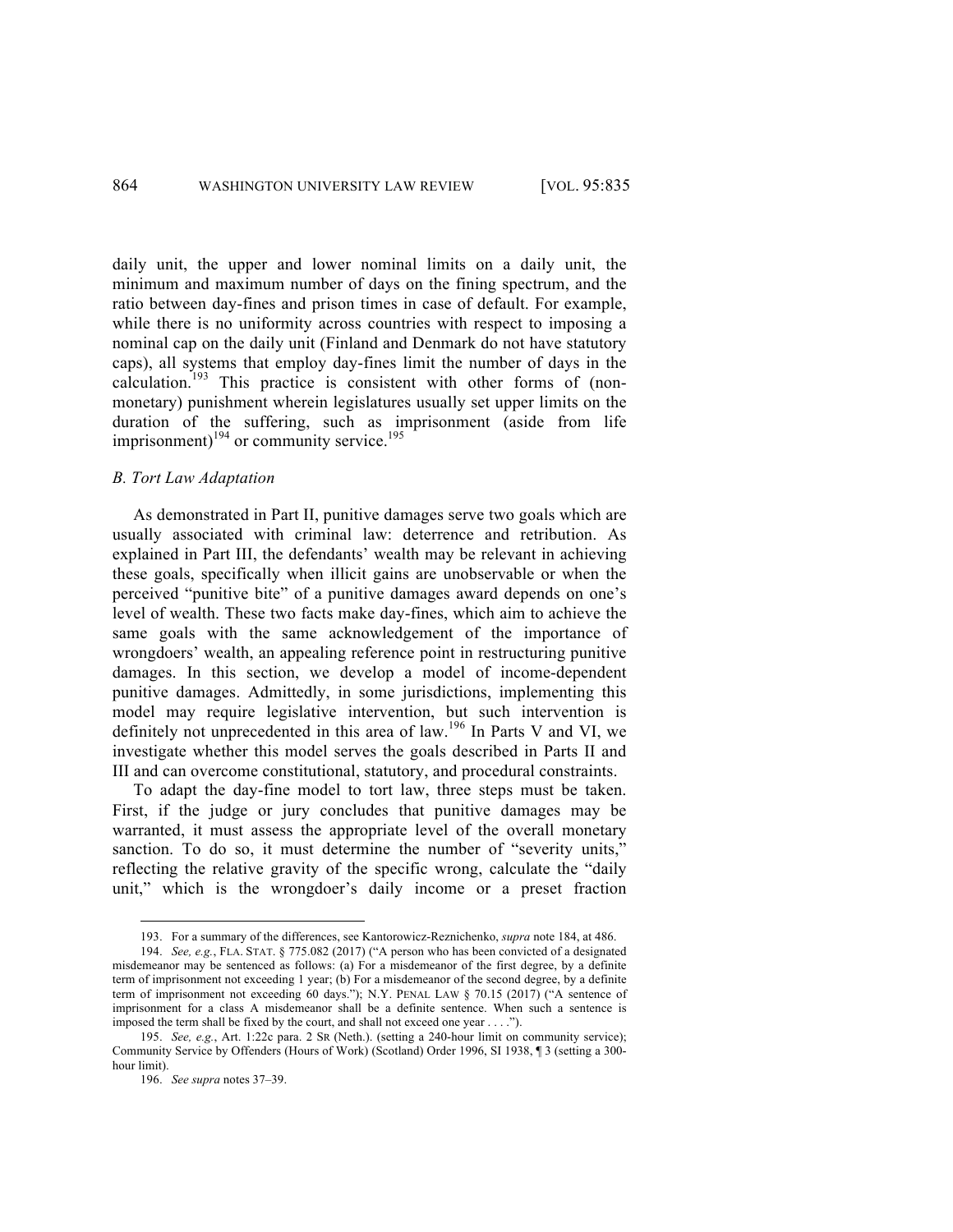thereof,<sup>197</sup> and multiply the two variables. The product constitutes "total damages," the upper limit of the defendant's liability, to the extent that it is greater than compensatory damages (as explained below). If clear guidelines are set in advance, and relevant evidence about the wrongdoer's income is readily available, this calculation should be straightforward.

To provide certainty and avoid inconsistent (hence unfair) penalties, the law must determine in advance how total damages in cases requiring a punitive award are to be calculated. The importance of predetermined guidelines cannot be overstated. Any penalty must be reasonably predictable in its severity to enable every person to know what the stakes are in choosing one course of action or another.<sup>198</sup> Moreover, a punitive scheme must be consistent, imposing similar sanctions for similar wrongs.<sup>199</sup> Unpredictability of high punitive awards is in tension with their punitive function because of the implication of unfairness that an eccentrically high punitive verdict carries.<sup>200</sup> The current legal framework—with the single-digit limit on the punitive-to-compensatory damages ratio<sup>201</sup>—promises some level of certainty.<sup>202</sup> However, empirical studies demonstrate that this guidepost is insufficient. For example, one study found that the punitive-to-compensatory damages ratio was higher in jury trials than in bench trials, <sup>203</sup> undermining the twin goals of punitive damages. Moreover, the punitive-to-compensatory damages ratio can hardly be defended in terms of the theoretical justifications of punitive damages.<sup>204</sup> A superior model will align with these justifications and provide greater predictability.

Thus, lawmakers must first set up an index—a formula or guidelines for associating the severity of the conduct with the number of severity units that the wrongdoer must pay. To fulfill the proportionality requirements, the number of severity units should increase with the reprehensibility of the misconduct.<sup>205</sup> Such guidelines were introduced in the American day-fine pilots in the  $1980s$ .<sup>206</sup> For instance, in the Staten

 <sup>197.</sup> In criminal day-fine systems, the "daily unit" is often based on a certain portion of the offender's daily income. Lawmakers may similarly limit the unit value in the proposed punitive damages model.

<sup>198.</sup> Exxon Shipping Co. v. Baker, 554 U.S. 471, 502 (2008); *see also* Schwartz, *supra* note 5, at 141 ("From a deterrence standpoint, it confounds understanding to permit such vast uncertainty as to the level of the expected penalty.").

<sup>199.</sup> *Exxon Shipping*, 554 U.S. at 502.

<sup>200.</sup> *Id.* at 499–501.

<sup>201.</sup> State Farm Mut. Auto. Ins. Co. v. Campbell, 538 U.S. 408, 426 (2003).

<sup>202.</sup> *See* Eisenberg & Heise, *supra* note 5, at 327 (finding that the variation in punitive damages awards is largely a function of variation in the underlying compensatory award).

<sup>203.</sup> *Id.* at 328.

<sup>204.</sup> Sharkey, *supra* note 2, at 500.

<sup>205.</sup> *See infra* Section V.B.

<sup>206.</sup> GREENE & WORZELLA, *supra* note 188 at 13, 24.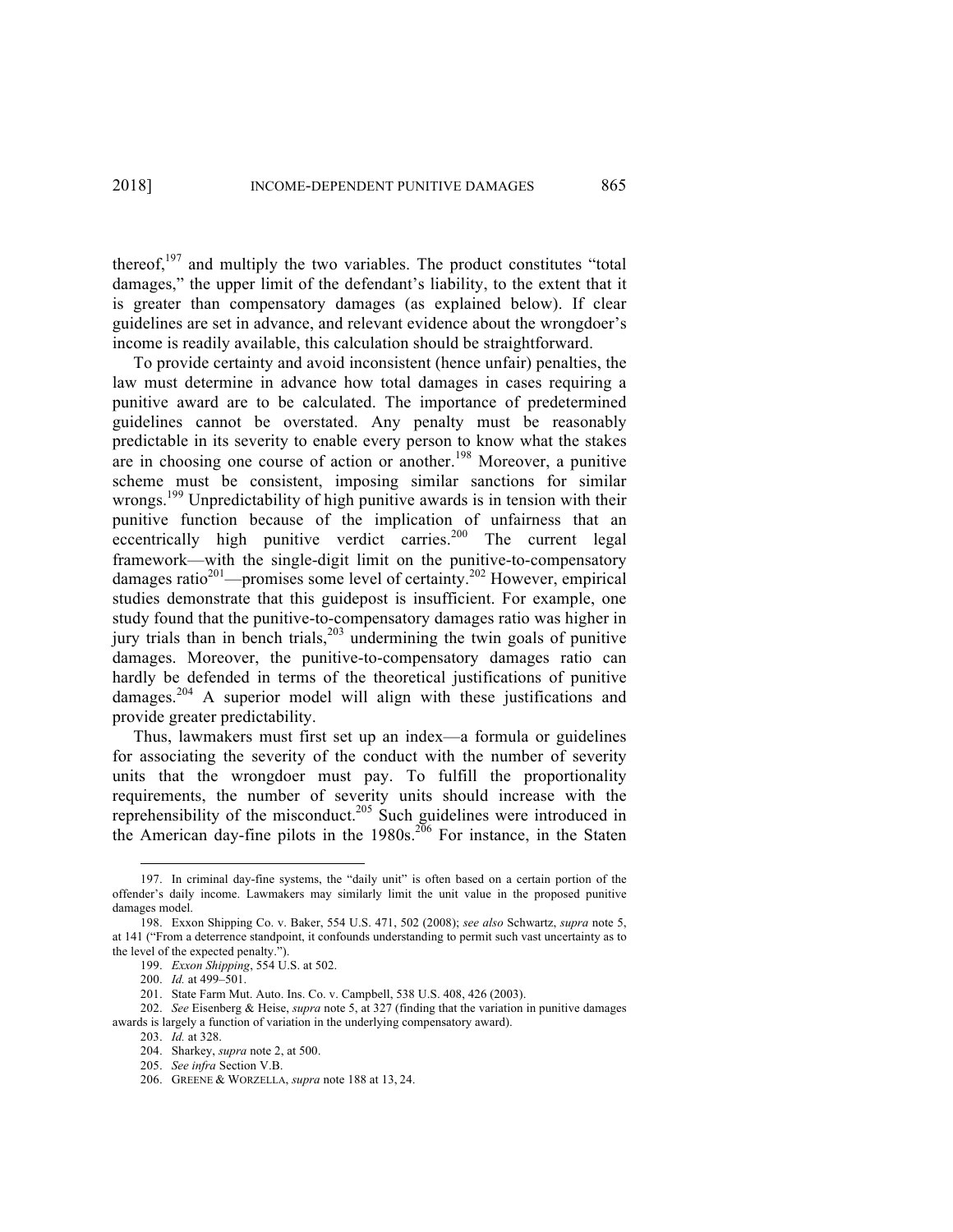Island experiment, the number of fine-days that could be imposed for offenses against the person ranged from 17–23 days in cases of minor injury to an acquaintance to 81–109 days in cases of a substantial injury to a stranger.<sup>207</sup> A similarly structured index can be used in tort actions. Note, however, that a wrongdoer is already liable for the victim's harm, so some correlation between the severity of the injury and that of the sanction exists. More importantly, the key factor in assessing punitive damages is the reprehensibility of the conduct, not the severity of the injury in itself.

Next, lawmakers must determine how a unit value, and more specifically the defendant's daily income, should be evaluated. Particularly, they must decide whether and how to take into account passive income and possibly the defendant's net use value of his or her own property, such as a household or a car. In theory, to avoid underdeterrence and under-punishment, the daily share should encompass all sources of wealth, not only income from work. A comprehensive income measure is used in the German and Swedish day-fines models.<sup>208</sup> Admittedly, evaluating a person's daily income might not be easy, so our proposal is viable only if courts can obtain information about defendants' income from reliable sources, such as the tax authorities. We shall return to this concern below.<sup>209</sup> Lastly, if the basic unit is not the wrongdoer's entire daily income, the exact percentage and any deductions must also be determined in advance.

The second step is the deduction of compensatory damages from total damages. Punitive damages are sums awarded to tort victims over and above their compensable harm. If total damages are greater than compensatory damages in a particular case, the punitive award should equal the difference between total damages and compensatory damages. If total damages are lower than compensatory damages, punitive damages should be nil. In such cases the monetary sanction that would serve the twin goals of punitive damages (deterrence and retribution) is lower than compensatory damages. However, as long as tort law is committed to rectification of harm, compensatory damages set the lower limit of the monetary award.

To illustrate the proposed model, assume that Z was assaulted in a bar fight, and incurred a \$200 injury. Assume further that the number of severity units attached to recklessly inflicting minor personal injury under

 <sup>207.</sup> *Id.* at 24.

<sup>208.</sup> *See* STRAFGESETZBUCH [StGB] [PENAL CODE], § 40, para. 3, *translation at*  https://www.gesetze-im-internet.de/englisch\_stgb/englisch\_stgb.html (Ger.) ("The income of the offender, his assets and other relevant assessment factors may be estimated when setting the amount of a daily unit."); Lina Eriksson & Robert E. Goodin, *The Measuring Rod of Time: The Example of Swedish Day-fines*, 24 J. APPLIED PHIL. 125, 130 (2007) (discussing Swedish law).

<sup>209.</sup> *See infra* Section VI.C.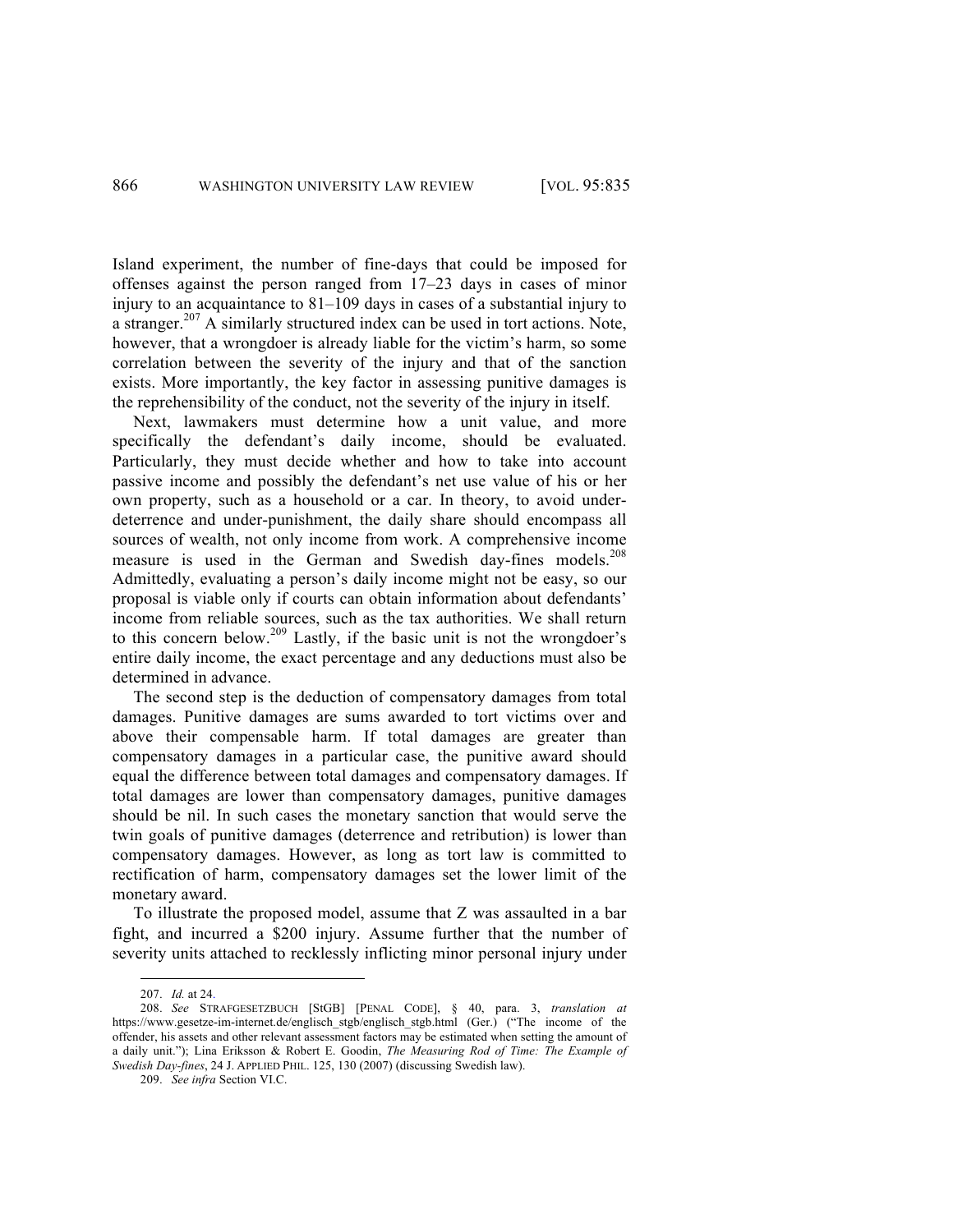the preset guidelines is ten, and that the unit value is 50% of the wrongdoer's daily income. Now, if the injury was caused by X, whose daily income is \$100, total damages are  $$100\times10\times0.5=$ \$500. X will have to pay  $$200$  in compensatory damages and  $$500-\$200=\$300$  in punitive damages. If the injury was caused by Y, whose daily income is \$20, total damages are  $$20\times10\times0.5=$100$ . Y will have to pay compensatory damages in the amount of \$200 and no punitive damages.

While current doctrine enables courts to award extra-compensatory damages to secure proper deterrence and retribution, it does not allow courts to award sub-compensatory damages to secure proper deterrence and retribution. If law and policymakers decide that the compensatory goal may be subject to deterrence and retribution, courts may be allowed to award sub-compensatory damages when the compensatory level exceeds "total damages." In addition to all arguments made above, which focused on general and individual deterrence, awarding sub-compensatory damages may sometimes be justified in terms of marginal deterrence, as recognized by economic theorists in the related area of criminal fines.<sup>210</sup> Low-income potential wrongdoers might not be able to fully pay compensatory damages. These might be induced to commit more severe wrongs, because the expected benefit will increase, whereas the expected cost—capped by their solvency—will not. A reform allowing subcompensatory damages has some merit, but it transcends the boundaries of this Article.

The third step is the consideration of other applicable sanctions. Because "total damages" set an upper limit to liability, courts awarding punitive damages must determine whether this limit has already been reached through criminal fines and other civil sanctions imposed on the defendant for the same conduct.<sup>211</sup> If the aggregate of all monetary sanctions exceeds "total damages," punitive damages should not be awarded at all. For example, assume total damages equal \$10,000 and compensatory damages are \$4,000. If a criminal fine in the amount of \$6,000 was imposed on the wrongdoer for the same wrongdoing, the court should not award punitive damages.

 <sup>210.</sup> C.Y. Cyrus Chu & Neville Jiang, *Are Fines More Efficient than Imprisonment?*, 51 J. PUB. ECON. 391 *passim* (1993).

<sup>211.</sup> Pac. Mut. Life Ins. Co. v. Haslip, 499 U.S. 1, 21–22 (1991).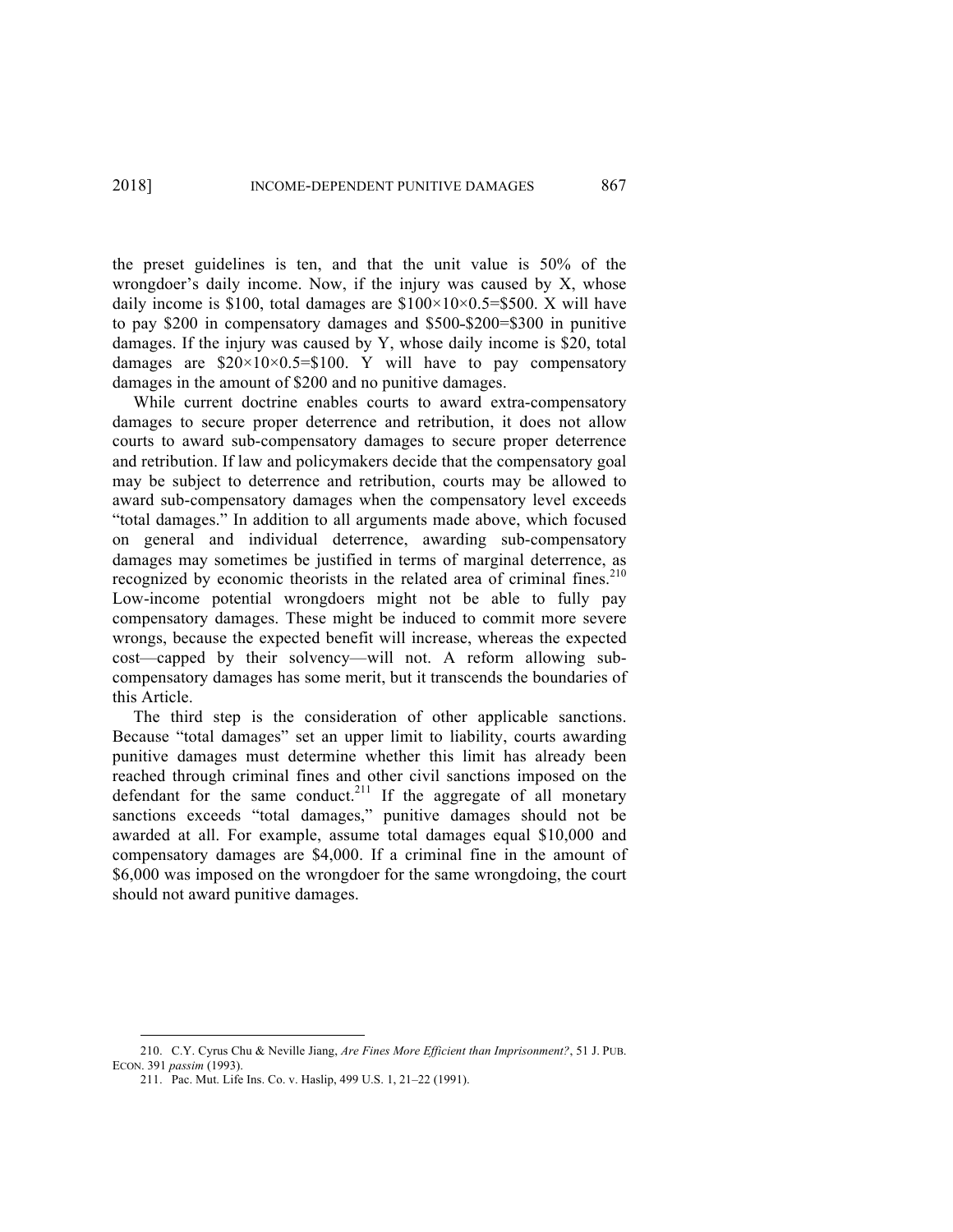#### V. THEORETICAL DEFENSE OF THE MODEL

## *A. Deterrence*

As Part III demonstrated, the defendant's wealth may be relevant to deterrence if punitive damages are imposed to secure internalization, and potential injurers are risk-averse and do not have access to liability insurance, or if they are imposed to disgorge an illicit gain, which is unobservable and correlated with the defendant's wealth. Under current law, the extent of punitive damages awards depends on the three guideposts set forth in *BMW v. Gore*. <sup>212</sup> In reviewing punitive damages awards, courts ought to consider the reprehensibility of the defendant's misconduct; the disparity between the plaintiff's actual or potential harm and the punitive damages award; and the difference between the punitive damages award and the civil or criminal penalties authorized or imposed in comparable cases. Apart from examining the level of reprehensibility, these guideposts focus on factors which are external to the defendant. Therefore, similar wrongs are expected to result in equal punitive damages awards in absolute terms.

If socially illicit gain is correlated with wealth<sup>213</sup> and the marginal utility of individual wealth is diminishing, $2^{14}$  a wealthier wrongdoer's willingness to pay for committing the wrong is higher than that of a lowincome injurer. In such circumstances, a fixed punitive damages award, just like fixed fines in criminal law, might under-deter the wealthier.<sup>215</sup> Under-deterrence will occur when the defendant's willingness to pay for the pleasure of causing harm exceeds the sum of compensatory and punitive damages. The problem of under-deterrence of wealthier offenders was one of the justifications for introducing day-fines in the criminal justice system,<sup>216</sup> and it is equally relevant in the case of punitive damages.

 <sup>212.</sup> *See supra* notes 42–52 and accompanying text.

<sup>213.</sup> Hylton, *supra* note 5, at 936–38.

<sup>214.</sup> *See* ROBERT S. PINDYCK & DANIEL L. RUBINFELD, MICROECONOMICS 167–68 (8th ed. 2012) (discussing diminishing marginal utility of wealth).

<sup>215.</sup> This argument is theoretical and based on the utility function. To the best of our knowledge, there are no empirical studies systematically comparing the deterrent effect of fixed fines and day-fines. Most studies on day-fines focus on payment rates, which are very important in the criminal law context, because offenders who fail to pay their fines are often imprisoned. One of the empirically established advantages of day-fines is higher payment rates. *See, e.g.*, LAURA L. WINTERFIELD & SALLY T. HILLSMAN, THE STATEN ISLAND DAY-FINE PROJECT, NAT'L INST. OF JUSTICE: RESEARCH IN BRIEF 1, 3 (1993). Forasmuch as imprisonment is not available in tort law, reducing default rates is irrelevant to our analysis. Older studies demonstrated that day-fines were better in reducing reconviction rates than probation and imprisonment with respect to property crimes of non-career criminals. *See, e.g.*, Hans-Jörg Albrecht & Elmer H. Johnson, *Fines and Justice Administration: The Experience of the Federal Republic of Germany*, 4 INT'L J. COMP. & APPLIED CRIM. JUST. 3, 12–13 (1980).

<sup>216.</sup> *See, e.g.*, Eriksson & Goodin, *supra* note 208, at 129 (discussing the Swedish system).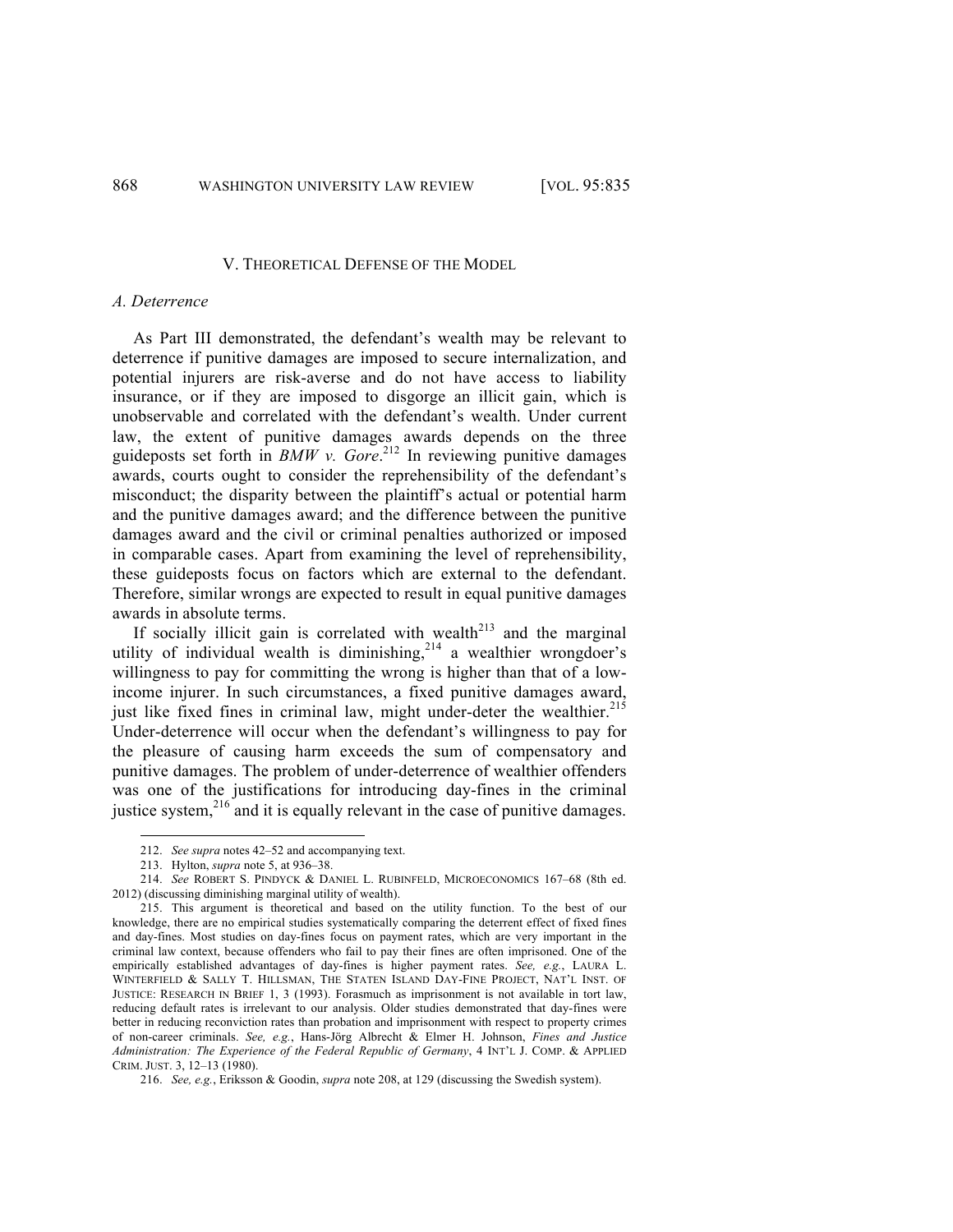Assuming a certain activity, such as defamation, is undesirable behavior that tort law seeks to eradicate, we would like to set "price discrimination" where punitive damages equal the minimum extent of damages that can deter such behavior. In terms of marginal utility, to deter a wrongdoer from causing harm, the utility loss from "total damages" needs to be equal to or higher than the wrongdoer's utility gain from his misconduct. And if the gain is correlated with wealth, $2^{17}$  "total damages" ought to increase with the level of wealth to achieve the same utility loss.<sup>218</sup> Figure 2 illustrates this for two wrongdoers with a similar utility function and different levels of wealth.



*Figure 2*. Equalizing Utility Loss

The Figure demonstrates that in order to impose an equal utility loss Y (which fits the particular wrong), "total damages" should equal X for the poorer wrongdoer, and X+A for the wealthier. Sufficient deterrence might entail variance in the unit value. In other words, if the purpose of the reform is proper price discrimination, the portion of wealth taken into account in calculating "total damages" should vary in accordance with the defendant's personal wealth and utility function. However, courts cannot ascertain individual utility functions, and are therefore unable to calculate

 <sup>217.</sup> Polinsky & Shavell, *supra* note 5, at 913.

<sup>218.</sup> Our analysis is limited to individuals. As explained above, corporations are generally riskneutral and are not motivated by socially illicit gains. Therefore, punitive damages imposed on corporations should be independent of their wealth. *See supra* notes 153–156 and accompanying text.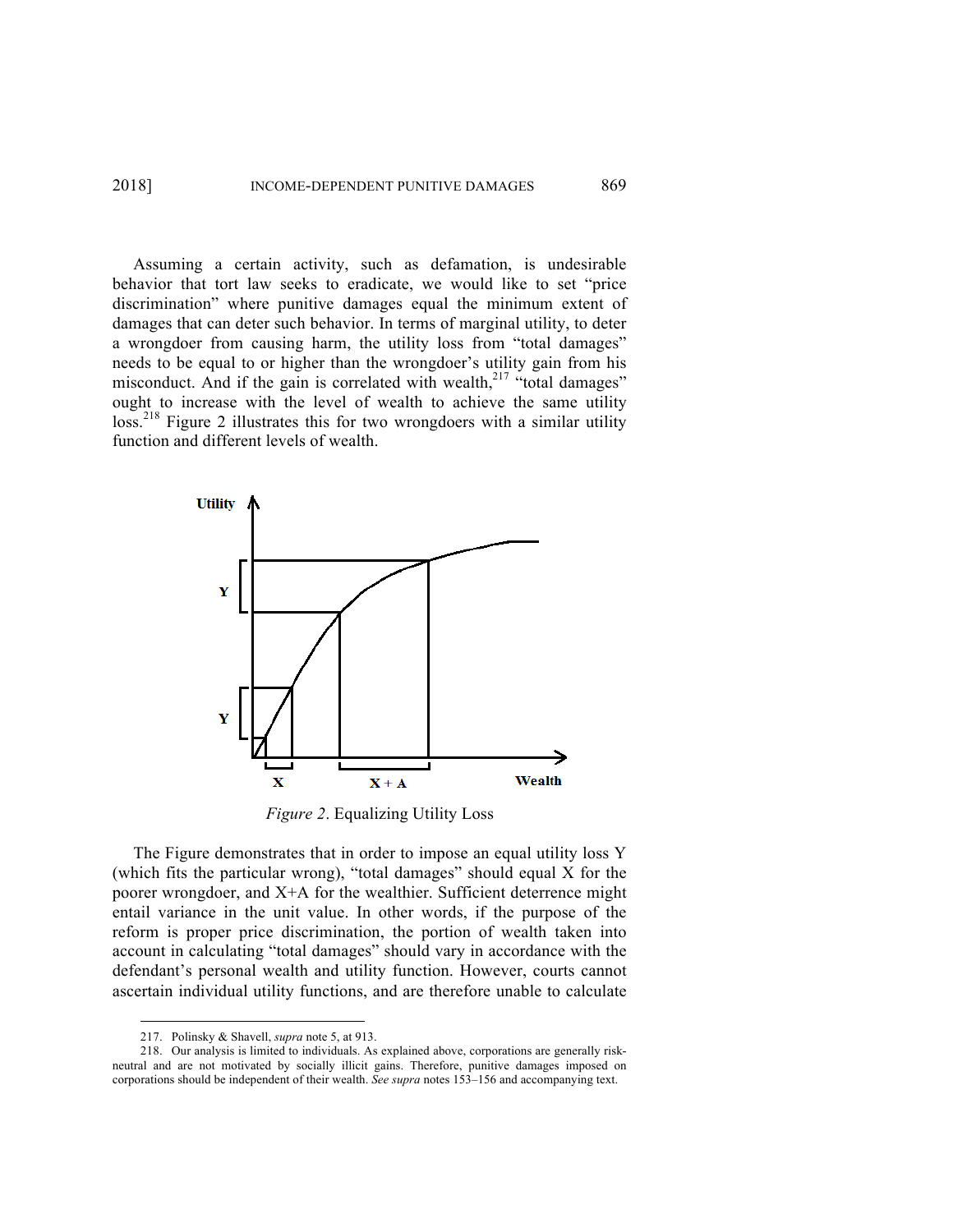the impact of monetary sanctions on different individuals in terms of utility. Using equal portions of wealth (or income) when determining "total damages," as in the criminal day-fines model, is a reasonable second-best choice.

An additional advantage of an income-dependent punitive damages system is the enhancement of marginal deterrence. If punitive damages are fixed for similar misconducts resulting in comparable harms, marginal deterrence has a limit—reached when the monetary sanction equals the defendant's wealth. Once "total damages" equal or exceed the defendant's entire wealth, he or she no longer has an incentive to choose a less severe misconduct. In the economics literature of criminal law, this limitation justifies the imposition of imprisonment.<sup>219</sup> Nevertheless, imprisonment is not available in tort law, rendering alternative guarantees for marginal deterrence crucial. The proposed model translates the gravity of the misconduct into the number of severity units (which is independent of wealth). Therefore, the more egregious the conduct, the greater the number of severity units. Since the absolute extent of punitive damages is determined by a proportion of the defendant's income, marginal deterrence is not limited by the defendant's wealth. This advantage does not hold if "total damages" are lower than compensatory damages. In such circumstances, punitive damages will be nil and remain nil at least with some increases in the level of reprehensibility.

Finally, taking into account the wrongdoer's wealth is necessary to avoid over-deterrence in performing activities which are not undesirable per se. Sometimes, potential wrongdoers cannot obtain insurance coverage for punitive damages, either because the market does not provide such coverage,<sup>220</sup> possibly due to moral-hazard problems, or because the law prohibits such coverage on public policy grounds.<sup>221</sup> As explained above, poorer wrongdoers may be more risk-averse than wealthier ones.<sup>222</sup> Thus, in the absence of insurance, imposing an identical monetary sanction will have a different impact in terms of utility on people with different levels of wealth. The expected utility loss generated by a particular monetary sanction will be greater for poorer potential wrongdoers, resulting in greater willingness to invest in excessive precautions or to engage in

 <sup>219.</sup> Chu & Jiang, *supra* note 210 *passim*; Steven Shavell, *Criminal Law and the Optimal Use of Nonmonetary Sanctions as a Deterrent*, 85 COLUM. L. REV. 1232 (1985).

<sup>220.</sup> *See, e.g.*, Benjamin P. Cooper, *The Lawyer's Duty to Inform His Client of His Own Malpractice*, 61 BAYLOR L. REV. 174, 212–13 (2009) ("The possibility of punitive damages is particularly significant since many malpractice insurers do not cover punitive damages.").

<sup>221.</sup> *See* Michael A. Rosenhouse, Annotation, *Liability Insurance Coverage as Extending to Liability for Punitive or Exemplary Damages*, 16 A.L.R.4th 11 (1982) (discussing relevant case law). For a more recent analysis of case law, see Fairfield Ins. Co. v. Stephens Martin Paving, L.P., 246 S.W.3d 653, 688 (Tex. 2008) (Hecht, J., concurring).

<sup>222.</sup> *Supra* Section III.B; *see also* Polinsky & Shavell, *supra* note 5, at 913.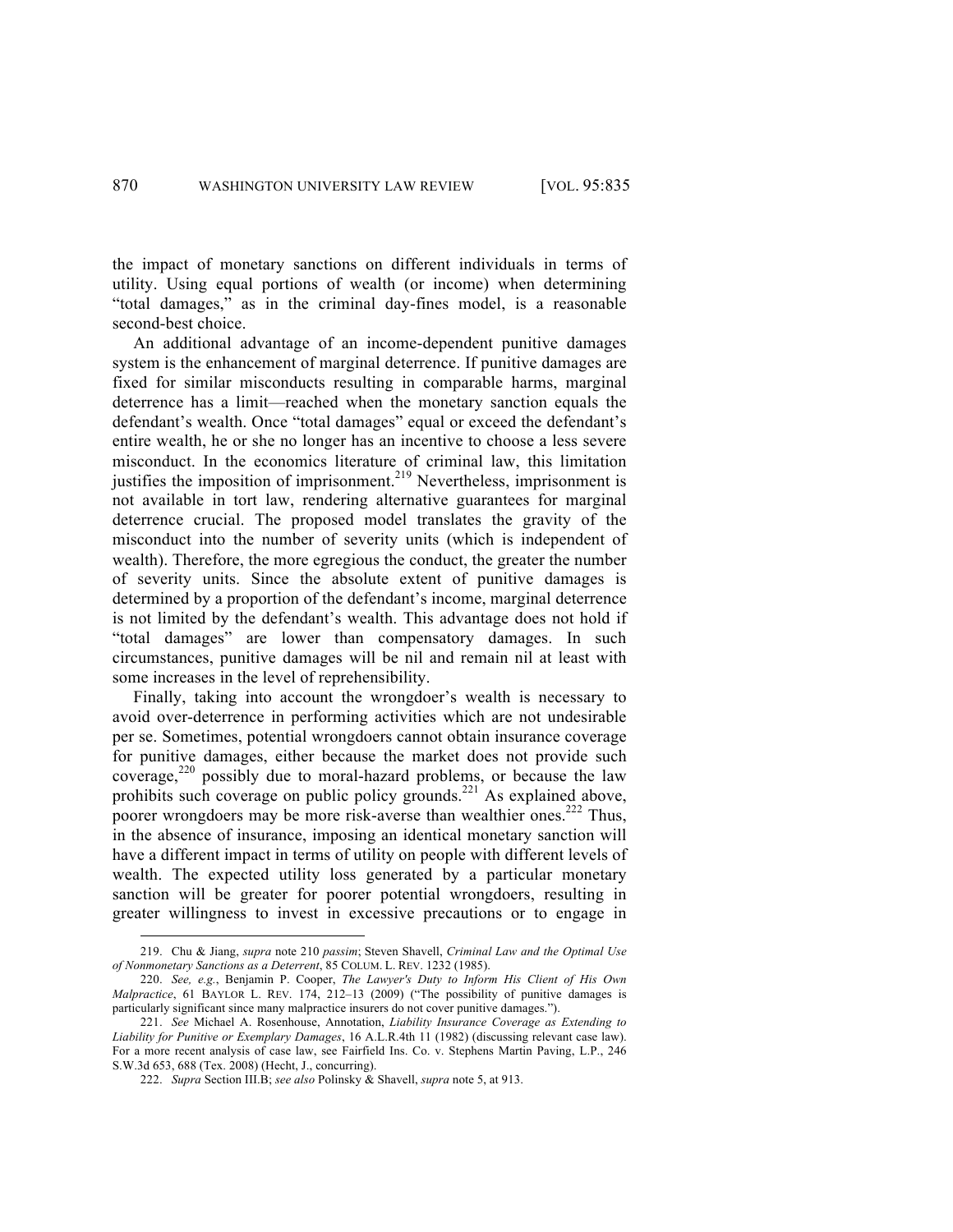suboptimal levels of activity. While the proposed model falls short of eliminating this problem, it may help ameliorate it.

## *B. Retribution*

Retribution seems to pose a more serious challenge to our model. To recap, it is a form of justice that stresses the proportionality between the gravity of the wrong and the severity of the sanction.<sup>223</sup> For incomedependent punitive damages to meet the standard of retribution, they must fulfill the requirements of cardinal and ordinal proportionality. At first sight, some difficulties are evident. With respect to cardinal proportionality, there might be rare cases in which an exceptionally wealthy wrongdoer commits a minor tort. Based on the suggested model, "total damages" might be very high in absolute terms, and seem incompatible with the gravity of the conduct. The European experience with day-fines in criminal law provides a prominent example. In 2001, a director of Nokia was given a  $$103,600$  fine for speeding in Finland.<sup>224</sup> Similarly, our model does not seem to comply with the principle of ordinal proportionality if we look at "total damages" in absolute terms. For instance, the proposed model might oblige a wealthy wrongdoer to pay \$10,000 in damages for publicly insulting another person, while an indigent wrongdoer would only pay \$1,000 for physically assaulting another. This seems to go against ordinal proportionality, which requires a graver misconduct to be punished by a more severe sanction (higher damages).

There are two possible rejoinders to these concerns. First, the proposed model is unique: it requires careful interpretation of the theory rather than straightforward application. Forasmuch as this model consists of two independent components—the number of severity units and the unit value, compliance with the proportionality test should not be evaluated by the nominal value of "total damages" but in view of the first component (severity). In other words, in an income-dependent punitive damages system, the gravity of the misconduct and the severity of the sanction are captured by the number of severity units. With respect to wealthdependent sanctions, such as day-fines in criminal law and incomedependent punitive damages in torts, the number of days or severity units, rather than the nominal awards, may serve the expressive function of punishment. For instance, Swedish media reports the number of fine-days

 <sup>223.</sup> *See supra* Section II.C.

<sup>224.</sup> *Nokia Boss Gets Record Speeding Fine*, BBC NEWS (Jan. 14, 2002, 2:29 PM), https://perma.cc/RQ7F-B4GF.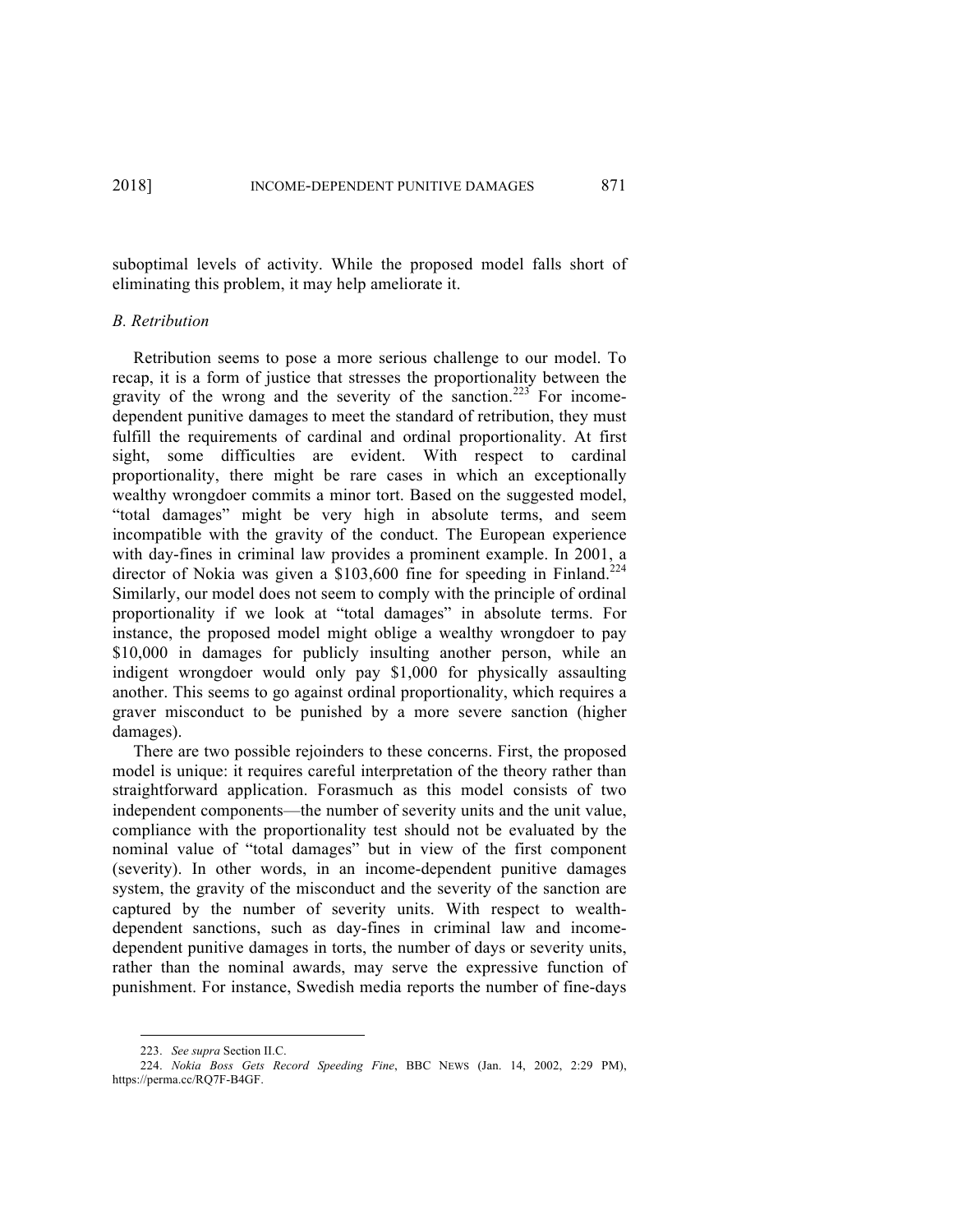imposed on convicted offenders rather than focusing on the total amount of the fine. $225$ 

Lawmakers can establish guidelines attaching specific ranges of severity units to different types of misconduct, depending on their gravity. Alternatively, courts may use the factors, recognized as relevant in determining the degree of reprehensibility, as a tool for determining the number of severity units on a case-by-case basis. These factors include the type of harm, the victim's vulnerability, the injurer's intentional malice, the repetitive nature of the conduct, etc.<sup>226</sup> If this suggested interpretation is followed, the requirements of cardinal and ordinal proportionality are met. With respect to cardinal proportionality, it is possible to set upper and lower limits to the number of severity units attached to each type of wrongdoing. For instance, in the Staten Island experiment with day-fines, the range of fine-days was  $5-120$ .<sup>227</sup> This range was deemed appropriate considering the gravity of the misdemeanors included in the experiment. Moreover, a specific range was set for each offense, allowing flexibility and judicial discretion in light of mitigating and aggravating circumstances in specific cases.<sup>228</sup> To the extent that the number of severity units is within a range that "fits" the absolute gravity of the wrong, cardinal proportionality is attained. Similarly, an index that makes the number (or range) of severity units contingent on the reprehensibility of the conduct ensures that the punitive award reflects the relative gravity of the conduct, as required by ordinal proportionality.<sup>229</sup>

An additional rejoinder is related to our general discussion of the need to take the defendant's wealth into account in assessing punitive damages.<sup>230</sup> Many retributivists believe that the wrongdoer's wealth should not be disregarded when pecuniary penalties are imposed.<sup>231</sup> Retributive justice requires that the level of the defendant's suffering be proportional to the wrong he has committed. Under the current system and the three guideposts,<sup>232</sup> two wrongdoers liable for an equally reprehensible misconduct might face the same punitive damages award in nominal

 <sup>225.</sup> Eriksson & Goodin, *supra* note 208, at 131. Thus, when a person was convicted of two minor drug offenses and DUI, the media reported his sentence as 70 days of a 50 kronor fine. Matilda Ermeland, Dagsböter för Knarkbrott, SUNDSVALLS TIDNING (Nov. 17, 2015), Ermeland, *Dagsböter för Knarkbrott*, SUNDSVALLS TIDNING (Nov. 17, 2015), https://perma.cc/MA6W-ZRPC.

<sup>226.</sup> *See* Baker v. Exxon Mobile Corp., 490 F.3d 1066, 1085–89 (9th Cir. 2007) (discussing the relevant reprehensibility factors), *rev'd on other grounds*, 554 U.S. 471 (2016).

<sup>227.</sup> Greene, *supra* note 206, at 22.

<sup>228.</sup> *Id.* at 23–24.

<sup>229.</sup> A system in which mitigating and aggravating factors are considered on a case-by-case basis may also be used in a tort adaptation. The downside is additional complication and higher administrative costs.

<sup>230.</sup> *Supra* Section III.B.

<sup>231.</sup> *See supra* notes 163–164 and accompanying text.

<sup>232.</sup> *See supra* notes 42–52 and accompanying text.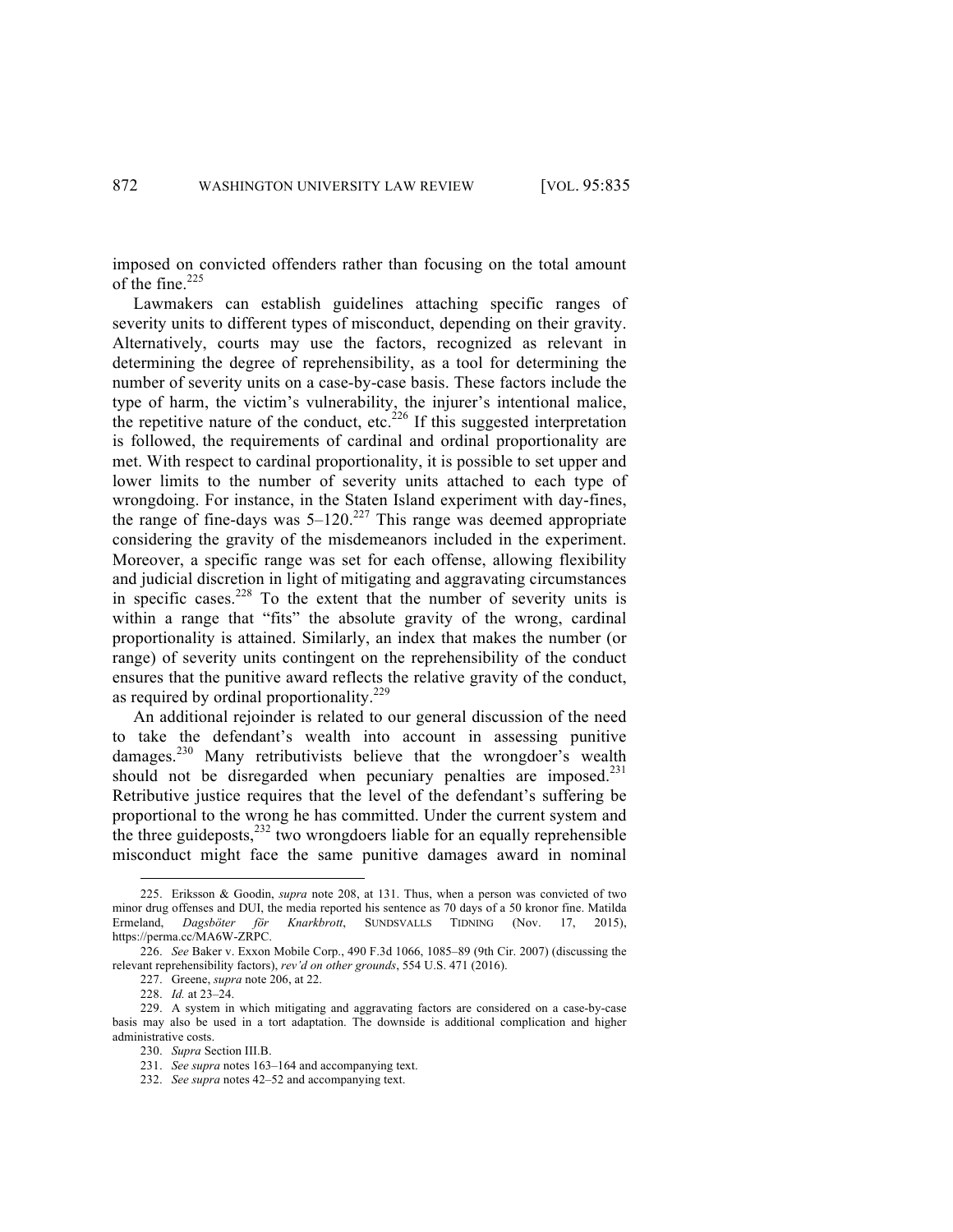terms. However, every given amount constitutes a different portion of each wrongdoer's income or wealth. A \$1,000 award constitutes 10% of a \$10,000 monthly income, and 80% of a \$1,250 monthly income. Thus, it is reasonable to assume that the suffering of the person with the lower income is greater than that of the person with the higher income. If the level of reprehensibility is equal, then from a retributive justice perspective, a nominally equal punitive award cannot be deemed proportionate to the wrong for both wrongdoers. The proposed model, albeit not without flaws, offers a potential solution. Given the diminishing marginal utility of wealth (see Figure 2), obliging the wealthier wrongdoer to pay the same portion of his or her income as the poorer wrongdoer closes the gap between the levels of suffering which would exist if the defendant's wealth were ignored. Aligning the monetary sanction with the wrongdoer's wealth is more likely to achieve proportionality between the gravity of the wrong and the severity of the sanction as actually experienced by wrongdoers.

The question is which portion of a wrongdoer's wealth should be set as the basis for the daily unit of income-dependent punitive damages in order to achieve proportionality between the gravity of the conduct and the severity of the sanction. Intuitively, a loss of 50% of one's wealth will impose a different burden on people with different initial wealth, even if the utility function is identical for all. To illustrate this point, let us return to the case of Moe, Larry, and Curly.<sup>233</sup> As before, assume the three have an identical utility function,  $y=10,000log(x/10,000+1)$ . Moe has \$10,000,000, Larry \$1,000,000, and Curly \$100,000. If total damages constitute 50% of each wrongdoer's wealth, Moe will be obliged to pay \$5,000,000, Larry \$500,000, and Curly \$50,000 (assuming the actual harm does not exceed \$50,000). Inserting these amounts into the utility function will result in a loss of 3,006 utility units for Moe, 2,968 utility units for Larry, and 2,632 utility units for Curly.<sup>234</sup> This example demonstrates two important features of the proposed model. First, it closes the gaps between utility losses incurred by perpetrators of similar wrongs who have different levels of wealth, created by a system based on proportionality between the extent of punitive damages and the gravity of the wrong. Second, this model does not close these gaps completely. Put differently, even incomedependent punitive damages do not guarantee that equal wrongdoing will result in equally burdensome sanctions. And variance in individual utility functions surely exacerbates the problem.

 <sup>233.</sup> *See supra* Section III.B.

<sup>234.</sup> Utility losses are calculated as follows  $(x$  being the wrongdoer's initial wealth): *10,000log(x/10,000+1)−10,000log(0.5x/10,000+1)*.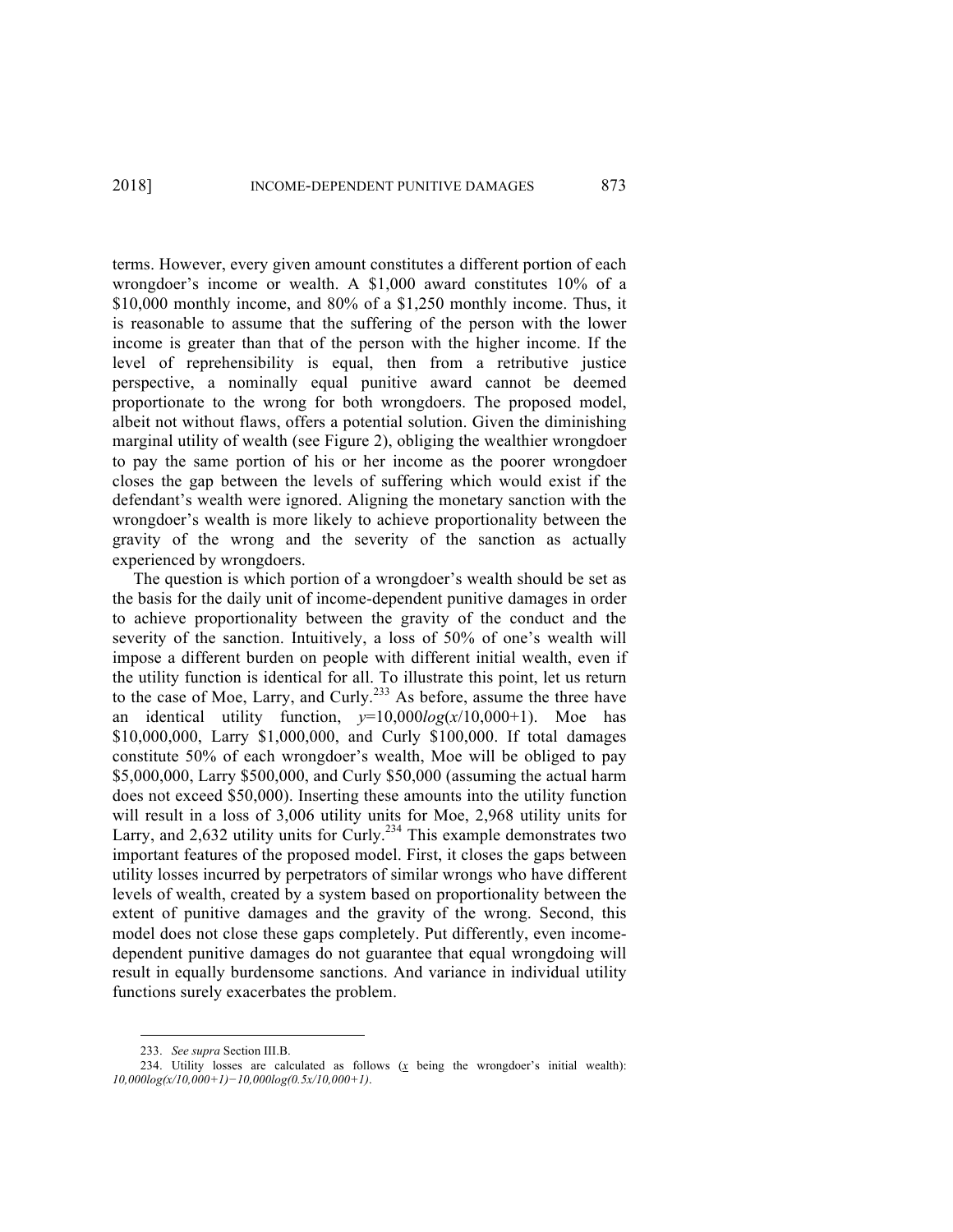Ideally, "total damages" should be adjusted in accordance with each wrongdoer's personal wealth and utility function. However, this is clearly impractical: courts cannot ascertain individual utility functions and are unable to calculate the impact of monetary sanctions on different individuals in terms of utility. The proposed model uses a flat fraction of the wrongdoer's daily income as the unit value. For example, "total damages" for two wrongdoers responsible for an equally reprehensible wrong may be calculated by multiplying 50% of each wrongdoer's daily income (the unit value) by the number of severity units. This is clearly a second-best solution from a retributive perspective. To be sure, it does not provide perfect individualization of total damages. However, it brings the assessment of punitive damages closer to that required by the principles of retributive justice. And it has the important advantages of practicability and predictability.

## VI. CHALLENGES AND CONCERNS

Even if the proposed model achieves the twin goals of punitive damages, deterrence and retribution, it needs to be evaluated in light of existing constitutional and statutory constraints. In this Part we first analyze potential constitutional challenges. Next, we investigate the legislative reforms that adopting the proposed model may entail. Finally, we review the rules on information discovery in civil cases, in order to assess the practicability of an income-based calculation of damages.

## *A. Constitutional Constraints*

The constitutional challenge concerns the prohibition on excessive sanctions. Although the Excessive Fines Clause of the Eighth Amendment $^{235}$  does not apply to punitive damages awards in civil cases between private parties,<sup>236</sup> punitive damages are subject to the Due Process Clause of the Fourteenth Amendment.<sup>237</sup> The latter forbids states from depriving persons of "life, liberty, or property, without due process of law." According to the Supreme Court, a punitive damages award violates the Due Process Clause if it is grossly excessive ("substantive due

 <sup>235.</sup> U.S. CONST. amend. VIII.

<sup>236.</sup> Browning-Ferris Indus. of Vt., Inc. v. Kelco Disposal, Inc., 492 U.S. 257, 263–64, 275–76 (1989).

<sup>237.</sup> U.S. CONST. amend. XIV, § 1; State Farm Mut. Auto. Ins. Co. v. Campbell, 538 U.S. 408, 416 (2003); Cooper Indus., Inc. v. Leatherman Tool Group, Inc., 532 U.S. 424, 433–34 (2001); BMW of N. Am., Inc. v. Gore, 517 U.S. 559, 562–63 (1996); TXO Prod. Corp. v. All. Res. Corp., 509 U.S. 443, 453–55 (1993).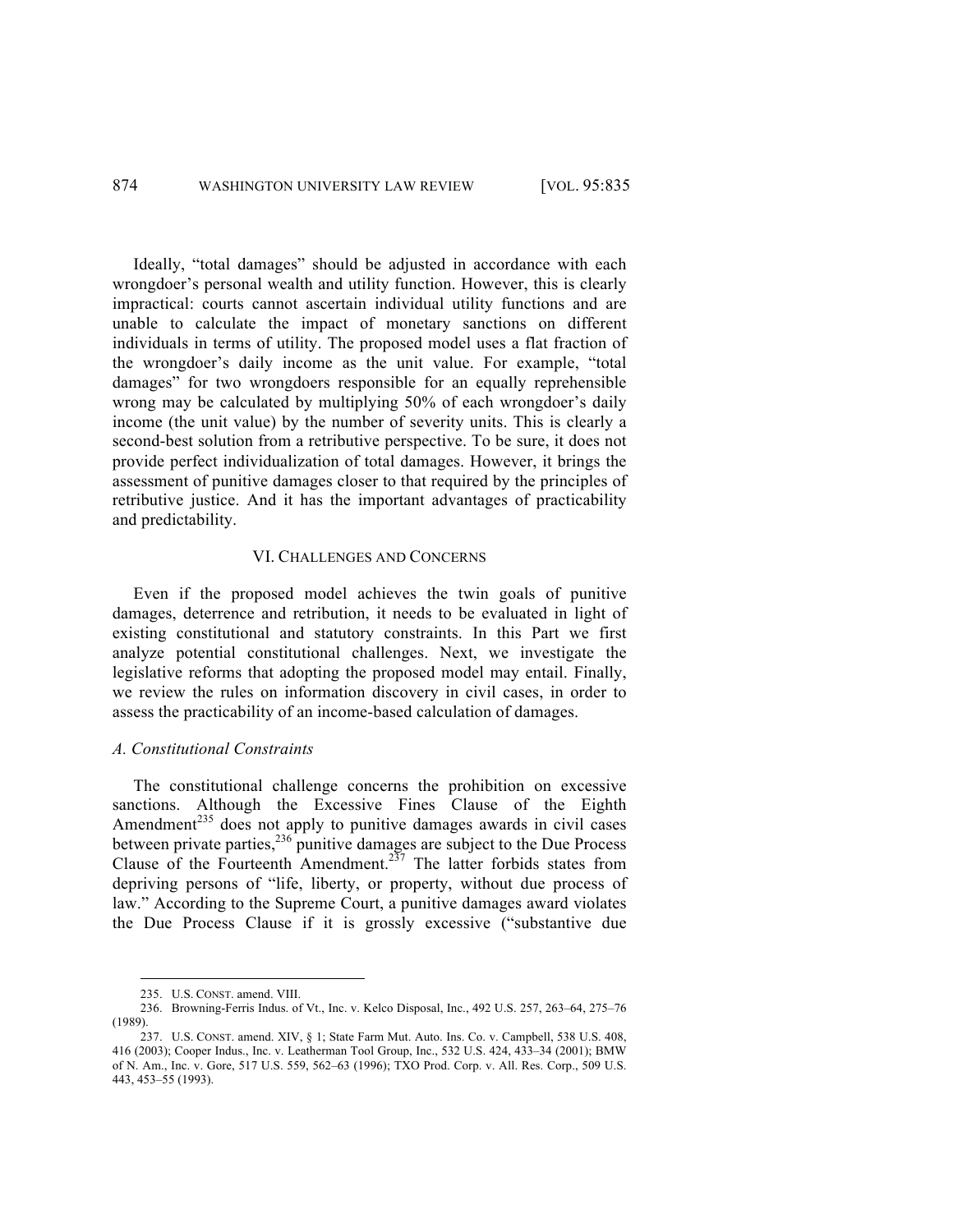process"), or imposed without a fair procedure ("procedural due process").<sup>238</sup>

Taking the defendant's wealth into account in assessing punitive damages does not in itself violate the Due Process Clause. In fact, starting in the 1980s, courts have used the defendant's wealth to refute fears that punitive awards are excessive.<sup>239</sup> In *Pacific Mutual Life Insurance Co. v. Haslip*,<sup>240</sup> the Supreme Court mentioned several factors taken into account in determining whether a punitive damages award was excessive or inadequate, including the three guideposts subsequently endorsed in *BMW*, and the "financial position" of the defendant. The Court held that these factors imposed a "sufficiently definite and meaningful constraint on the discretion of . . . fact finders in awarding punitive damages."241 In *TXO Production Corp. v. Alliance Resources Corp.*<sup>242</sup> the Court found that although the punitive award was very large, it was not grossly excessive, in part due to the defendant's wealth. In *BMW*, the Court explained that the defendant's wealth was a relevant consideration, because a fixed amount of punitive damages would punish wealthy and poor wrongdoers differently.<sup>243</sup> In line with these rulings, some state legislatures have explicitly instructed or permitted courts to consider the defendant's financial condition and net worth when assessing excessiveness of punitive damages.<sup>244</sup>

True, in *State Farm v. Campbell*<sup>245</sup> the Supreme Court opined that "[t]he wealth of a defendant cannot justify an otherwise unconstitutional punitive damages award." Because it is clear that no court can justify or affirm an unconstitutional award, the Court's statement could be understood as a direction to lower courts not to use wealth as the primary basis for determining a punitive award. The defendant's wealth is not totally irrelevant, but relying on it is subject to the general constitutional constraints. We turn, therefore, to the challenges that the three *BMW v. Gore*<sup>246</sup> guideposts might present to the proposed model.

246. 517 U.S. at 575–85.

 <sup>238.</sup> *See* Philip Morris USA v. Williams, 549 U.S. 346, 353–55 (2007) (explaining that punitive damages are subject to both substantive and procedural due process).

<sup>239.</sup> *See, e.g.*, Hatrock v. Edward D. Jones & Co., 750 F.2d 767, 773 (9th Cir. 1984) (holding that the punitive award was not excessive because it represented only 0.33% of the defendant's gross revenues).

<sup>240.</sup> 499 U.S. 1, 21–22 (1991).

<sup>241.</sup> *Id.* at 22.

<sup>242.</sup> 509 U.S. 443, 462 (1993).

<sup>243.</sup> BMW of N. Am., Inc. v. Gore, 517 U.S. 559, 591 (1996) (Breyer, J., concurring).

<sup>244.</sup> *See, e.g.*, FLA. STAT. § 768.72(1) (2017); IOWA CODE § 668A.1 (2017); KAN. STAT. ANN. § 60-3701(b)(6) (2017); MINN. STAT. § 549.20(3) (2017); MISS. CODE ANN. § 11-1-65(1)(f)(ii)(3) (2017); MO. REV. STAT. § 510.263(2) (2017); NEV. REV. STAT. § 42.005(4) (2017).

<sup>245.</sup> 538 U.S. 408, 427 (2003).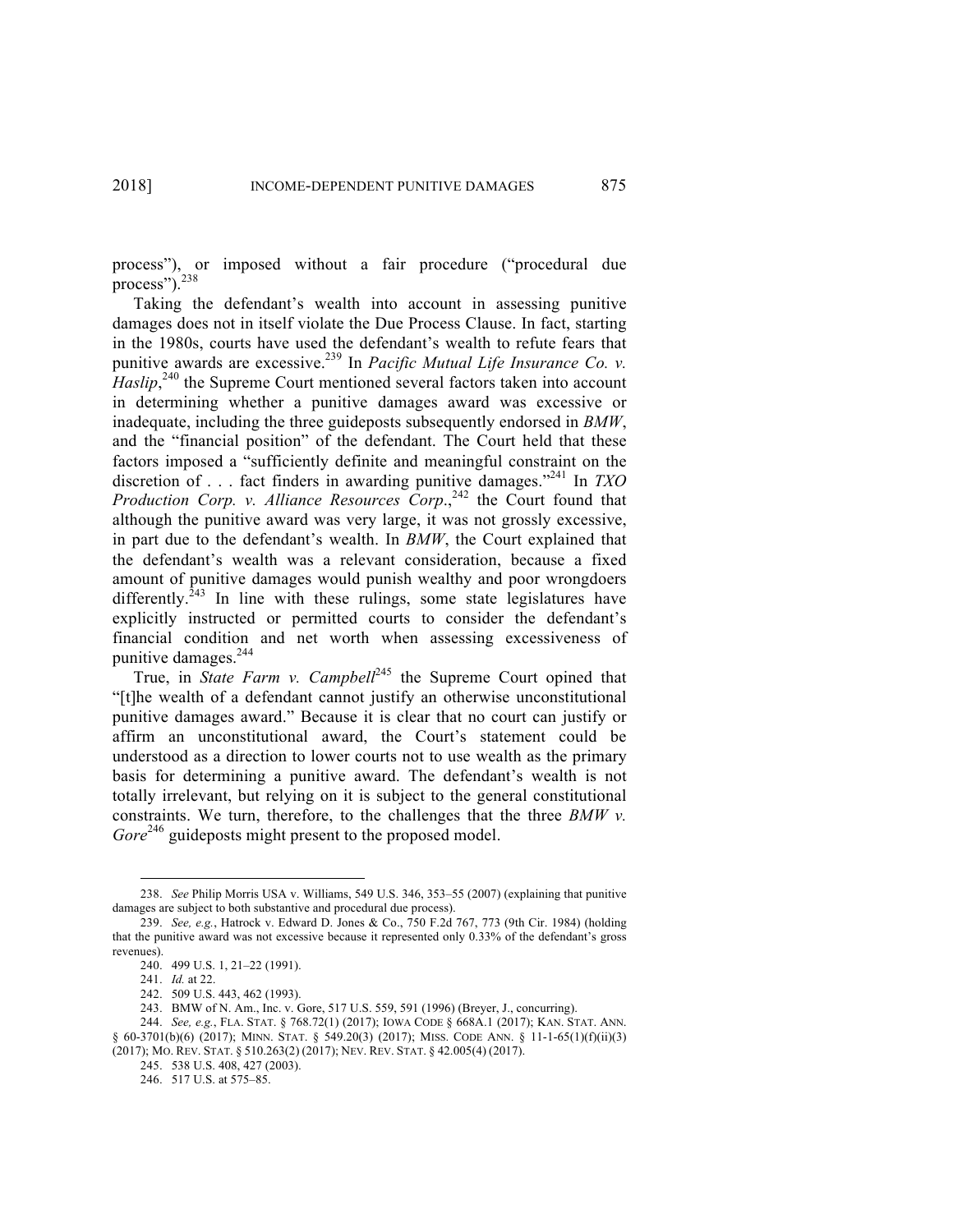First, punitive damages should be aligned with the degree of reprehensibility of the defendant's misconduct. For instance, the Court in *BMW v. Gore* criticized Alabama's statute for not making a distinction between serious misrepresentation ("tricking the elderly out of their life savings") and minor representation (failing to disclose minor repairs of a new car before sale).  $247$  As mentioned above, reprehensibility of the conduct can be expressed in "severity units" (or a number of days). A suitable range of "severity units" for each level of reprehensibility or for each category of misconduct can be provided by preset guidelines. Thus, the difference between serious and minor misrepresentations can be reflected in different ranges of severity units. Moreover, fine-tuning the monetary sanction on the basis of wrongdoers' wealth generates more accurate proportionality between the gravity of the wrong and the severity of the sanction as actually experienced by wrongdoers. To the extent that the impact of sanctions on wrongdoers is important in determining their severity, the proposed model seems more consistent with the constitutional imperative.

Second, *BMW* requires consideration of the ratio between punitive and compensatory damages. This guidepost seems to reduce the proposed model's feasibility. Although the Supreme Court has refused to draw a clear line between constitutionally acceptable and unacceptable ratios, <sup>248</sup> it has provided instructive observations. For example, in *Haslip*<sup>249</sup>, and then again in  $B\text{MW}^{250}$  the Court concluded that an award of more than four times the amount of compensatory damages might be close to constitutional impropriety. <sup>251</sup> In *State Farm* it opined that single-digit ratios were more likely to conform to due process than higher ratios.<sup>252</sup> Because compensatory damages depend on the plaintiff's harm, and punitive damages under the proposed model depend on the defendant's wealth, the ratio between punitive and compensatory damages will occasionally exceed the acceptable ratio. For instance, if an especially wealthy wrongdoer has caused minor harm, applying the proposed model

 <sup>247.</sup> *Id.* at 589–90.

<sup>248.</sup> *See, e.g.*, *State Farm*, 538 U.S. at 425 ("We decline again to impose a bright-line ratio which a punitive damages award cannot exceed."); *BMW*, 517 U.S. at 582 ("Of course, we have consistently rejected the notion that the constitutional line is marked by a simple mathematical formula, even one that compares actual and potential damages to the punitive award . . . . It is appropriate, therefore, to reiterate our rejection of a categorical approach."); TXO Prod. Corp. v. All. Res. Corp., 509 U.S. 443, 458 (1993) ("[W]e are not prepared to enshrine petitioner's comparative approach in a 'test' for assessing the constitutionality of punitive damages awards."); Pac. Mut. Life Ins. Co. v. Haslip, 499 U.S. 1, 18 (1991) ("We need not . . . draw a mathematical bright line between the constitutionally acceptable and the constitutionally unacceptable that would fit every case.").

<sup>249.</sup> *Haslip*, 499 U.S. at 23–24.

<sup>250.</sup> *BMW*, 517 U.S. at 581.

<sup>251.</sup> *See also State Farm*, 538 U.S. at 426 (endorsing *Haslip* and *BMW*).

<sup>252.</sup> *Id.*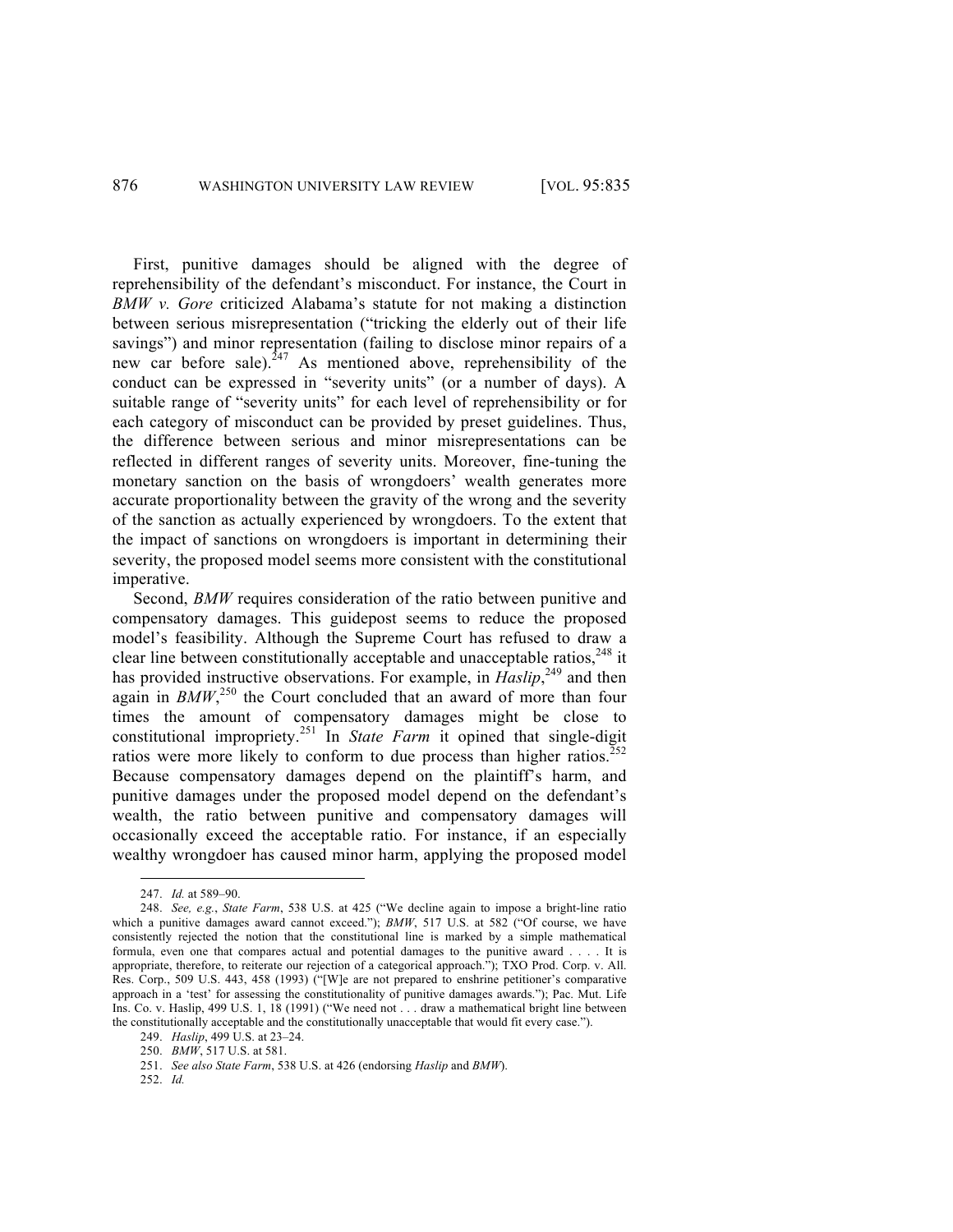might yield a very high ratio. Allowing punitive awards above the *State Farm* single-digit guideline based on the defendant's wealth requires modification, or at least reinterpretation, of *State Farm* itself. This would not be revolutionary, because the Court has never adopted a rigid range of acceptable ratios, and has already recognized circumstances justifying higher ratios. $253$ 

Third, courts should evaluate punitive damages awards in light of other criminal and civil penalties imposed or authorized in comparable cases.<sup>254</sup> As long as the American criminal justice system applies fixed fines rather than day-fines, punitive damages under the proposed model might be incompatible with criminal sanctions imposed for similar misconduct. In an income-dependent punitive damages scheme, reprehensibility is expressed by "severity units" (or the number of days), not by the total amount of damages. In fixed-fines criminal systems, reprehensibility is expressed by the payable amount. Punitive damages under our model will not correlate with relevant criminal fines. Thus, implementing this model seems to require some adjustment of the third *BMW* guidepost. However, the Court in *State Farm* downplayed this guidepost. It explained that criminal sanctions may be used to determine "the seriousness with which a State views the wrongful action," but have "less utility" in determining the dollar amount of punitive damages.<sup>255</sup> Put differently, criminal sanctions may be considered because they indicate the relative gravity of the wrong, not because punitive damages must be similar in amount to relevant criminal sanctions. The proposed model ensures correlation between the punitive award and the gravity of the wrong, as reflected by relevant criminal sanctions, so the third guidepost is satisfied. But even if the third guidepost were interpreted to require correlation between the amount of punitive damages and relevant criminal sanctions, this would not be a significant obstacle. To begin with, damages can be compared not only to criminal fines, but also to prison terms. Correlation between the severity of income-dependent punitive damages and that of incarceration for a comparable wrong (where relevant) can be more easily attained. If the lack of correlation between punitive damages and criminal fines is still deemed inconsistent with the third guidepost, the latter should be qualified. Presumably, criminal sanctions have served as a benchmark due to the lack of clear guidelines for assessing punitive damages. Once the proposed

 <sup>253.</sup> *BMW*, 517 U.S. at 582 ("Indeed, low awards of compensatory damages may properly support a higher ratio than high compensatory awards, if, for example, a particularly egregious act has resulted in only a small amount of economic damages. A higher ratio may also be justified in cases in which the injury is hard to detect or the monetary value of noneconomic harm might have been difficult to determine."); *see also State Farm*, 538 U.S. at 425 (quoting *BMW*).

<sup>254.</sup> *BMW*, 517 U.S. at 583–85.

<sup>255.</sup> *State Farm*, 538 U.S. at 428.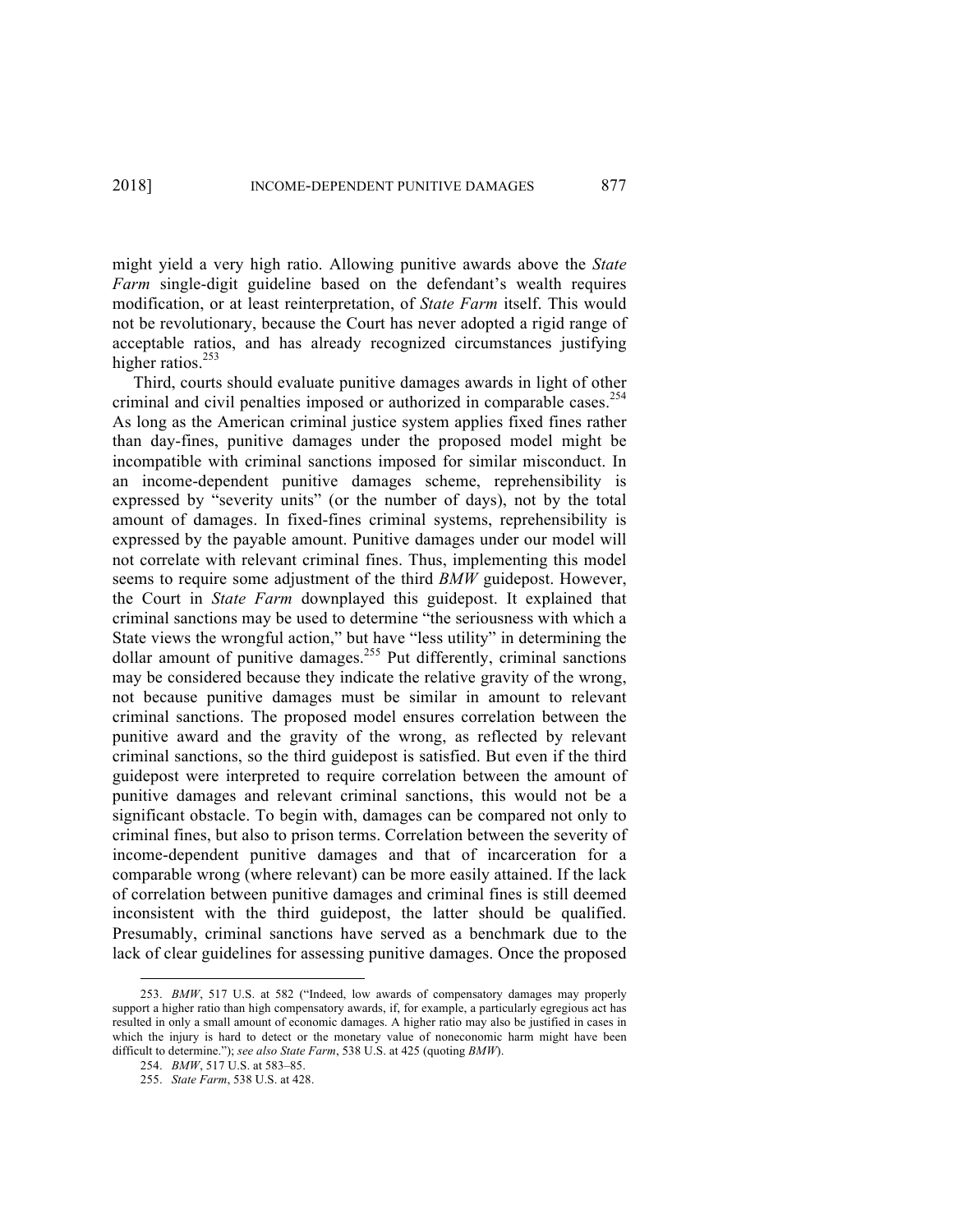model provides clear guidelines, reliance on external measures becomes redundant anyway.

Last but not least, the Supreme Court has repeatedly mentioned in its due process analysis the need to avoid "arbitrary deprivation of property,"<sup>256</sup> and to ensure that the probability and extent of punitive damages are predictable.<sup>257</sup> Punitive damages raise concerns in this regard. For example, the Court in *State Farm* pointed out that jury instructions leave juries wide discretion as to the amount of punitive damages.<sup>258</sup> When such vague instructions are combined with evidence about the defendant's net worth, verdicts might reflect jurors' biases against big businesses, especially those without a strong local presence.<sup>259</sup> The proposed model, if properly implemented, provides concrete and clear guidelines, limits juries' discretion and susceptibility to bias, avoids arbitrariness, and introduces certainty and predictability into the system. Reprehensibility is expressed in severity units (or number of days), and an appropriate range of units can be set in advance for each category of misconduct. The defendant's wealth is also incorporated into the calculation in a systematic and predictable manner. For example, the legislature can set the unit value at 50% of the defendant's daily income. The special structure of incomedependent damages thus has the potential to satisfy the requirements of due process in a better manner than the existing system.

## *B. Statutory Caps*

Another obstacle to implementing the proposed model may be statutory caps on punitive damages. Many states limit the extent of punitive damages by setting an absolute cap or a maximal punitive-tocompensatory damages ratio.<sup>260</sup> Although some state courts have found these limits unconstitutional,<sup>261</sup> they are still very common. Unfortunately, they may frustrate any attempt to secure deterrence and retributive justice through punitive damages. Specifically, if the wrong is egregious or if the wrongdoer is especially wealthy, "total damages" might exceed the

 <sup>256.</sup> *Id.* at 417 ("[P]unitive damages pose an acute danger of arbitrary deprivation of property. Jury instructions typically leave the jury with wide discretion in choosing amounts . . . ."); *BMW*, 517 U.S. at 586 (Breyer, J., concurring) ("A 'grossly excessive' punitive award amounts to an 'arbitrary deprivation of property without due process of law.'") (quoting TXO Prod. Corp. v. All. Res. Grp., 509 U.S. 443, 454 (1993)).

<sup>257.</sup> *State Farm*, 538 U.S. at 418 ("A State can have no legitimate interest in deliberately making the law so arbitrary that citizens will be unable to avoid punishment based solely upon bias or whim.").

<sup>258.</sup> *Id.* at 417. 259. *See id.* at 418.

<sup>260.</sup> For a representative list of statutory caps, see *supra* note 37.

<sup>261.</sup> *See, e.g.*, Lewellen v. Franklin, 441 S.W.3d 136, 144–45 (Mo. 2014) (finding the Missouri statutory cap unconstitutional).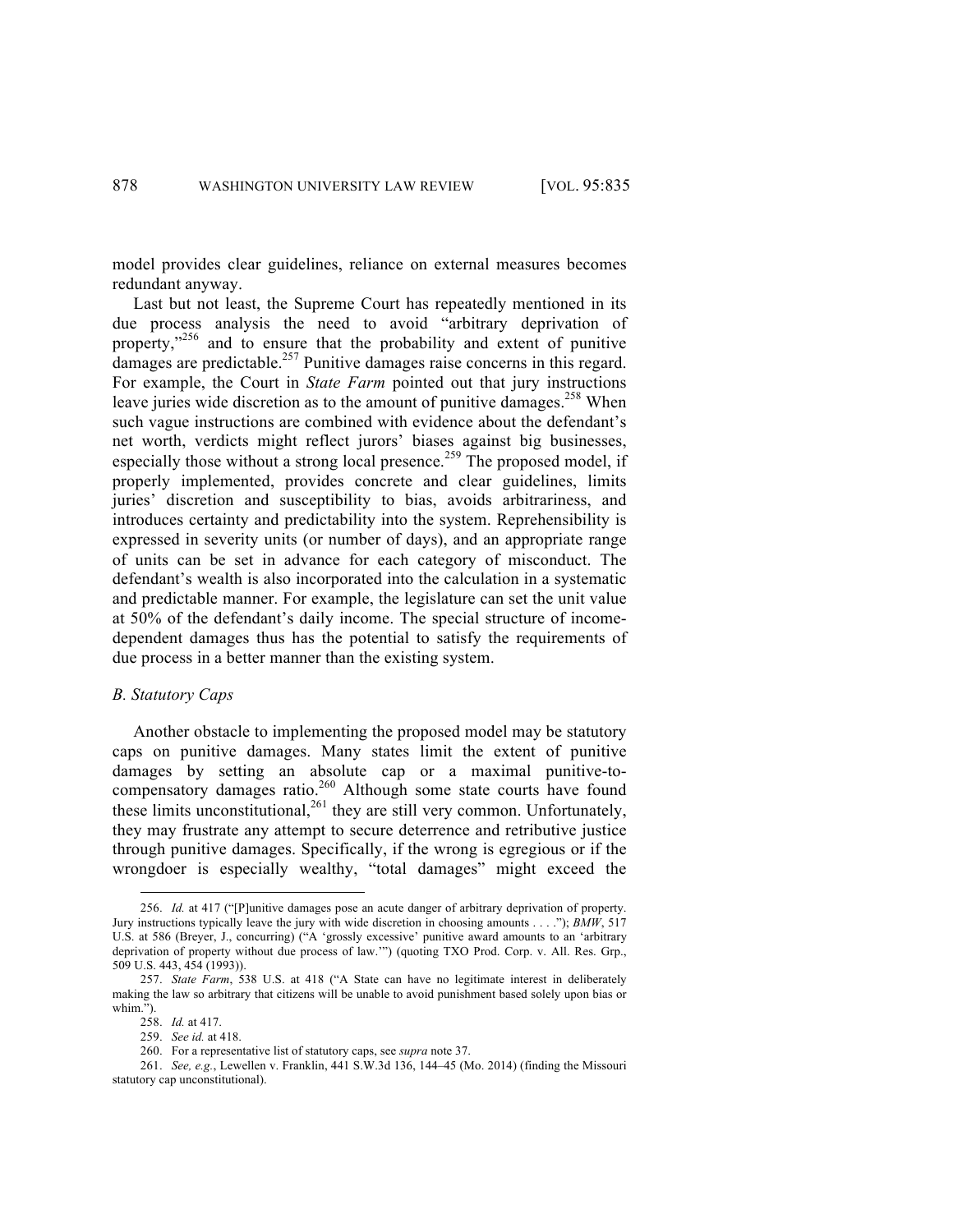statutory cap. In such cases, the punitive award will be insufficient: it will under-deter potential wrongdoers and be too lenient considering the gravity of the wrong.

The problem might not be as severe as it appears at first glance. In many states, the caps are differential: the more reprehensible the conduct, the higher the cap. For example, the Florida punitive damages legislation normally caps the awards at three times the amount of compensatory damages or  $$500,000$  (whichever is greater).<sup>262</sup> But a higher cap applies if the wrongful conduct was unreasonably dangerous and motivated by unreasonable gain, and the defendant was aware of the risk.<sup>263</sup> The cap is lifted altogether in cases of intentional causation of harm.<sup>264</sup> This flexibility may suffice to overcome the theoretical hurdle in most cases. Admittedly, however, it is far from perfect.

Adapting the legislative framework to the structure and purposes of the proposed model is probably more desirable. There are several ways to limit punitive damages in an income-dependent system. Most countries that implement day-fines in criminal law impose statutory limits on the daily unit,<sup>265</sup> and this can also be done in an income-dependent punitive damages scheme. However, such limits give up on efficient deterrence and proper retribution in the very same cases that inspired the invention of wealth-dependent sanctions—those of exceptionally wealthy defendants. Relatively high caps on daily units, such as the  $\epsilon$ 30,000 limit on the daily unit in the German day-fine system,<sup>266</sup> can surely ameliorate the problem, but they are still hard to justify. Alternatively, the legislature can limit the number of severity units. All systems that employ day-fines in criminal law limit the number of days in the calculation.<sup>267</sup> As long as these limits maintain ordinal proportionality between the gravity of the wrong and the severity of the sanction, they seem less problematic than limiting the daily unit. They also contribute to predictability. Finally, the legislature can remove the caps altogether, allowing unqualified application of the proposed model.

 <sup>262.</sup> FLA STAT. § 768.73(1)(a) (2017)

<sup>263.</sup> *Id.* § 768.73(1)(b).

<sup>264.</sup> *Id.* § 768.73(1)(c).

<sup>265.</sup> Kantorowicz-Reznichenko, *supra* note 193, at 486. Only Finland and Denmark do not impose any statutory cap on the daily unit. *Id.* 

<sup>266.</sup> STRAFGESETZBUCH [StGB] [PENAL CODE], § 40, para. 2, *translation at*  https://www.gesetze-im-internet.de/englisch\_stgb/englisch\_stgb.html (Ger.).

<sup>267.</sup> Kantorowicz-Reznichenko, *supra* note 193, at 486.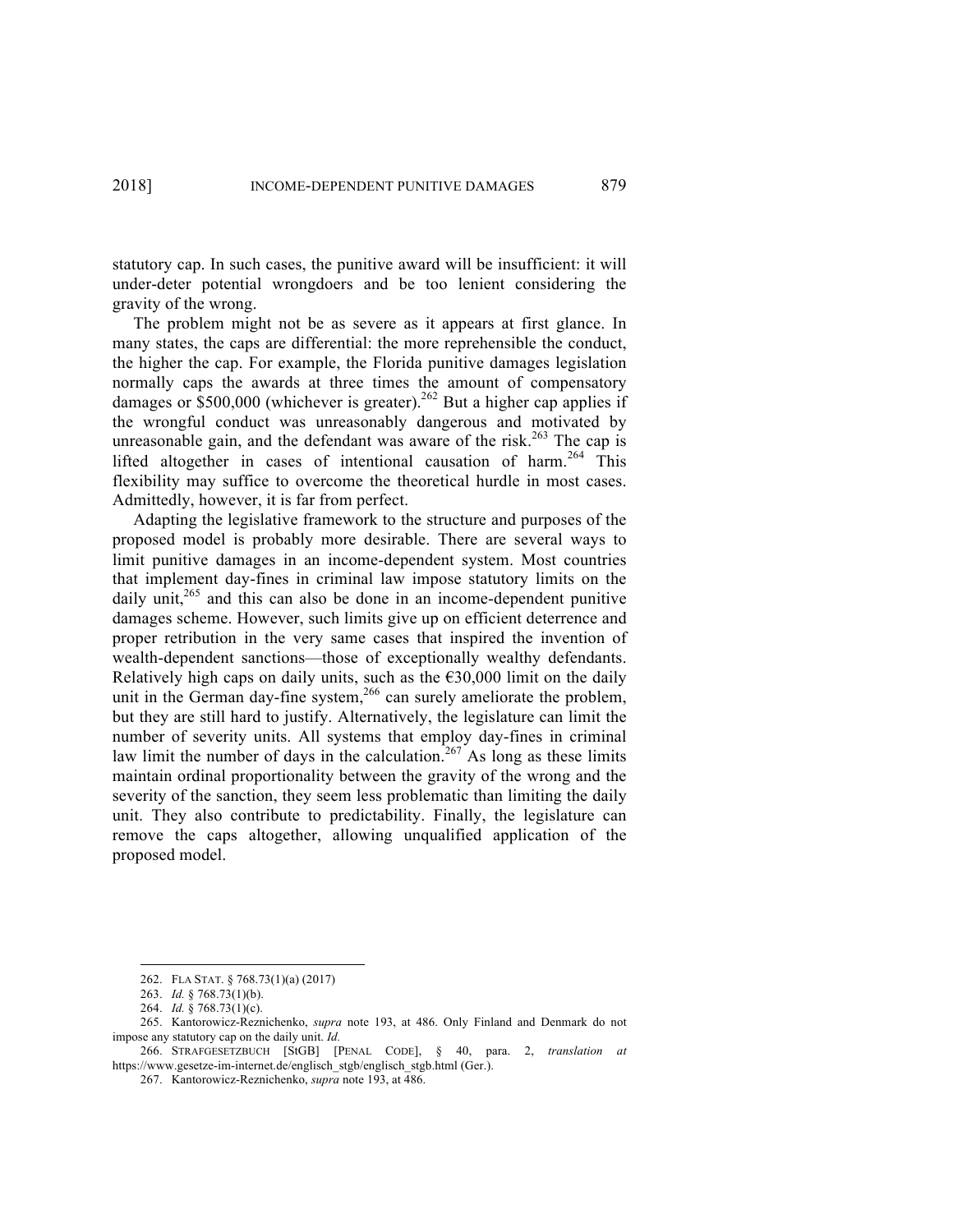#### *C. Procedural Tools*

The viability of the proposed model hinges on reasonable access to the defendant's financial information. To ascertain the second variable in the formula, the court needs to assess the defendant's net worth. To calculate "total damages," the court needs to multiply a fraction of the defendant's daily income, broadly defined (the unit value), by the number of severity units. Wrong assessment of the financial condition of the defendant would lead to under- or overdeterrence. Furthermore, punitive damages will no longer represent a proportionate punishment for the specific wrong and wrongdoer. Therefore, it is crucial to review whether the current legal framework provides procedural instruments to access information about the defendant's financial condition.

Rule 26 of the Federal Rules of Civil Procedure governs discovery in civil cases tried in U.S. district courts. <sup>268</sup> According to the general principle, parties can obtain discovery regarding non-privileged information that is "relevant to any party's claim or defense and proportional to the needs of the case," considering the burden of discovery and its likely benefit.<sup>269</sup> Specifically, the rule instructs the claimant to make available documents relevant to the computation of damages.<sup>270</sup> However, while the scope of information eligible for discovery is broad, courts have some discretion, and may balance the interests of justice against the parties' privacy. Thus, even though income tax returns are nonprivileged, courts may limit their discovery.

For instance, in *Wiesenberger v. W. E. Hutton & Co.*<sup>271</sup> the plaintiff brought an action against financial advisers for considerable loss caused by their flawed advice.<sup>272</sup> The defendants requested disclosure of the plaintiff's income tax returns, to demonstrate that the poor investment yielded tax savings that could partly offset the loss. The court denied the request, holding that unless "clearly required in the interests of justice," litigants should not be obliged to disclose income tax returns.<sup>273</sup> It observed that in this particular case, the relevant information could be obtained from other sources, such as the plaintiff's books and bank statements, making the income tax returns unnecessary.<sup>274</sup> The court added

 <sup>268.</sup> FED. R. CIV. P. 26.

<sup>269.</sup> *Id.* § 26(b)(1).

<sup>270.</sup> *Id.* § 26(a)(1)(A)(iii).

<sup>271.</sup> 35 F.R.D. 556 (S.D.N.Y. 1964).

<sup>272.</sup> *Id.* at 557.

<sup>273.</sup> *Id.*

<sup>274.</sup> *Id.* at 558.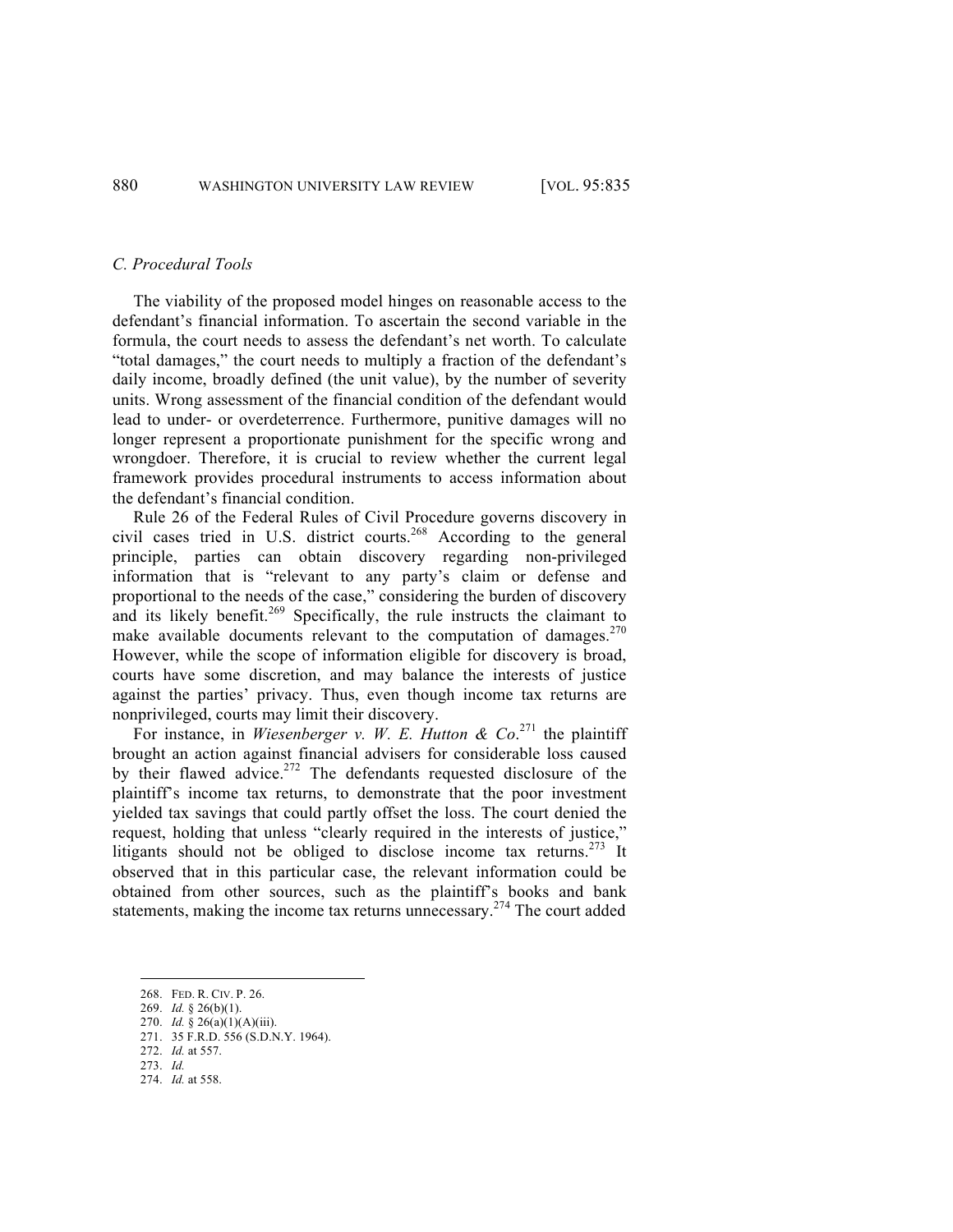that if the alternative sources were proven insufficient, the defendant would be able to reapply for discovery of the income tax returns.<sup>275</sup> Note further that while Rule 26 explicitly mentions discovery of documents underlying the computation of damages by the claimant, and not by the defendant, the general principle of discovery applies to both.

In the proposed model, the defendant's financial information in general, and income tax returns in particular, are directly relevant to the assessment of "total damages." Without this information, the second variable in the formula, the unit value, cannot be calculated. Furthermore, producing these documents would not normally be costly or burdensome, because they already exist and are in the defendant's possession. Privacy concerns may surely arise, but the importance of the defendant's financial information for the computation of damages, and the ability to minimize any infringement of privacy, will probably tip the scale for disclosure. As long as the defendant's wealth can be properly ascertained, the practicability obstacle is surmounted.

State courts have their own rules on discovery in civil cases, and these ought to be examined separately. As explained above, many states have recognized the relevance of the defendant's wealth in determining the extent of punitive damages.<sup>276</sup> This already implies that courts have reasonable access to defendants' financial information. At any rate, explicit procedural rules permitting discovery of financial information exist in many jurisdictions. For instance, the California Civil Code stipulates that the defendant's financial condition is relevant in the assessment of punitive damages, and that the court can order the defendant to disclose his financial information.<sup>277</sup> It is very common to require discovery of the defendant's financial information, income tax returns in particular, only when it becomes necessary, namely after establishing that punitive damages are prima facie allowed.<sup>278</sup> The rationales for this

 <sup>275.</sup> *Id.*

<sup>276.</sup> *See supra* note 137 and accompanying text.

<sup>277.</sup> CAL. CIV. CODE § 3295 (2017).

<sup>278.</sup> *See, e.g.,* ALASKA STAT. § 09.17.020(e) (2017) (allowing discovery only after "the fact finder has determined that an award of punitive damages is allowed . . . ."); FLA. STAT. § 768.72(1) (2017) (allowing discovery "after the pleading concerning punitive damages is permitted."); IOWA CODE § 668A.1(3) (2017) ("[A] claim for punitive damages shall not form the basis for discovery of the wealth . . . on behalf of the party from whom punitive damages are claimed until such time as the claimant has established that sufficient admissible evidence exists to support a prima facie case establishing the requirements [for punitive damages]."); Bryan v. Thos. Best & Sons, Inc., 453 A.2d 107, 108 (Del. Super. Ct. 1982) ("[I]f . . . a factual basis for punitive damages existed, then plaintiff would be permitted to discover defendants' financial condition."); Hetter v. Eighth Judicial Dist. Court of State in & for the Cty. of Clark, 874 P.2d 762, 766 (Nev. 1994) ("[B]efore tax returns or financial records are discoverable on the issue of punitive damages, the plaintiff must demonstrate some factual basis for its punitive damage claim."); Rupert v. Sellers, 368 N.Y.S.2d 904, 912 (N.Y. App. Div. 1975) ("[T]he Court should take a special verdict as to whether . . . plaintiff is entitled to punitive damages.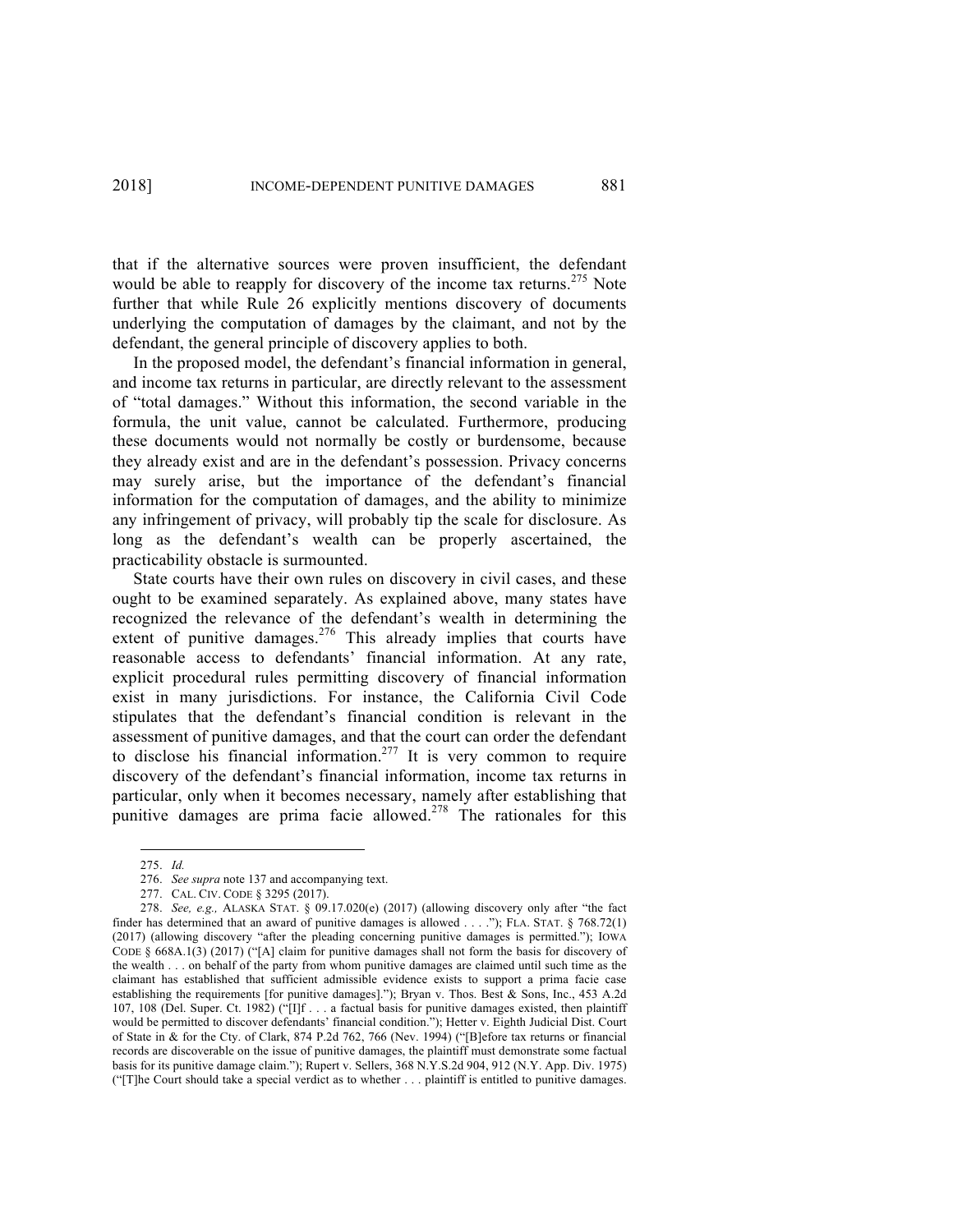restriction may be protecting defendants from harassment and undue pressure from plaintiffs and minimizing infringement of privacy.<sup>279</sup>

The proposed model does not seem to pose special practical challenges for the courts. Courts in many states are experienced in processing requests for disclosure of financial information and in assessing defendants' wealth in the context of punitive damages. However, the structure of the proposed model raises a unique procedural question: the computation of "total damages," which requires information about the defendant's financial condition, is necessary not only for determining the extent of punitive damages, but also for deciding whether they are deserved (if total damages exceed compensatory damages). This problem can be resolved. Punitive damages are generally reserved for exceptional cases, where the defendant's culpability, after having paid compensatory damages, is so reprehensible as to warrant the imposition of further sanctions to achieve retribution or deterrence.<sup>280</sup> Courts can make a prima facie determination about the desirability of punitive damages in light of the reprehensibility of the conduct (which controls the number of severity units) and cumulative experience in implementing the proposed model. $^{281}$ A positive conclusion will be followed by disclosure of the defendant's financial information, enabling calculation of the unit value and final assessment of the desirability and extent of punitive damages.

## **CONCLUSION**

This Article has set forth an innovative model for incorporating defendants' wealth into the assessment of punitive damages, based on the notion of day-fines, commonly used in criminal law systems around the

Not until plaintiff obtains such a special verdict that he is entitled to punitive damages is it necessary or important for him to know defendant's wealth.").

<sup>279.</sup> *See, e.g.,* Cobb v. Superior Court of L.A., 160 Cal. Rptr. 561, 565 (Ct. App. 1979) ("[Courts need] to balance the right of a defendant to be protected from harassment and to have his right to privacy protected against intrusion into his financial affairs against the right to legitimate discovery when punitive damages are properly a part of a plaintiff's case."); *Bryan*, 453 A.2d at 108 ("In cases involving the requested disclosure of a defendant's financial condition, however, consideration must be given to the defendant's right to privacy and his right to protection from harassment . . . ."); Tennant v. Charlton, 377 So.2d 1169-70 (Fla. 1979) ("If plaintiffs were allowed unlimited discovery of defendants' financial resources in cases where there is no actual factual basis for an award of punitive damages, the personal and private financial affairs of defendants would be unnecessarily exposed and . . . the threat of such exposure might be used . . . to coerce settlements from innocent defendants."); Moran v. Int'l Playtex, Inc., 480 N.Y.S.2d 6, 8 (App. Div. 1984) ("[A] defendant should be protected from the harassing effects of net worth discovery as long as the claim for punitive damages has not been transformed into a special verdict establishing such liability.").

<sup>280.</sup> State Farm Mut. Auto. Ins. Co. v. Campbell, 538 U.S. 408, 419 (2003); BMW of N. Am., Inc. v. Gore, 517 U.S. 559, 575 (1996).

<sup>281.</sup> *See supra* note 278 and accompanying text.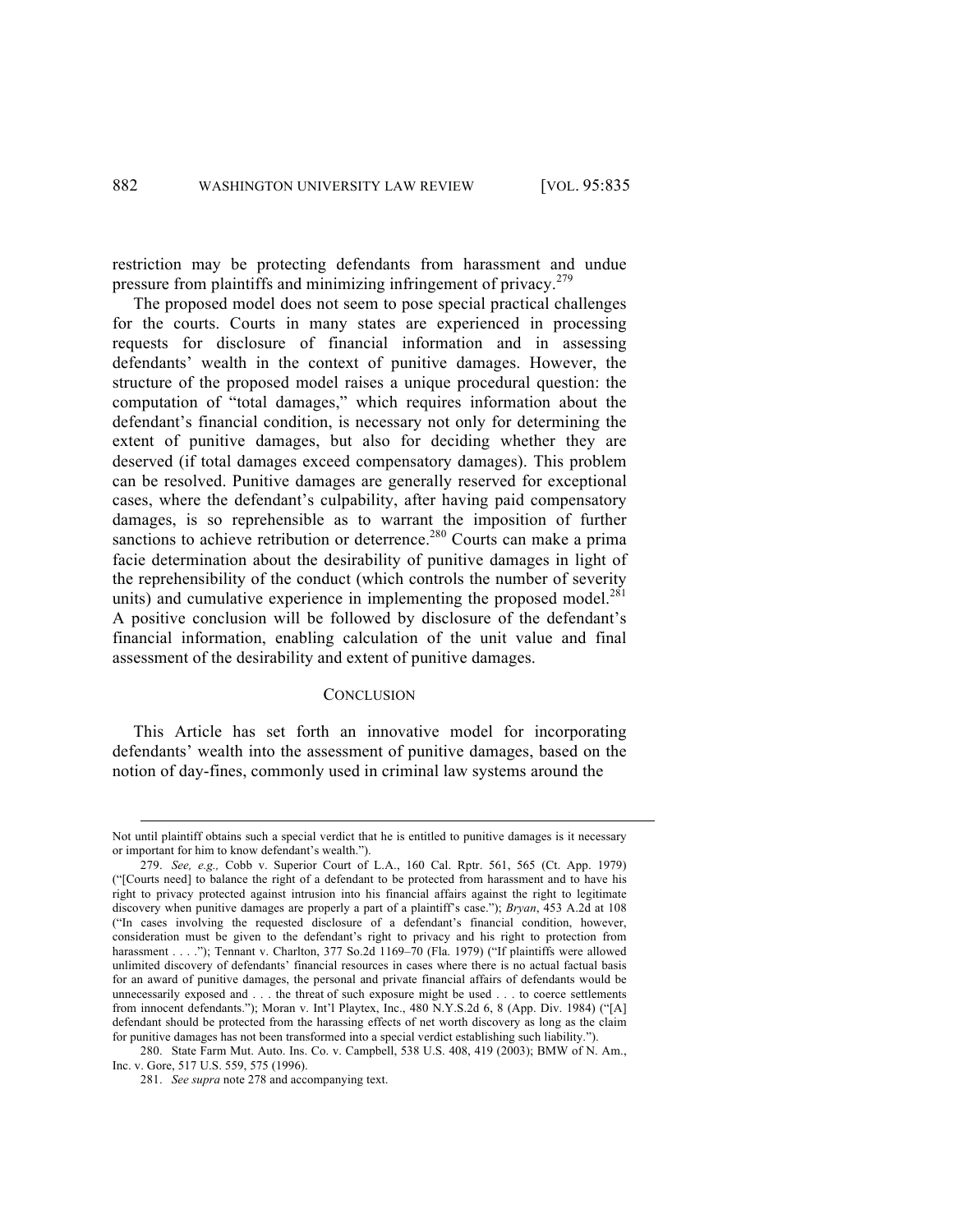world. Part I presented the historical development of the law pertaining to punitive damages. It started with the preliminary controversy about the availability of punitive damages in light of their apparent incompatibility with fundamental principles of civil law. Next it discussed the doctrine's expansion in nineteenth-century case law and the reactionary restraint by twentieth-century state legislation. Finally, it explained that punitive damages are subject to constitutional due process review.

Part II identified the doctrine's main rationales. It refuted the argument that punitive damages are aimed at compensating non-compensable harm and focused on the twin goals of deterrence and retribution. The main question with respect to deterrence was why compensatory damages, which normally ensure internalization of expected loss by potential injurers, were insufficient. Two types of answers seem theoretically sound: (1) punitive damages may be used to secure full internalization when compensatory damages are insufficient due to under-enforcement problems; and (2) punitive damages may be used to eliminate wrongdoers' illicit gains. Neither answer neatly fits the constitutional framework. Thus, retribution seems to be the dominant goal.

Part III considered whether taking into account the defendant's wealth in assessing punitive damages could be consistent with their underlying goals. From a deterrence perspective, the wrongdoer's wealth may be relevant when the victim's loss or the defendant's gain from wrongdoing is unobservable and correlated with the defendant's wealth. The wrongdoer's wealth may also be relevant in assessing punitive damages if they are intended to overcome under-enforcement problems, while potential injurers are risk averse and have no insurance coverage for punitive damages. From a retributive perspective, the sanction must be proportionate to the wrong. According to many theorists, a sanction's severity depends on its effect on the wrongdoer's well-being. And to assess the impact of monetary sanctions on wrongdoers, it is important to know how wealthy they are due to the diminishing marginal utility of individual wealth.

Part IV demonstrated how the defendant's wealth can be integrated into the calculation. After explaining the European experience with day-fines, it proposed a derivative model for assessing punitive damages. First, the court must determine the gravity of the wrong and translate it into corresponding severity units. Then the court must assess the unit value the wrongdoer's daily income, broadly defined, or a particular fraction thereof. Total damages equal the product of these two variables. If they are greater than compensatory damages, the punitive award will be the difference between total damages and compensatory damages. If total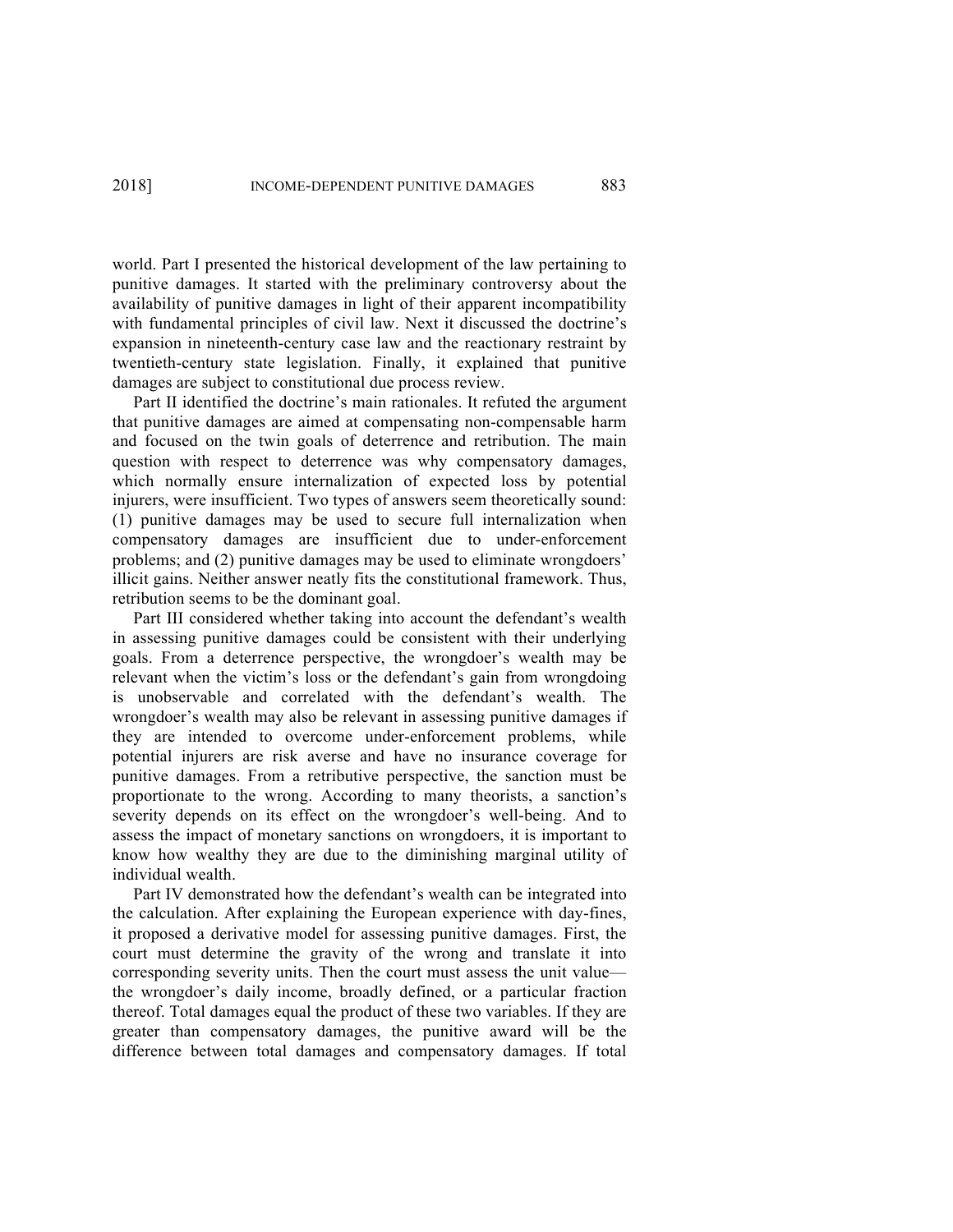damages are lower than compensatory damages, punitive damages will be nil.

Part V defended the model from the two relevant theoretical perspectives. From a deterrence perspective, income-dependent punitive damages are defensible in two types of circumstances, mentioned above. First, they may be justified when under-enforcement problems require extra-compensatory damages, and liability insurance does not cover such damages. Second, they are defensible when the wrongdoer's illicit gain is unobservable and correlates with wealth. From a retributive perspective, income-dependent punitive damages may fulfill the requirements of cardinal and ordinal proportionality. Accounting for the wrongdoers' wealth is in fact more consistent with retributive justice since the actual level of the defendant's suffering is not ignored. Part V demonstrated that from both perspectives, the proposed model provides only a second-best solution. Although it does not offer perfect individualization of the monetary sanction, it better serves deterrence and retribution than current law, and has the important advantages of practicability and predictability.

Part VI discussed potential hurdles to the implementation of the new model. It first analyzed potential constitutional challenges. Particularly, it inquired whether the model comports with substantive and procedural due process. Part IV then examined whether statutory caps on punitive damages might thwart the proposed model and therefore need to be modified or repealed. Finally, Part VI reviewed the rules on information discovery in civil cases, in order to assess the practicability of an incomebased calculation of damages.

This Article has not resolved all theoretical and practical problems that the proposed model might raise. For example, it does not systematically examine whether and subject to which modifications the model may be applicable to punitive damages awards against corporations. Because some of the main theoretical bases for income-dependent punitive damages hinge on defendants' concave utility functions, it is important to determine whether corporations are also risk-averse.<sup>282</sup> More importantly, a punitive damages award may end up injuring not the firm so much as third parties who had nothing to do with the wrong. For example, if the firm absorbs the sanction, its profits will drop, and individual stockholders might incur a capital loss as well as lower dividends. Adjusting the punitive award to the corporation's wealth or income might have an unwarranted impact on

 <sup>282.</sup> *See, e.g.*, J. Eric Bickel, *Some Determinants of Corporate Risk Aversion*, 3 DECISION ANALYSIS 233 *passim* (2006) (discussing "the degree of risk aversion induced by three rationales for corporate risk management: the cost of financial distress, costly external finance, and the principalagent relationship between shareholders and management").